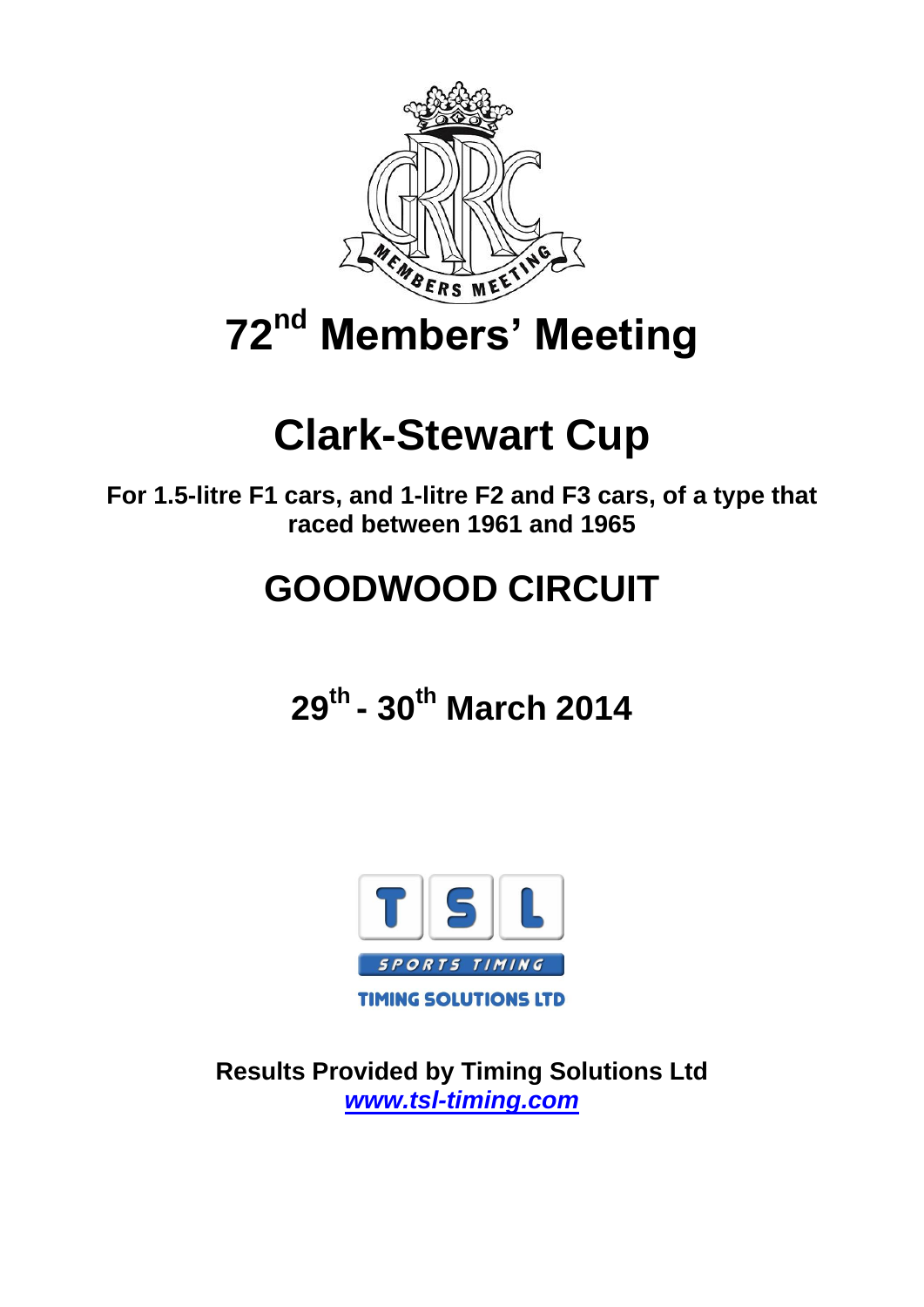# **GOODWOOD**





| Circuit Length:   | 2.4000 miles / 3862.4 metres                               |
|-------------------|------------------------------------------------------------|
| Intermediate 1:   | 1344 metres                                                |
| Intermediate 2:   | 2935 metres                                                |
| Pit In:           | 3677 metres                                                |
| Pit Out:          | 50 metres before Finish Line                               |
| Pit In - Pit Out: | 135 metres, $@60kph = 8.1$ seconds, $@80kph = 6.0$ seconds |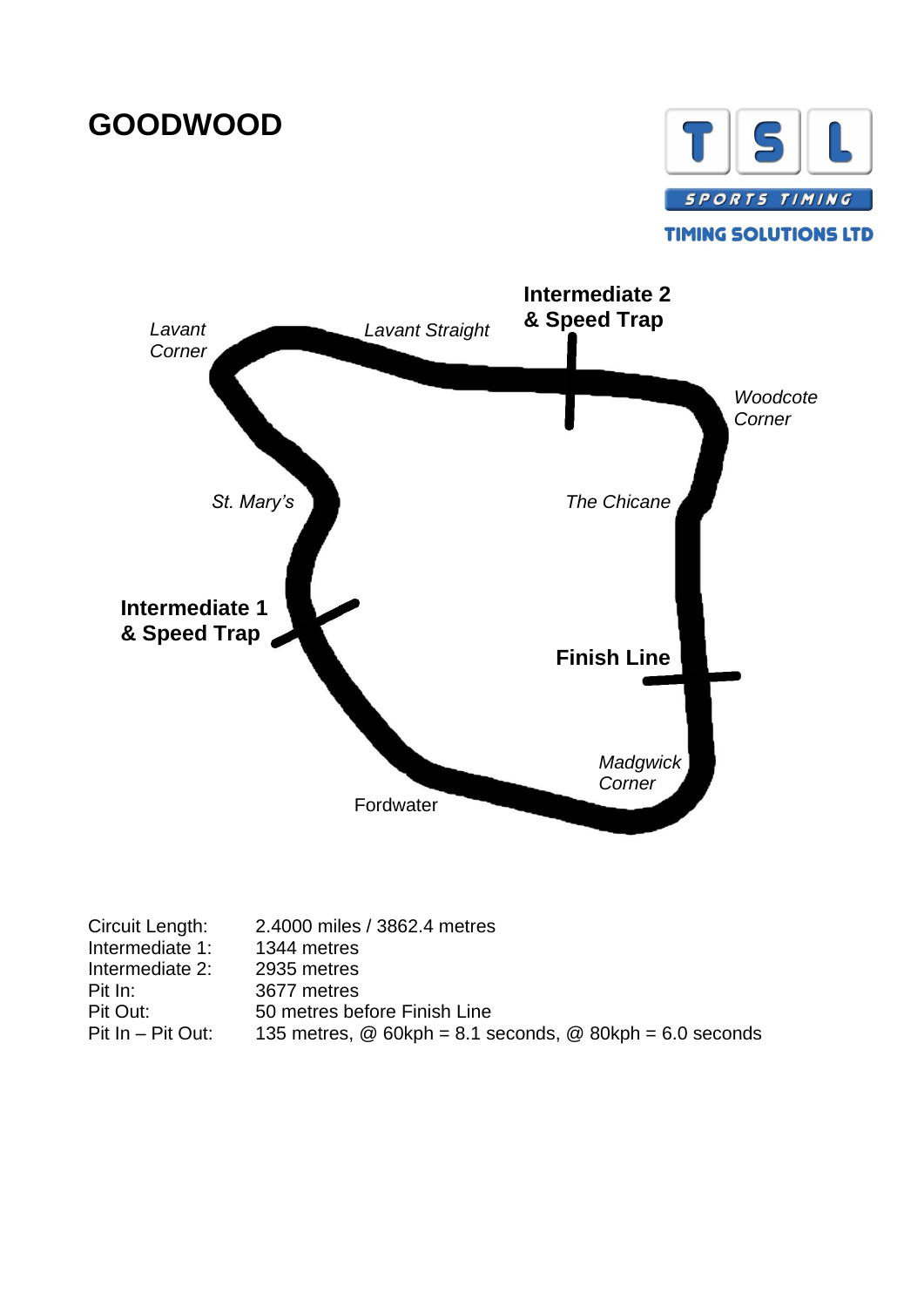

#### **Clark-Stewart Cup**

#### **QUALIFYING - RACE 6 - CLASSIFICATION**

| <b>POS</b> | <b>NO</b> | <b>NAME</b>                   | <b>ENTRY</b>          | <b>TIME</b> | ON             | <b>LAPS</b> | GAP    | <b>DIFF</b> | <b>MPH</b> |
|------------|-----------|-------------------------------|-----------------------|-------------|----------------|-------------|--------|-------------|------------|
| 1          | 71        | Sam WILSON (AUB)              | Cooper-Ford T71/73    | 1:25.669    | 9              | 10          |        |             | 100.85     |
| 2          | 18        | Paul DRAYSON (MET)            | Lotus-BRM 24          | 1:26.162    | 5              | 10          | 0.493  | 0.493       | 100.27     |
| 3          | 4         | <b>Andrew BEAUMONT (TOR)</b>  | Lotus-Climax 24       | 1:27.923    | 10             | 10          | 2.254  | 1.761       | 98.26      |
| 4          | 15        | Sid HOOLE (MET)               | Cooper-Climax T66     | 1:32.082    | $\overline{7}$ | 10          | 6.413  | 4.159       | 93.82      |
| 5          | 36        | <b>Rob HALL (DAR)</b>         | Lotus-Climax 21       | 1:32.341    | 2              | 3           | 6.672  | 0.259       | 93.56      |
| 6          | 2         | <b>Max BLEES (MET)</b>        | Brabham-Cosworth BT15 | 1:32.711    | 9              | 9           | 7.042  | 0.370       | 93.19      |
| 7          | 17        | <b>Robs LAMPLOUGH (DAR)</b>   | Lola-Cosworth T60     | 1:32.728    | 6              | 10          | 7.059  | 0.017       | 93.17      |
| 8          | 28        | <b>Alex MORTON (AUB)</b>      | Lotus-Climax 21       | 1:33.014    | 8              | 10          | 7.345  | 0.286       | 92.88      |
| 9          | 1         | Ian BANKHURST (AUB)           | Alexis-Ford Mk8       | 1:33.031    | 6              | 6           | 7.362  | 0.017       | 92.87      |
| 10         | 26        | <b>Andrew WAREING (MET)</b>   | <b>BRM P261</b>       | 1:33.906    | 9              | 9           | 8.237  | 0.875       | 92.00      |
| 11         | 11        | David CLARK (MET)             | BRM P57               | 1:35.491    | 8              | 9           | 9.822  | 1.585       | 90.47      |
| 12         | 8         | <b>John ELLIOTT (AUB)</b>     | Lotus-Climax 18       | 1:35.545    | 5              | 9           | 9.876  | 0.054       | 90.42      |
| 13         | 24        | <b>Nigel WINCHESTER (MET)</b> | Mallock-Ford U2 Mk3   | 1:35.629    | 8              | 9           | 9.960  | 0.084       | 90.34      |
| 14         | 6         | <b>Rodger NEWMAN (AUB)</b>    | Brabham-Ford BT14     | 1:35.734    | $\overline{4}$ | 9           | 10.065 | 0.105       | 90.25      |
| 15         | 7         | <b>Malcolm COOK (MET)</b>     | Brabham-Ford BT10     | 1:37.538    | 9              | 9           | 11.869 | 1.804       | 88.58      |
| 16         | 70        | <b>Mauro POPONCINI (TOR)</b>  | Cooper-Ford T76       | 1:37.694    | 4              | 9           | 12.025 | 0.156       | 88.43      |
| 17         | 10        | Angelo DELEA (MET)            | Brabham-Ford BT16     | 1:37.817    | 8              | 9           | 12.148 | 0.123       | 88.32      |
| 18         | 23        | Jonathan WAGGITT (DAR)        | Lotus-Ford 31         | 1:37.888    | 4              | 9           | 12.219 | 0.071       | 88.26      |
| 19         | 27        | <b>Chris DRAKE (TOR)</b>      | Spider F3             | 1:40.251    | 2              | 2           | 14.582 | 2.363       | 86.18      |
| 20         | 20        | Stephen BOND (DAR)            | Lotus-Climax 18       | 1:40.552    | 9              | 9           | 14.883 | 0.301       | 85.92      |
| 21         | 25        | <b>John COUNSELL (DAR)</b>    | Brabham-Ford BT18     | 1:42.798    | 9              | 9           | 17.129 | 2.246       | 84.04      |
| 22         | 5         | <b>Marco ROLLINGER (TOR)</b>  | Brabham-Climax BT3    | 1:45.105    | 8              | 9           | 19.436 | 2.307       | 82.20      |
|            |           |                               |                       |             |                |             |        |             |            |

**Weather / Track : Bright / Dry**

These results are provisional until the conclusion of any judicial and technical matters. Start: 12:06 Flag 12:21 End: 12:24

Clerk Of Course : Timekeeper :

Circuit Length = 2.4000 miles Goodwood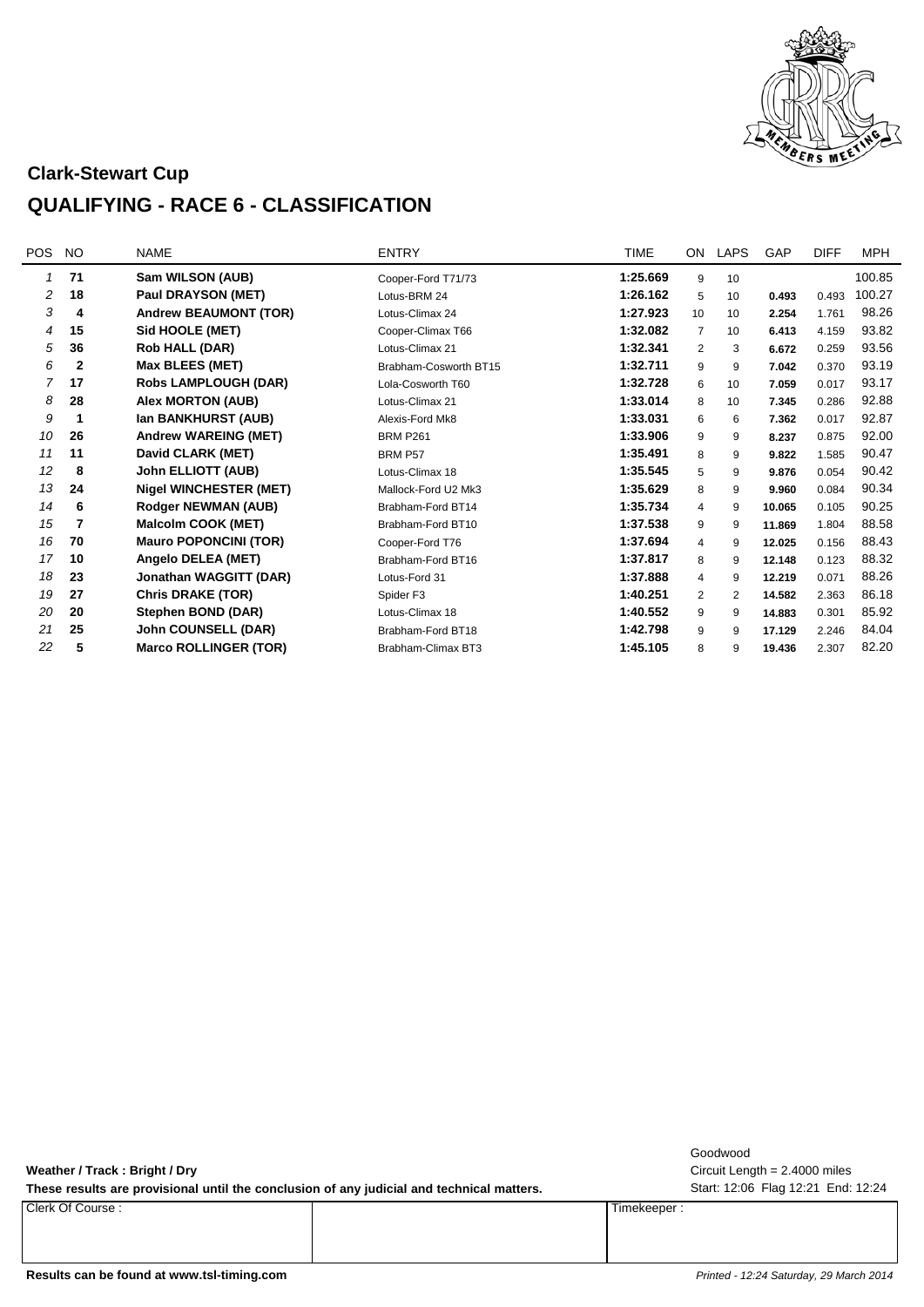| <b>P1</b>      | Sam WILSON (AUB)<br>71 |                    |                              |                |                  |                | Cooper-Ford T71/73   |                |                |                              |
|----------------|------------------------|--------------------|------------------------------|----------------|------------------|----------------|----------------------|----------------|----------------|------------------------------|
| LAP            | <b>SECTOR 1</b>        |                    | <b>SECTOR 2</b>              |                | <b>SECTOR 3</b>  |                | <b>LAP TIME</b>      | <b>MPH</b>     | <b>DIFF</b>    | TIME OF DAY                  |
| $1 -$          |                        | 98.9               | 39.796                       | 119.8          | 26.264           | 108.9          |                      |                |                | 12:08:14.668                 |
| $2 -$          | 28.814                 | 112.0              | 37.863                       | 125.9          | 24.843           | 110.1          | 1:31.520             | 94.40          | 5.851          | 12:09:46.188                 |
| $3 -$          | 27.030                 | 129.0              | 37.095                       | 134.4          | 24.103           | 109.2          | 1:28.228             | 97.92          | 2.559          | 12:11:14.416                 |
| $4 -$          | 26.653                 | 138.0              | 36.982                       | 130.8          | 23.427           | 109.8          | 1:27.062             | 99.23          | 1.393          | 12:12:41.478                 |
| $5-$           | 26.363                 | 138.9              | 36.513                       | 130.0          | 23.230           | 110.3          | $1:26.106$ (3)       | 100.34         | 0.437          | 12:14:07.584                 |
| $6 -$          | 28.020                 | 138.6              | 35.941                       | 136.6          | 23.629           | 109.2          | 1:27.590             | 98.64          | 1.921          | 12:15:35.174                 |
| $7 -$          | 26.127                 | 132.6              | 36.717                       | 129.0          | 25.128           | 109.4          | 1:27.972             | 98.21          | 2.303          | 12:17:03.146                 |
| $8 -$          | 30.962                 | 89.2               | 37.428                       | 126.8          | 24.221           | 108.2          | 1:32.611             | 93.29          | 6.942          | 12:18:35.757                 |
| $9 -$          | 26.311                 | 140.1              | 36.206                       | 132.6          | 23.152           | 109.1          | 1:25.669(1)          | 100.85         |                | 12:20:01.426                 |
| $10 -$         | 26.344                 | 131.0              | 36.429                       | 132.6          | 22.974           | 108.0          | $1:25.747$ (2)       | 100.76         | 0.078          | 12:21:27.173                 |
| P <sub>2</sub> | 18                     | Paul DRAYSON (MET) |                              | Lotus-BRM 24   |                  |                |                      |                |                |                              |
| LAP            | <b>SECTOR 1</b>        |                    | <b>SECTOR 2</b>              |                | <b>SECTOR 3</b>  |                | <b>LAP TIME</b>      | <b>MPH</b>     | <b>DIFF</b>    | TIME OF DAY                  |
| $1 -$          |                        | 103.5              | 40.615                       | 119.4          | 26.096           | 103.5          |                      |                |                | 12:08:14.221                 |
| $2 -$          | 28.894                 | 110.9              | 38.037                       | 128.0          | 24.614           | 107.2          | 1:31.545             | 94.37          | 5.383          | 12:09:45.766                 |
| $3 -$          | 27.146                 | 126.8              | 36.911                       | 130.0          | 23.813           | 106.1          | $1:27.870$ (3)       | 98.32          | 1.708          | 12:11:13.636                 |
| $4 -$          | 26.932                 | 136.6              | 36.722                       | 128.5          | 23.514           | 107.3          | $1:27.168$ (2)       | 99.11          | 1.006          | 12:12:40.804                 |
| $5 -$          | 26.403                 | 133.1              | 36.668                       | 126.1          | 23.091           | 108.2          | 1:26.162(1)          | 100.27         |                | 12:14:06.966                 |
| $6 -$          | 27.695                 | 126.6              | 36.553                       | 130.8          | 23.888           | 105.6          | 1:28.136             | 98.03          | 1.974          | 12:15:35.102                 |
| $7 -$          | 28.042                 | 116.9              | 38.142                       | 123.8          | 27.249           | 92.6           | 1:33.433             | 92.47          | 7.271          | 12:17:08.535                 |
| $8 -$          | 30.393                 | 89.1               | 41.096                       | 122.4          | 24.882           | 105.3          | 1:36.371             | 89.65          | 10.209         | 12:18:44.906                 |
| $9 -$          | 30.307                 | 109.1              | 39.157                       | 126.8          | 23.929           | 106.6          | 1:33.393             | 92.51          | 7.231          | 12:20:18.299                 |
| $10 -$         | 26.615                 | 128.0              | 37.870                       | 122.0          | 25.289           | 105.0          | 1:29.774             | 96.24          | 3.612          | 12:21:48.073                 |
| P <sub>3</sub> | 4                      |                    | <b>Andrew BEAUMONT (TOR)</b> |                |                  |                | Lotus-Climax 24      |                |                |                              |
| LAP            | <b>SECTOR 1</b>        |                    | SECTOR 2                     |                | SECTOR 3         |                | <b>LAP TIME</b>      | <b>MPH</b>     | <b>DIFF</b>    | TIME OF DAY                  |
| $1 -$          |                        | 89.2               | 44.383                       | 104.5          | 26.770           | 104.0          |                      |                |                | 12:08:13.205                 |
| $2 -$          | 29.306                 | 113.3              | 38.493                       | 128.3          | 25.981           | 107.3          | 1:33.780             | 92.13          | 5.857          | 12:09:46.985                 |
| $3 -$          | 27.480                 | 121.3              | 37.104                       | 128.5          | 23.927           | 108.0          | 1:28.511             | 97.61          | 0.588          | 12:11:15.496                 |
| $4 -$          | 27.310                 | 128.3              | 36.629                       | 130.5          | 24.290           | 107.2          | $1:28.229$ (2)       | 97.92          | 0.306          | 12:12:43.725                 |
| $5 -$          | 27.145                 | 133.1              | 36.702                       | 118.3          | 25.759           | 107.2          | 1:29.606             | 96.42          | 1.683          | 12:14:13.331                 |
| $6 -$          | 28.482                 | 119.8              | 39.803                       | 124.9          | 24.484           | 107.3          | 1:32.769             | 93.13          | 4.846          | 12:15:46.100                 |
| $7 -$          | 27.260                 | 130.5              | 37.189                       | 128.0          | 23.909           | 107.3          | $1:28.358$ (3)       | 97.78          | 0.435          | 12:17:14.458                 |
| $8 -$          | 27.200                 | 117.5              | 39.799                       | 118.9          | 24.998           | 106.5          | 1:31.997             | 93.91          | 4.074          | 12:18:46.455                 |
| $9 -$          | 29.336                 | 106.1              | 40.078                       | 106.8          | 25.728           | 107.5          | 1:35.142             | 90.81          | 7.219          | 12:20:21.597                 |
| $10 -$         | 27.518                 | 124.0              | 36.351                       | 128.8          | 24.054           | 105.6          | 1:27.923(1)          | 98.26          |                | 12:21:49.520                 |
| P4             | 15                     |                    | Sid HOOLE (MET)              |                |                  |                | Cooper-Climax T66    |                |                |                              |
| LAP            | <b>SECTOR 1</b>        |                    | <b>SECTOR 2</b>              |                | <b>SECTOR 3</b>  |                | <b>LAP TIME</b>      | <b>MPH</b>     | <b>DIFF</b>    | TIME OF DAY                  |
| $1 -$          |                        | 88.5               | 43.128                       | 116.3          | 28.323           | 100.9          |                      |                |                | 12:08:25.052                 |
| $2 -$          | 31.847                 | 100.6              | 40.440                       | 121.5          | 27.152           | 100.4          | 1:39.439             | 86.88          | 7.357          | 12:10:04.491                 |
| $3 -$          | 30.686                 | 107.2              | 39.321                       | 123.8          | 26.188           | 103.4          | 1:36.195             | 89.81          | 4.113          | 12:11:40.686                 |
| $4 -$          | 30.293                 | 110.9              | 38.540                       | 124.9          | 26.135           | 101.6          | 1:34.968             | 90.97          | 2.886          | 12:13:15.654                 |
| 5 -            | 29.694                 | 111.1              | 38.424                       | 124.0          | 25.962           | 101.2          | 1:34.080             | 91.83          | 1.998          | 12:14:49.734                 |
| $6 -$          | 29.737                 | 108.2              | 38.268                       | 125.6          | 25.358           | 102.1          | $1:33.363$ (3)       | 92.54          | 1.281          | 12:16:23.097                 |
| $7 -$          | 28.912                 | 114.1              | 37.996                       | 125.4          | 25.174           | 100.1          | 1:32.082(1)          | 93.82          |                | 12:17:55.179                 |
| 8 -<br>$9 -$   | 29.353                 | 109.1              | 38.187                       | 125.2          | 25.465           | 101.6          | $1:33.005$ (2)       | 92.89          | 0.923          | 12:19:28.184                 |
| $10 -$         | 31.713<br>29.503       | 98.8<br>110.3      | 39.076<br>40.153             | 124.9<br>120.2 | 25.501<br>25.610 | 101.6<br>101.0 | 1:36.290<br>1:35.266 | 89.72<br>90.69 | 4.208<br>3.184 | 12:21:04.474<br>12:22:39.740 |
| P <sub>5</sub> |                        |                    | <b>Rob HALL (DAR)</b>        |                |                  |                |                      |                |                |                              |
|                | 36                     |                    |                              |                |                  |                | Lotus-Climax 21      |                |                |                              |
| LAP            | <b>SECTOR 1</b>        |                    | <b>SECTOR 2</b>              |                | <b>SECTOR 3</b>  |                | <b>LAP TIME</b>      | <b>MPH</b>     | DIFF           | TIME OF DAY                  |
| $1 -$          | OUTLAP                 | 103.5              | 39.822                       | 118.3          | 25.426           |                |                      |                |                | 12:18:57.248                 |
| $2 -$          | 28.834                 | 110.7              | 38.411                       | 119.4          | 25.096           |                | 1:32.341(1)          | 93.56          |                | 12:20:29.589                 |
| $3 -$          | 28.336                 | 112.9              | 38.875                       | 116.9          | 25.145           |                | $1:32.356$ (2)       | 93.55          | 0.015          | 12:22:01.945                 |

SECTOR 1 = FL to I1, SECTOR 2 = I1 to I2, SECTOR 3 = I2 to FL, DIFF = Difference To Personal Best Lap

**Weather / Track : Bright / Dry**

Start: 12:06 Flag 12:21 End: 12:24 Circuit Length = 2.4000 miles Goodwood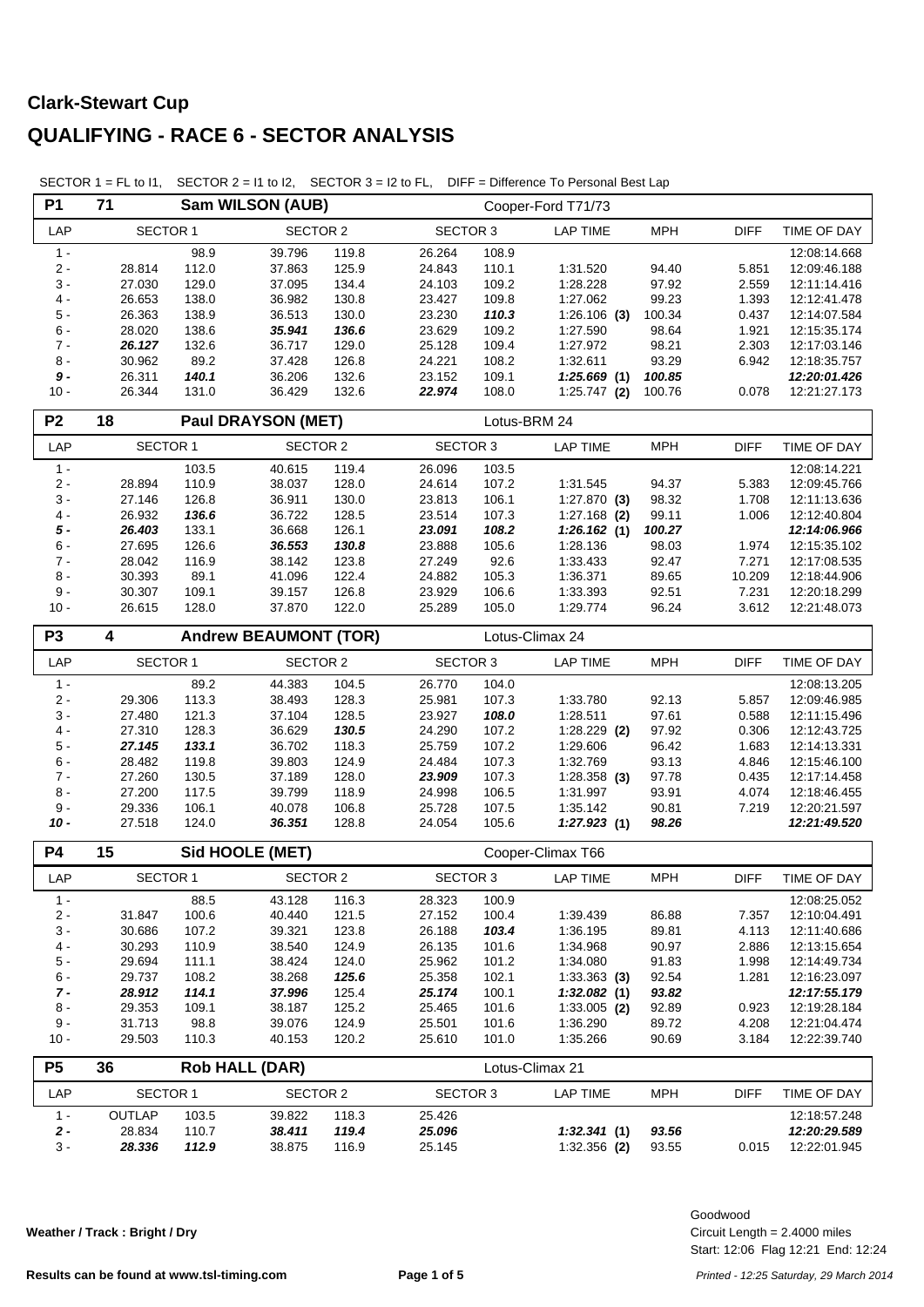| P <sub>6</sub>  | $\overline{\mathbf{2}}$<br><b>Max BLEES (MET)</b> |                                    |                             |                 | Brabham-Cosworth BT15 |                 |                               |                |                |                              |  |  |
|-----------------|---------------------------------------------------|------------------------------------|-----------------------------|-----------------|-----------------------|-----------------|-------------------------------|----------------|----------------|------------------------------|--|--|
| LAP             |                                                   | <b>SECTOR 2</b><br><b>SECTOR 1</b> |                             | <b>SECTOR 3</b> |                       | <b>LAP TIME</b> | <b>MPH</b>                    | <b>DIFF</b>    | TIME OF DAY    |                              |  |  |
| $1 -$           |                                                   | 65.6                               | 59.239                      | 63.6            | 34.127                | 73.6            |                               |                |                | 12:09:11.782                 |  |  |
| $2 -$           | 36.979                                            | 88.5                               | 48.380                      | 82.2            | 27.593                | 96.8            | 1:52.952                      | 76.49          | 20.241         | 12:11:04.734                 |  |  |
| $3 -$           | 31.432                                            | 102.9                              | 42.245                      | 114.5           | 25.556                | 94.6            | 1:39.233                      | 87.06          | 6.522          | 12:12:43.967                 |  |  |
| $4 -$           | 30.069                                            | 110.3                              | 40.152                      | 116.3           | 26.244                | 98.1            | 1:36.465                      | 89.56          | 3.754          | 12:14:20.432                 |  |  |
| $5 -$           | 29.592                                            | 108.0                              | 39.216                      | 118.9           | 25.598                | 99.1            | 1:34.406                      | 91.51          | 1.695          | 12:15:54.838                 |  |  |
| $6 -$           | 29.653                                            | 111.1                              | 39.457                      | 117.9           | 25.457                | 98.2            | 1:34.567                      | 91.36          | 1.856          | 12:17:29.405                 |  |  |
| $7 -$           | 29.585                                            | 110.9                              | 38.838                      | 118.3           | 24.942                | 95.1            | $1:33.365$ (3)                | 92.54          | 0.654          | 12:19:02.770                 |  |  |
| $8 -$           | 29.281                                            | 111.2                              | 38.937                      | 117.9           | 25.013                | 95.3            | $1:33.231$ (2)                | 92.67          | 0.520          | 12:20:36.001                 |  |  |
| $9 -$           | 29.177                                            | 114.3                              | 38.579                      | 116.7           | 24.955                | 93.8            | 1:32.711(1)                   | 93.19          |                | 12:22:08.712                 |  |  |
| P7              | 17                                                |                                    | <b>Robs LAMPLOUGH (DAR)</b> |                 |                       |                 | Lola-Cosworth T60             |                |                |                              |  |  |
| LAP             | SECTOR 1                                          |                                    | <b>SECTOR 2</b>             |                 | <b>SECTOR 3</b>       |                 | <b>LAP TIME</b>               | <b>MPH</b>     | <b>DIFF</b>    | TIME OF DAY                  |  |  |
| $1 -$           |                                                   |                                    |                             |                 |                       |                 |                               |                |                | 12:08:34.348                 |  |  |
| $2 -$           |                                                   |                                    |                             |                 |                       |                 | 1:44.975                      | 82.30          | 12.247         | 12:10:19.323                 |  |  |
| $3 -$           |                                                   |                                    |                             |                 |                       |                 | 1:38.445                      | 87.76          | 5.717          | 12:11:57.768                 |  |  |
| $4 -$           |                                                   |                                    |                             |                 |                       |                 | 1:35.390                      | 90.57          | 2.662          | 12:13:33.158                 |  |  |
| 5 -             |                                                   |                                    |                             |                 |                       |                 | $1:32.751$ (2)                | 93.15          | 0.023          | 12:15:05.909                 |  |  |
| $6 -$           |                                                   |                                    |                             |                 |                       |                 | 1:32.728(1)                   | 93.17          |                | 12:16:38.637                 |  |  |
| 7 -             |                                                   |                                    |                             |                 |                       |                 | $1:32.754$ (3)                | 93.14          | 0.026          | 12:18:11.391                 |  |  |
| 8 -             |                                                   |                                    |                             |                 |                       |                 | 1:34.305                      | 91.61          | 1.577          | 12:19:45.696                 |  |  |
| $9 -$<br>$10 -$ |                                                   |                                    |                             |                 |                       |                 | 1:33.520<br>1:40.997          | 92.38<br>85.54 | 0.792<br>8.269 | 12:21:19.216<br>12:23:00.213 |  |  |
|                 |                                                   |                                    |                             |                 |                       |                 |                               |                |                |                              |  |  |
| P <sub>8</sub>  | 28                                                |                                    | <b>Alex MORTON (AUB)</b>    |                 |                       |                 | Lotus-Climax 21               |                |                |                              |  |  |
| LAP             | <b>SECTOR 1</b>                                   |                                    | <b>SECTOR 2</b>             |                 | <b>SECTOR 3</b>       |                 | <b>LAP TIME</b>               | <b>MPH</b>     | <b>DIFF</b>    | TIME OF DAY                  |  |  |
| $1 -$           |                                                   | 86.4                               | 45.181                      | 104.5           | 28.278                | 89.3            |                               |                |                | 12:08:28.742                 |  |  |
| $2 -$           | 31.325                                            | 110.3                              | 40.343                      | 119.4           | 26.157                | 97.6            | 1:37.825                      | 88.32          | 4.811          | 12:10:06.567                 |  |  |
| $3 -$           | 29.236                                            | 105.8                              | 39.518                      | 122.9           | 26.729                | 97.6            | 1:35.483                      | 90.48          | 2.469          | 12:11:42.050                 |  |  |
| $4 -$           | 29.381                                            | 106.8                              | 38.865                      | 124.2           | 26.460                | 99.2            | 1:34.706                      | 91.22          | 1.692          | 12:13:16.756                 |  |  |
| 5 -             | 29.453                                            | 107.5                              | 39.534                      | 122.9           | 25.431                | 100.1           | 1:34.418                      | 91.50          | 1.404          | 12:14:51.174                 |  |  |
| $6 -$           | 28.896                                            | 105.1                              | 38.887                      | 124.9           | 25.343                | 99.5            | $1:33.126$ (3)                | 92.77          | 0.112          | 12:16:24.300                 |  |  |
| $7 -$           | 29.016                                            | 110.3                              | 38.776                      | 115.5           | 25.255                | 99.7            | $1:33.047$ (2)                | 92.85          | 0.033          | 12:17:57.347                 |  |  |
| 8 -<br>$9 -$    | 28.964                                            | 109.1                              | 38.811                      | 123.3           | 25.239                | 100.0           | 1:33.014(1)                   | 92.88          |                | 12:19:30.361                 |  |  |
|                 | 29.889                                            | 96.6                               | 40.164                      | 124.2           | 25.039                | 101.0           | 1:35.092                      | 90.85          | 2.078          | 12:21:05.453                 |  |  |
| $10 -$          | 29.085                                            | 109.2                              | 39.798                      | 119.4           | 25.846                | 100.3           | 1:34.729                      | 91.20          | 1.715          | 12:22:40.182                 |  |  |
| P <sub>9</sub>  | 1                                                 |                                    | Ian BANKHURST (AUB)         |                 |                       |                 | Alexis-Ford Mk8               |                |                |                              |  |  |
| LAP             | <b>SECTOR 1</b>                                   |                                    | <b>SECTOR 2</b>             |                 | <b>SECTOR 3</b>       |                 | <b>LAP TIME</b>               | <b>MPH</b>     | <b>DIFF</b>    | TIME OF DAY                  |  |  |
| $1 -$           |                                                   | 90.9                               | 43.011                      | 109.6           | 28.916                | 96.6            |                               |                |                | 12:08:35.918                 |  |  |
| $2 -$           | 32.414                                            | 98.5                               | 41.258                      | 110.3           | 25.978                | 97.8            | 1:39.650                      | 86.70          | 6.619          | 12:10:15.568                 |  |  |
| $3 -$<br>$4 -$  | 30.390                                            | 101.2                              | 39.884                      | 115.7           | 25.611                | 98.1            | 1:35.885                      | 90.10          | 2.854          | 12:11:51.453                 |  |  |
| 5 -             | 30.379<br>29.562                                  | 103.5<br>109.2                     | 39.719<br>39.939            | 117.5<br>116.5  | 25.396<br>25.439      | 98.3<br>98.2    | $1:35.494$ (3)                | 90.47          | 2.463          | 12:13:26.947                 |  |  |
| 6 -             | 28.906                                            | 104.2                              | 38.924                      | 116.9           | 25.201                | 98.2            | $1:34.940$ (2)<br>1:33.031(1) | 91.00<br>92.87 | 1.909          | 12:15:01.887<br>12:16:34.918 |  |  |
| <b>P10</b>      | 26                                                |                                    | <b>Andrew WAREING (MET)</b> |                 |                       | <b>BRM P261</b> |                               |                |                |                              |  |  |
| LAP             | <b>SECTOR 1</b>                                   |                                    | <b>SECTOR 2</b>             |                 | <b>SECTOR 3</b>       |                 | <b>LAP TIME</b>               | <b>MPH</b>     | <b>DIFF</b>    | TIME OF DAY                  |  |  |
|                 |                                                   |                                    |                             |                 |                       |                 |                               |                |                |                              |  |  |
| $1 -$<br>$2 -$  | 32.211                                            | 79.7<br>93.0                       | 44.623<br>41.313            | 107.3<br>112.5  | 29.558<br>27.587      | 96.8<br>100.9   | 1:41.111                      | 85.45          | 7.205          | 12:08:45.512<br>12:10:26.623 |  |  |
| $3 -$           | 32.753                                            | 93.9                               | 41.159                      | 124.0           | 25.661                | 102.4           | 1:39.573                      | 86.77          | 5.667          | 12:12:06.196                 |  |  |
| $4 -$           | 30.377                                            | 93.8                               | 40.977                      | 123.5           | 26.500                | 98.1            | 1:37.854                      | 88.29          | 3.948          | 12:13:44.050                 |  |  |
| 5 -             | 30.317                                            | 85.2                               | 40.501                      | 110.1           | 28.736                | 96.8            | 1:39.554                      | 86.78          | 5.648          | 12:15:23.604                 |  |  |
| $6 -$           | 29.988                                            | 101.0                              | 41.262                      | 123.3           | 26.734                | 102.7           | 1:37.984                      | 88.17          | 4.078          | 12:17:01.588                 |  |  |
| $7 -$           | 31.245                                            | 98.1                               | 40.344                      | 129.0           | 25.448                | 102.2           | $1:37.037$ (3)                | 89.03          | 3.131          | 12:18:38.625                 |  |  |
| $8 -$           | 28.915                                            | 110.3                              | 39.891                      | 106.3           | 26.842                | 102.2           | $1:35.648$ (2)                | 90.33          | 1.742          | 12:20:14.273                 |  |  |
| 9 -             | 28.860                                            | 110.0                              | 39.474                      | 122.0           | 25.572                | 96.9            | 1:33.906(1)                   | 92.00          |                | 12:21:48.179                 |  |  |
|                 |                                                   |                                    |                             |                 |                       |                 |                               |                |                |                              |  |  |

SECTOR 1 = FL to I1, SECTOR 2 = I1 to I2, SECTOR 3 = I2 to FL, DIFF = Difference To Personal Best Lap

**Weather / Track : Bright / Dry**

Start: 12:06 Flag 12:21 End: 12:24 Circuit Length = 2.4000 miles Goodwood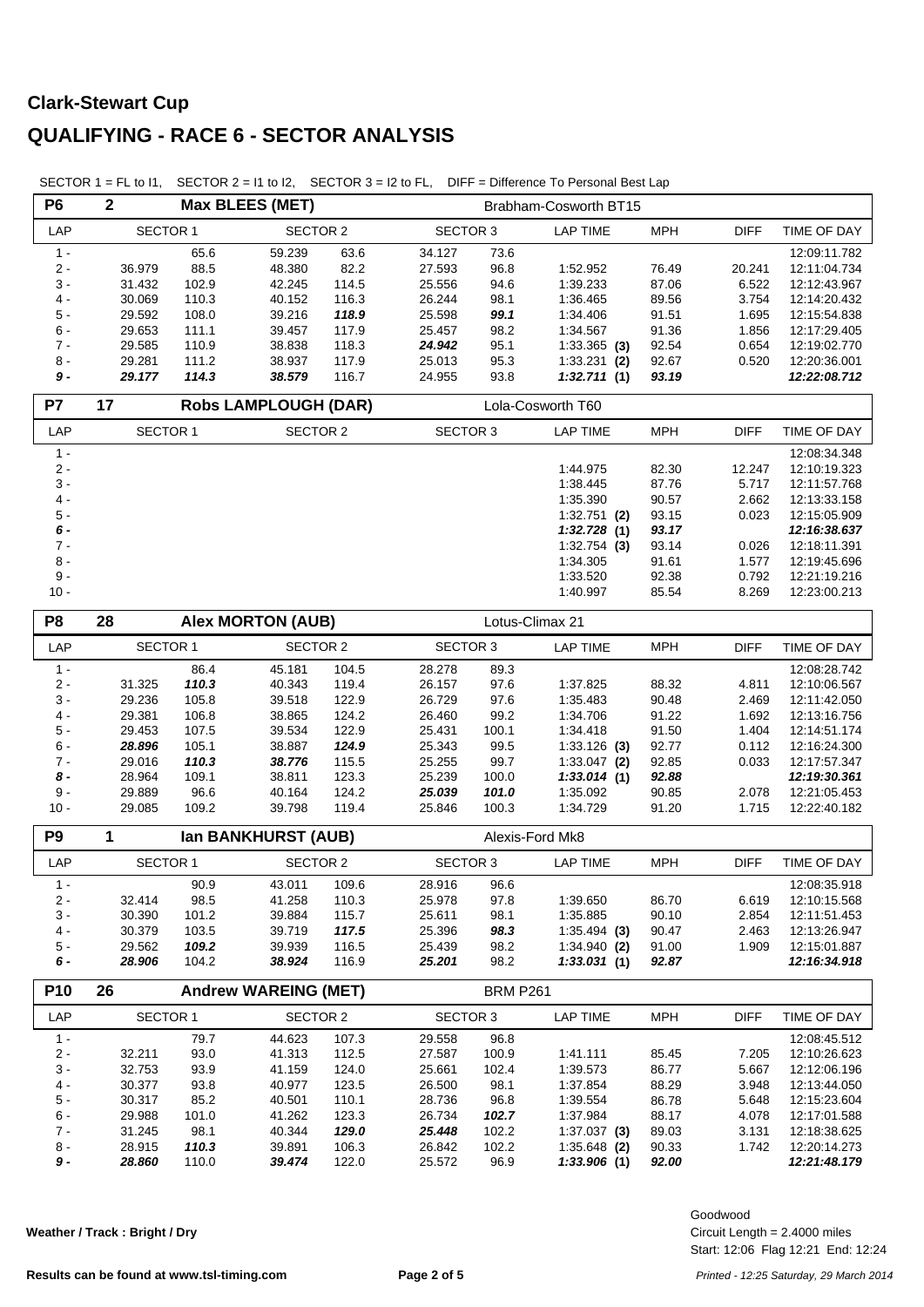| P11             | <b>David CLARK (MET)</b><br>11<br><b>SECTOR 1</b><br><b>SECTOR 2</b> |                |                               |                | BRM P57          |                |                            |                |                |                              |  |
|-----------------|----------------------------------------------------------------------|----------------|-------------------------------|----------------|------------------|----------------|----------------------------|----------------|----------------|------------------------------|--|
| LAP             |                                                                      |                |                               |                | <b>SECTOR 3</b>  |                | <b>LAP TIME</b>            | <b>MPH</b>     | <b>DIFF</b>    | TIME OF DAY                  |  |
| $1 -$           |                                                                      | 92.5           | 44.647                        | 111.6          | 26.320           | 95.7           |                            |                |                | 12:08:51.061                 |  |
| $2 -$           | 30.229                                                               | 111.8          | 40.394                        | 116.3          | 26.971           | 91.4           | 1:37.594                   | 88.53          | 2.103          | 12:10:28.655                 |  |
| $3 -$           | 31.407                                                               | 89.9           | 42.882                        | 115.1          | 25.822           | 96.8           | 1:40.111                   | 86.30          | 4.620          | 12:12:08.766                 |  |
| $4 -$           | 29.665                                                               | 108.7          | 40.269                        | 116.5          | 26.000           | 96.0           | $1:35.934$ (2)             | 90.06          | 0.443          | 12:13:44.700                 |  |
| 5 -             | 30.150                                                               | 95.4           | 40.844                        | 114.1          | 27.091           | 95.1           | 1:38.085                   | 88.08          | 2.594          | 12:15:22.785                 |  |
| $6 -$<br>$7 -$  | 29.904<br>30.264                                                     | 110.0<br>107.2 | 40.993<br>40.615              | 112.5<br>114.5 | 26.414<br>26.103 | 94.6<br>95.8   | 1:37.311<br>1:36.982       | 88.78<br>89.08 | 1.820<br>1.491 | 12:17:00.096<br>12:18:37.078 |  |
| $8 -$           | 29.921                                                               | 110.1          | 40.265                        | 114.3          | 25.305           | 96.0           | 1:35.491(1)                | 90.47          |                | 12:20:12.569                 |  |
| $9 -$           | 30.000                                                               | 116.1          | 40.094                        | 115.3          | 26.467           | 95.8           | $1:36.561$ (3)             | 89.47          | 1.070          | 12:21:49.130                 |  |
| P <sub>12</sub> | 8                                                                    |                | <b>John ELLIOTT (AUB)</b>     |                |                  |                |                            |                |                |                              |  |
|                 |                                                                      |                |                               |                |                  |                | Lotus-Climax 18            |                |                |                              |  |
| LAP             | <b>SECTOR 1</b>                                                      |                | <b>SECTOR 2</b>               |                | <b>SECTOR 3</b>  |                | <b>LAP TIME</b>            | <b>MPH</b>     | <b>DIFF</b>    | TIME OF DAY                  |  |
| $1 -$<br>$2 -$  | 32.118                                                               | 84.9<br>84.6   | 47.434<br>42.129              | 93.4<br>120.6  | 29.714<br>26.609 | 100.0<br>102.2 | 1:40.856                   | 85.66          | 5.311          | 12:09:00.888<br>12:10:41.744 |  |
| $3 -$           | 30.355                                                               | 107.2          | 40.460                        | 122.6          | 25.821           | 101.3          | 1:36.636                   | 89.40          | 1.091          | 12:12:18.380                 |  |
| $4 -$           | 30.687                                                               | 105.8          | 39.561                        | 122.4          | 26.118           | 102.9          | $1:36.366$ (3)             | 89.65          | 0.821          | 12:13:54.746                 |  |
| $5 -$           | 29.654                                                               | 107.8          | 39.980                        | 122.2          | 25.911           | 101.2          | 1:35.545(1)                | 90.42          |                | 12:15:30.291                 |  |
| $6 -$           | 29.248                                                               | 107.5          | 41.033                        | 117.5          | 27.182           | 96.4           | 1:37.463                   | 88.64          | 1.918          | 12:17:07.754                 |  |
| $7 -$           | 30.695                                                               | 89.9           | 43.651                        | 112.5          | 25.990           | 102.1          | 1:40.336                   | 86.11          | 4.791          | 12:18:48.090                 |  |
| $8 -$           | 29.079                                                               | 109.2          | 40.510                        | 119.4          | 25.989           | 104.3          | $1:35.578$ (2)             | 90.39          | 0.033          | 12:20:23.668                 |  |
| $9 -$           | 29.696                                                               | 101.2          | 40.833                        | 114.1          | 26.485           | 104.6          | 1:37.014                   | 89.05          | 1.469          | 12:22:00.682                 |  |
| P13             | 24                                                                   |                | <b>Nigel WINCHESTER (MET)</b> |                |                  |                | Mallock-Ford U2 Mk3        |                |                |                              |  |
| LAP             | <b>SECTOR 1</b>                                                      |                | <b>SECTOR 2</b>               |                | <b>SECTOR 3</b>  |                | <b>LAP TIME</b>            | <b>MPH</b>     | <b>DIFF</b>    | TIME OF DAY                  |  |
| $1 -$           |                                                                      | 97.5           | 43.889                        | 103.2          | 29.189           |                |                            |                |                | 12:08:39.421                 |  |
| $2 -$           | 31.073                                                               | 107.0          | 45.305                        | 100.0          | 29.174           |                | 1:45.552                   | 81.85          | 9.923          | 12:10:24.973                 |  |
| $3 -$           | 33.582                                                               | 101.0          | 43.122                        | 100.1          | 26.437           |                | 1:43.141                   | 83.76          | 7.512          | 12:12:08.114                 |  |
| $4 -$           | 32.268                                                               | 104.2          | 41.591                        | 106.1          | 26.233           |                | 1:40.092                   | 86.32          | 4.463          | 12:13:48.206                 |  |
| 5 -<br>$6 -$    | 30.083<br>30.077                                                     | 117.3<br>99.5  | 41.023<br>41.607              | 111.2<br>113.7 | 25.923<br>26.713 | 98.6<br>99.2   | $1:37.029$ (3)<br>1:38.397 | 89.04<br>87.80 | 1.400<br>2.768 | 12:15:25.235<br>12:17:03.632 |  |
| $7 -$           | 31.020                                                               | 76.8           | 46.558                        | 97.5           | 29.226           | 97.2           | 1:46.804                   | 80.89          | 11.175         | 12:18:50.436                 |  |
| $8 -$           | 29.814                                                               | 117.9          | 40.291                        | 110.5          | 25.524           | 99.4           | 1:35.629(1)                | 90.34          |                | 12:20:26.065                 |  |
| $9 -$           | 29.797                                                               | 109.2          | 40.758                        | 111.6          | 25.325           | 102.2          | $1:35.880$ (2)             | 90.11          | 0.251          | 12:22:01.945                 |  |
| P14             | 6                                                                    |                | <b>Rodger NEWMAN (AUB)</b>    |                |                  |                | Brabham-Ford BT14          |                |                |                              |  |
| LAP             | <b>SECTOR 1</b>                                                      |                | <b>SECTOR 2</b>               |                | <b>SECTOR 3</b>  |                | <b>LAP TIME</b>            | <b>MPH</b>     | <b>DIFF</b>    | TIME OF DAY                  |  |
| $1 -$           |                                                                      | 81.6           | 44.745                        | 110.9          | 28.869           | 102.6          |                            |                |                | 12:08:45.912                 |  |
| $2 -$           | 32.479                                                               | 88.4           | 41.438                        | 122.0          | 27.172           | 100.3          | 1:41.089                   | 85.46          | 5.355          | 12:10:27.001                 |  |
| $3 -$           | 32.921                                                               | 93.0           | 43.583                        | 103.2          | 26.037           | 106.6          | 1:42.541                   | 84.25          | 6.807          | 12:12:09.542                 |  |
| 4 -             | 30.350                                                               | 106.8          | 39.421                        | 120.6          | 25.963           | 107.2          | 1:35.734(1)                | 90.25          |                | 12:13:45.276                 |  |
| $5 -$           | 30.141                                                               | 104.2          | 40.752                        | 109.1          | 27.647           | 102.4          | 1:38.540                   | 87.68          | 2.806          | 12:15:23.816                 |  |
| $6 -$           | 30.638                                                               | 106.0          | 41.189                        | 122.6          | 26.417           | 109.1          | $1:38.244$ (3)             | 87.94          | 2.510          | 12:17:02.060                 |  |
| $7 -$           | 33.785                                                               | 66.5           | 41.913                        | 112.9          | 26.214           | 108.5          | 1:41.912                   | 84.77          | 6.178          | 12:18:43.972                 |  |
| $8 -$           | 30.774                                                               | 109.8          | 40.888                        | 108.2          | 27.256           | 107.5          | 1:38.918                   | 87.34          | 3.184          | 12:20:22.890                 |  |
| $9 -$           | 30.155                                                               | 99.1           | 40.602                        | 123.5          | 25.985           | 108.5          | 1:36.742(2)                | 89.30          | 1.008          | 12:21:59.632                 |  |
| P15             | 7                                                                    |                | <b>Malcolm COOK (MET)</b>     |                |                  |                | Brabham-Ford BT10          |                |                |                              |  |
| LAP             | <b>SECTOR 1</b>                                                      |                | SECTOR 2                      |                | <b>SECTOR 3</b>  |                | <b>LAP TIME</b>            | <b>MPH</b>     | <b>DIFF</b>    | TIME OF DAY                  |  |
| $1 -$           |                                                                      | 91.1           | 46.468                        | 108.0          | 29.719           | 85.5           |                            |                |                | 12:08:39.796                 |  |
| $2 -$           | 31.526                                                               | 102.9          | 43.764                        | 106.1          | 26.995           | 93.8           | 1:42.285                   | 84.46          | 4.747          | 12:10:22.081                 |  |
| $3 -$           | 30.115                                                               | 108.0          | 42.413                        | 104.2          | 26.828           | 93.3           | 1:39.356                   | 86.96          | 1.818          | 12:12:01.437                 |  |
| $4 -$           | 29.696                                                               | 110.5          | 41.082                        | 109.6          | 26.828           | 93.9           | $1:37.606$ (2)             | 88.51          | 0.068          | 12:13:39.043                 |  |
| 5 -<br>$6 -$    | 31.713                                                               | 72.8           | 43.356                        | 107.8<br>99.2  | 27.911           | 90.1           | 1:42.980                   | 83.89          | 5.442          | 12:15:22.023                 |  |
| $7 -$           | 30.509<br>30.352                                                     | 100.9<br>90.1  | 44.062<br>48.213              | 106.5          | 29.777<br>27.197 | 85.9<br>90.3   | 1:44.348<br>1:45.762       | 82.79<br>81.69 | 6.810<br>8.224 | 12:17:06.371                 |  |
| $8 -$           | 30.259                                                               | 116.3          | 40.928                        | 108.7          | 26.506           | 88.1           | $1:37.693$ (3)             | 88.44          | 0.155          | 12:18:52.133<br>12:20:29.826 |  |
| $9 -$           | 30.066                                                               | 117.3          | 40.880                        | 109.1          | 26.592           | 87.2           | 1:37.538(1)                | 88.58          |                | 12:22:07.364                 |  |
|                 |                                                                      |                |                               |                |                  |                |                            |                |                |                              |  |
|                 |                                                                      |                |                               |                |                  |                |                            |                |                |                              |  |

SECTOR 1 = FL to I1, SECTOR 2 = I1 to I2, SECTOR 3 = I2 to FL, DIFF = Difference To Personal Best Lap

**Weather / Track : Bright / Dry**

Goodwood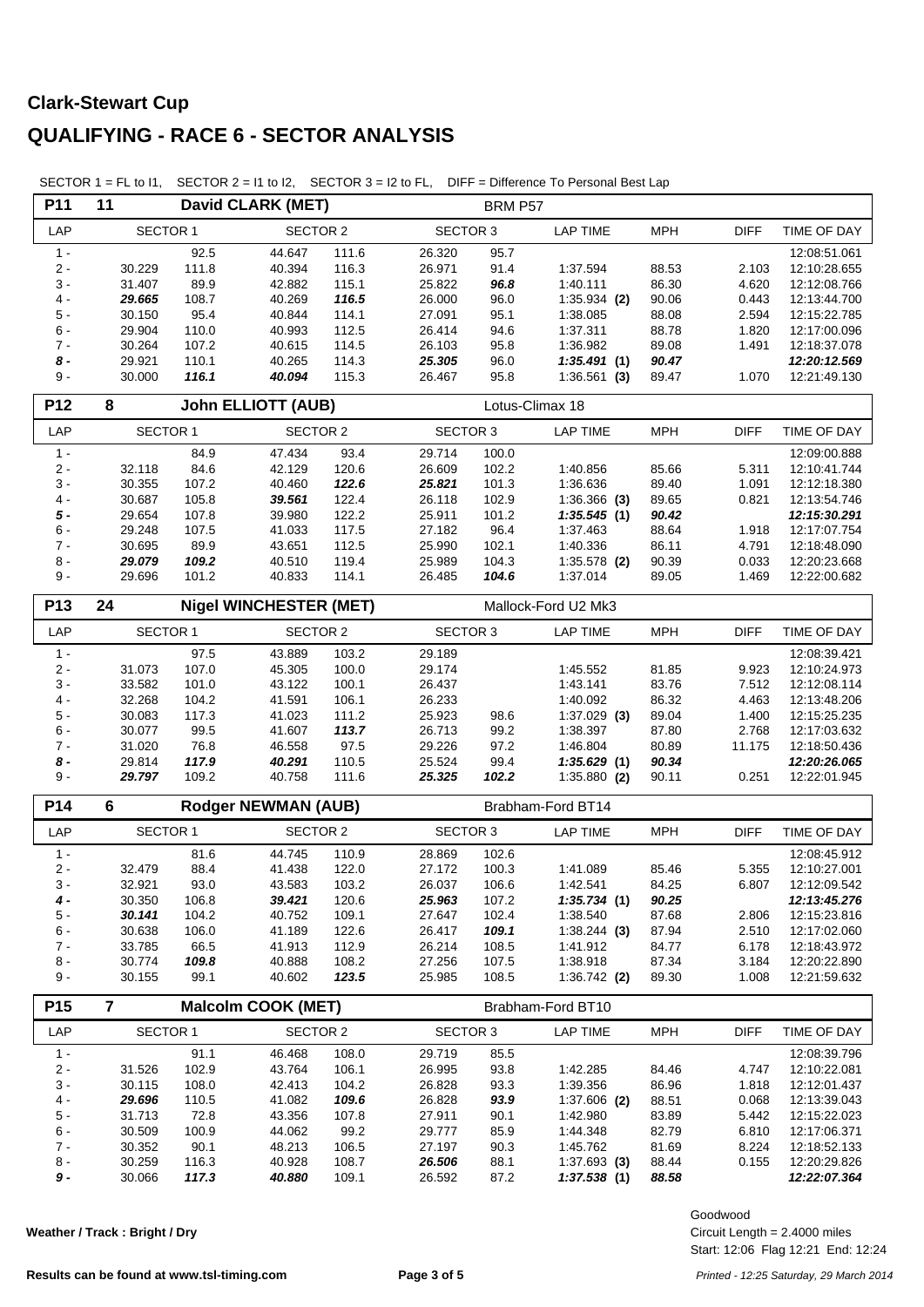| P16             | 70                            |                | <b>Mauro POPONCINI (TOR)</b>  |                |                  |               | Cooper-Ford T76         |                |                                 |                              |
|-----------------|-------------------------------|----------------|-------------------------------|----------------|------------------|---------------|-------------------------|----------------|---------------------------------|------------------------------|
| LAP             | <b>SECTOR 1</b>               |                | <b>SECTOR 2</b>               |                | <b>SECTOR 3</b>  |               | <b>LAP TIME</b>         | <b>MPH</b>     | <b>DIFF</b>                     | TIME OF DAY                  |
| $1 -$           |                               | 75.9           | 46.692                        | 102.6          | 29.110           | 93.2          |                         |                |                                 | 12:08:35.441                 |
| $2 -$           | 33.811                        | 94.5           | 43.313                        | 112.0          | 26.613           | 92.0          | 1:43.737                | 83.28          | 6.043                           | 12:10:19.178                 |
| $3 -$           | 30.668                        | 103.0          | 42.991                        | 102.9          | 26.429           | 94.1          | 1:40.088                | 86.32          | 2.394                           | 12:11:59.266                 |
| $4 -$           | 30.531                        | 103.2          | 41.279                        | 112.2          | 25.884           | 94.5          | 1:37.694(1)             | 88.43          |                                 | 12:13:36.960                 |
| $5 -$           | 36.033                        | 36.3           | 45.456                        | 114.5          | 26.063           | 94.7          | 1:47.552                | 80.33          | 9.858                           | 12:15:24.512                 |
| $6 -$           | 30.580                        | 92.3           | 41.454                        | 111.6          | 26.526           | 95.8          | $1:38.560$ (3)          | 87.66          | 0.866                           | 12:17:03.072                 |
| $7 -$           | 31.900                        | 78.7           | 42.468                        | 112.4          | 26.043           | 94.7          | 1:40.411                | 86.04          | 2.717                           | 12:18:43.483                 |
| $8 -$<br>$9 -$  | 32.251                        | 94.2           | 42.877                        | 104.6          | 26.295           | 93.7          | 1:41.423                | 85.18          | 3.729                           | 12:20:24.906                 |
|                 | 30.834                        | 108.0          | 41.794                        | 114.3          | 25.685           | 93.2          | $1:38.313$ (2)          | 87.88          | 0.619                           | 12:22:03.219                 |
| P17             | 10                            |                | <b>Angelo DELEA (MET)</b>     |                |                  |               | Brabham-Ford BT16       |                |                                 |                              |
| LAP             | <b>SECTOR 1</b>               |                | <b>SECTOR 2</b>               |                | <b>SECTOR 3</b>  |               | <b>LAP TIME</b>         | <b>MPH</b>     | <b>DIFF</b>                     | TIME OF DAY                  |
| $1 -$           |                               | 78.7           | 48.403                        | 97.6           | 29.663           | 87.9          |                         |                |                                 | 12:08:58.346                 |
| $2 -$           | 34.424                        | 88.1           | 44.843                        | 109.6          | 27.757           | 87.7          | 1:47.024                | 80.72          | 9.207                           | 12:10:45.370                 |
| $3 -$           | 32.430                        | 99.4           | 43.430                        | 101.2          | 28.313           | 94.3          | 1:44.173                | 82.93          | 6.356                           | 12:12:29.543                 |
| 4 -             | 32.707                        | 89.7           | 43.977                        | 89.2           | 29.496           | 90.4          | 1:46.180                | 81.37          | 8.363                           | 12:14:15.723                 |
| $5 -$           | 32.284                        | 101.8          | 41.899                        | 105.0          | 26.458           | 95.1          | 1:40.641(2)             | 85.84          | 2.824                           | 12:15:56.364                 |
| $6 -$           | 32.128                        | 92.6           | 45.398                        | 98.3           | 27.761           | 93.9          | 1:45.287                | 82.06          | 7.470                           | 12:17:41.651                 |
| $7 -$<br>$8 -$  | 32.366                        | 89.8           | 42.316                        | 108.9          | 26.367           | 93.0          | $1:41.049$ (3)          | 85.50          | 3.232                           | 12:19:22.700                 |
| 9 -             | 30.658<br>32.329              | 109.1<br>100.1 | 41.087<br>42.640              | 113.1<br>100.0 | 26.072<br>27.145 | 95.3<br>82.7  | 1:37.817(1)<br>1:42.114 | 88.32<br>84.61 | 4.297                           | 12:21:00.517<br>12:22:42.631 |
|                 |                               |                |                               |                |                  |               |                         |                |                                 |                              |
| P18             | 23                            |                | <b>Jonathan WAGGITT (DAR)</b> |                |                  | Lotus-Ford 31 |                         |                |                                 |                              |
| LAP             | <b>SECTOR 1</b>               |                | SECTOR 2                      |                | <b>SECTOR 3</b>  |               | <b>LAP TIME</b>         | <b>MPH</b>     | <b>DIFF</b>                     | TIME OF DAY                  |
| $1 -$           |                               | 87.1           | 46.000                        | 103.2          | 29.267           | 95.0          |                         |                |                                 | 12:08:36.526                 |
| $2$ - $\,$      | 33.507                        | 98.5           | 44.758                        | 109.1          | 26.111           | 95.7          | 1:44.376                | 82.77          | 6.488                           | 12:10:20.902                 |
| $3 -$           | 31.479                        | 95.5           | 41.488                        | 112.9          | 25.818           | 95.3          | $1:38.785$ (2)          | 87.46          | 0.897                           | 12:11:59.687                 |
| $4 -$           | 31.461                        | 92.9           | 41.053                        | 114.1          | 25.374           | 96.0          | 1:37.888(1)             | 88.26          |                                 | 12:13:37.575                 |
| $5 -$           | 34.065                        | 67.7           | 42.530                        | 113.5          | 25.901           | 95.7          | 1:42.496                | 84.29          | 4.608                           | 12:15:20.071                 |
| $6 -$           | 31.643                        | 93.8           | 41.390                        | 107.7          | 27.581           | 95.3          | 1:40.614                | 85.87          | 2.726                           | 12:17:00.685                 |
| $7 -$           | 33.196                        | 85.9           | 41.755                        | 114.1          | 26.095           | 95.4          | 1:41.046                | 85.50          | 3.158                           | 12:18:41.731                 |
| $8 -$<br>$9 -$  | 31.191<br>30.605              | 93.9<br>103.2  | 42.494<br>41.344              | 107.2<br>112.9 | 26.442<br>27.236 | 93.9<br>93.8  | 1:40.127                | 86.29<br>87.10 | 2.239<br>1.297                  | 12:20:21.858<br>12:22:01.043 |
|                 |                               |                |                               |                |                  |               | $1:39.185$ (3)          |                |                                 |                              |
| P <sub>19</sub> | 27                            |                | <b>Chris DRAKE (TOR)</b>      |                |                  | Spider F3     |                         |                |                                 |                              |
| LAP             | <b>SECTOR 1</b>               |                | <b>SECTOR 2</b>               |                | <b>SECTOR 3</b>  |               | <b>LAP TIME</b>         | <b>MPH</b>     | <b>DIFF</b>                     | TIME OF DAY                  |
| $1 -$           |                               | 91.5           | 44.182                        | 108.5          | 28.462           | 88.7          |                         |                |                                 | 12:08:37.299                 |
| $2 -$           | 31.359                        | 99.8           | 42.542                        | 110.9          | 26.350           | 90.4          | 1:40.251(1)             | 86.18          |                                 | 12:10:17.550                 |
| $\sqrt{P}20$    | 20                            |                | <b>Stephen BOND (DAR)</b>     |                |                  |               | Lotus-Climax 18         |                |                                 |                              |
| LAP             | <b>SECTOR 1</b>               |                | <b>SECTOR 2</b>               |                | <b>SECTOR 3</b>  |               | <b>LAP TIME</b>         | <b>MPH</b>     | <b>DIFF</b>                     | TIME OF DAY                  |
| $1 -$           |                               | 80.6           | 48.112                        | 99.4           | 29.818           | 87.3          |                         |                |                                 | 12:08:55.933                 |
| $2 -$           | 34.924                        | 98.8           | 43.282                        | 112.7          | 28.039           | 92.3          | 1:46.245                | 81.32          | 5.693                           | 12:10:42.178                 |
| $3 -$           | 31.927                        | 108.0          | 42.547                        | 117.9          | 27.183           | 87.7          | 1:41.657(2)             | 84.99          | 1.105                           | 12:12:23.835                 |
| $4 -$           | 31.901                        | 108.9          | 42.127                        | 116.1          | 28.211           | 76.9          | 1:42.239                | 84.50          | 1.687                           | 12:14:06.074                 |
| $5-$            | 34.143                        | 102.9          | 42.879                        | 112.4          | 27.854           | 91.9          | 1:44.876                | 82.38          | 4.324                           | 12:15:50.950                 |
| $6 -$           | 32.110                        | 109.2          | 41.961                        | 111.4          | 29.439           | 78.8          | 1:43.510                | 83.47          | 2.958                           | 12:17:34.460                 |
| $7 -$           | 32.786                        | 100.9          | 41.291                        | 116.9          | 29.599           | 70.5          | 1:43.676                | 83.33          | 3.124                           | 12:19:18.136                 |
| $8 -$           | 33.153                        | 111.1          | 41.755                        | 117.1          | 27.169           | 93.9          | 1:42.077(3)             | 84.64          | 1.525                           | 12:21:00.213                 |
| 9 -             | 31.963                        | 106.8          | 41.237                        | 116.9          | 27.352           | 85.9          | 1:40.552(1)             | 85.92          |                                 | 12:22:40.765                 |
| P21             | 25                            |                | <b>John COUNSELL (DAR)</b>    |                |                  |               | Brabham-Ford BT18       |                |                                 |                              |
| LAP             | <b>SECTOR 1</b>               |                | <b>SECTOR 2</b>               |                | <b>SECTOR 3</b>  |               | <b>LAP TIME</b>         | <b>MPH</b>     | DIFF                            | TIME OF DAY                  |
| $1 -$           |                               | 78.4           | 46.570                        | 102.7          | 29.510           | 88.3          |                         |                |                                 | 12:09:02.151                 |
| $2 -$           | 33.628                        | 95.1           | 43.138                        | 109.2          | 26.882           | 89.5          | 1:43.648                | 83.35          | 0.850                           | 12:10:45.799                 |
| $3 -$           | 33.232                        | 95.0           | 42.557                        | 107.7          | 27.492           | 89.4          | 1:43.281                | 83.65          | 0.483                           | 12:12:29.080                 |
| $4 -$           | 32.594                        | 93.9           | 42.947                        | 107.5          | 27.422           | 89.3          | $1:42.963$ (2)          | 83.91          | 0.165                           | 12:14:12.043                 |
|                 |                               |                |                               |                |                  |               |                         |                | Goodwood                        |                              |
|                 | Weather / Track: Bright / Dry |                |                               |                |                  |               |                         |                | Circuit Length = $2.4000$ miles |                              |

SECTOR 1 = FL to I1, SECTOR 2 = I1 to I2, SECTOR 3 = I2 to FL, DIFF = Difference To Personal Best Lap

Start: 12:06 Flag 12:21 End: 12:24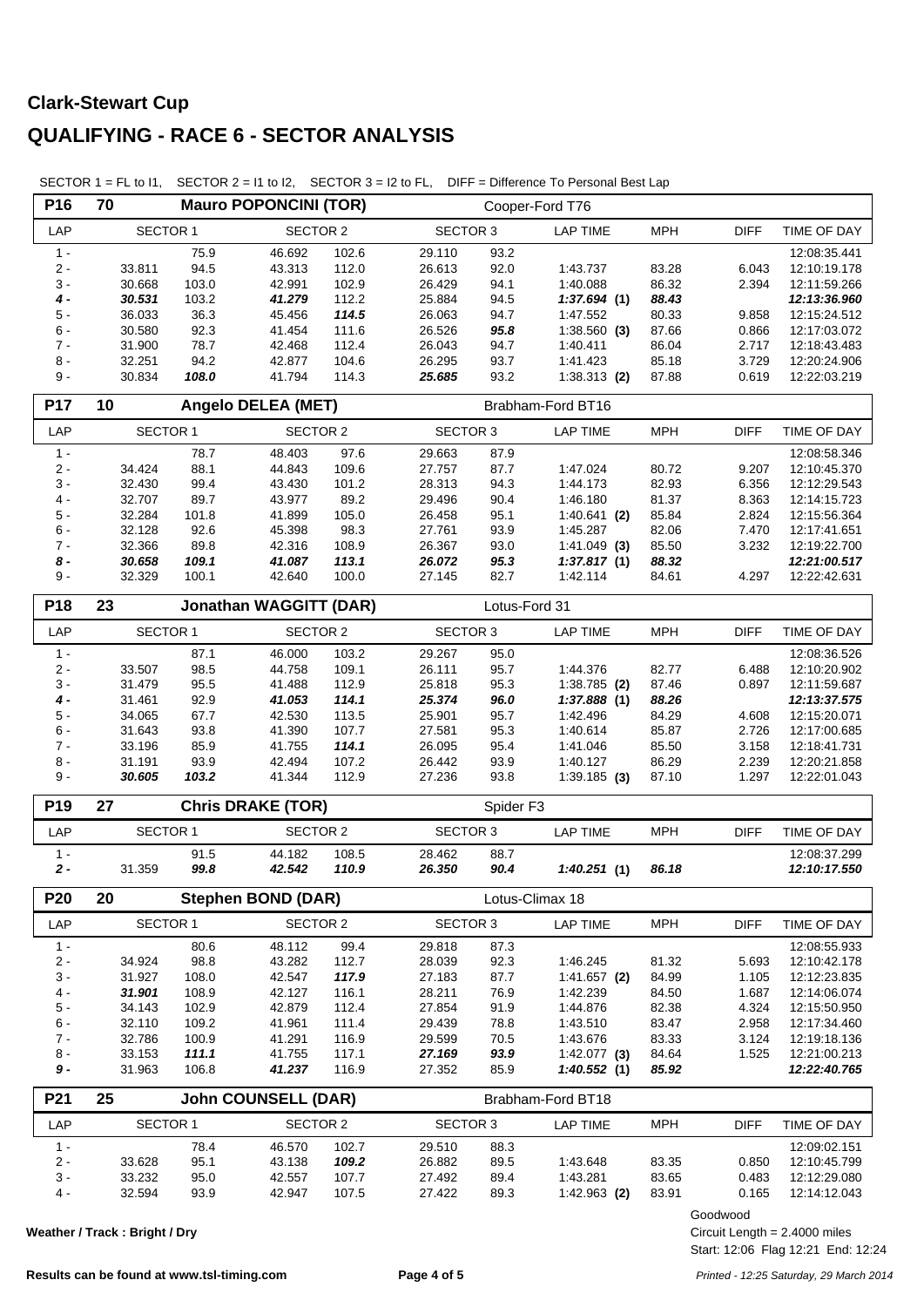|       |        |       |        |       |        |      | SECTOR 1 = FL to 11, SECTOR $2 = 11$ to 12, SECTOR $3 = 12$ to FL, DIFF = Difference To Personal Best Lap |       |       |              |
|-------|--------|-------|--------|-------|--------|------|-----------------------------------------------------------------------------------------------------------|-------|-------|--------------|
| 5 -   | 31.828 | 104.6 | 42.170 | 108.0 | 28.966 | 88.6 | $1:42.964$ (3)                                                                                            | 83.91 | 0.166 | 12:15:55.007 |
| 6 -   | 33.295 | 96.4  | 45.005 | 106.5 | 29.267 | 90.0 | 1:47.567                                                                                                  | 80.32 | 4.769 | 12:17:42.574 |
| $7 -$ | 32.519 | 89.7  | 43.168 | 106.5 | 27.515 | 88.4 | 1:43.202                                                                                                  | 83.71 | 0.404 | 12:19:25.776 |
| 8 -   | 34.504 | 82.6  | 45.526 | 105.0 | 26.930 | 89.5 | 1.46.960                                                                                                  | 80.77 | 4.162 | 12:21:12.736 |
| 9 -   | 32.781 | 89.2  | 43.555 | 106.1 | 26.462 | 88.5 | 1:42.798(1)                                                                                               | 84.04 |       | 12:22:55.534 |

| <b>P22</b>               | 5                                 |       | <b>Marco ROLLINGER (TOR)</b> |        |                 | Brabham-Climax BT3 |                |              |              |              |
|--------------------------|-----------------------------------|-------|------------------------------|--------|-----------------|--------------------|----------------|--------------|--------------|--------------|
| LAP                      | SECTOR 1                          |       | SECTOR 2                     |        | SECTOR 3        |                    | LAP TIME       | <b>MPH</b>   | <b>DIFF</b>  | TIME OF DAY  |
| $\overline{\phantom{a}}$ | 89.4<br>46.551                    |       | 112.7                        | 29.843 | 96.8            |                    |                |              | 12:08:32.965 |              |
| $2 -$                    | 91.4<br>45.971<br>101.5<br>35.625 |       | 29.221                       | 100.3  | 1:50.817        | 77.96              | 5.712          | 12:10:23.782 |              |              |
| $3 -$                    | 36.133                            | 90.3  | 114.3<br>46.347              |        | 29.590          | 99.5               | 1:52.070       | 77.09        | 6.965        | 12:12:15.852 |
| $4 -$                    | 34.435                            | 95.3  | 44.591                       | 117.3  | 28.924          | 91.4               | 1:47.950       | 80.03        | 2.845        | 12:14:03.802 |
| 5 -                      | 35.364                            | 100.4 | 46.203                       | 109.8  | 28.480          | 100.0              | 1:50.047       | 78.51        | 4.942        | 12:15:53.849 |
| $6 -$                    | 33.508                            | 98.8  | 44.960                       | 106.1  | 28.228          | 101.9              | 1:46.696       | 80.97        | 1.591        | 12:17:40.545 |
| $7 -$                    | 33.260                            | 89.9  | 45.227                       | 109.6  | 27.527          | 101.9              | $1:46.014$ (3) | 81.49        | 0.909        | 12:19:26.559 |
| 8 -                      | 33.005                            | 93.5  | 44.274                       | 117.1  | 27.826<br>101.8 |                    | 1:45.105(1)    | 82.20        |              | 12:21:11.664 |
| $9 -$                    | 105.6<br>33.406<br>97.2<br>44.613 |       |                              |        | 27.637          | 102.1              | $1:45.656$ (2) | 81.77        | 0.551        | 12:22:57.320 |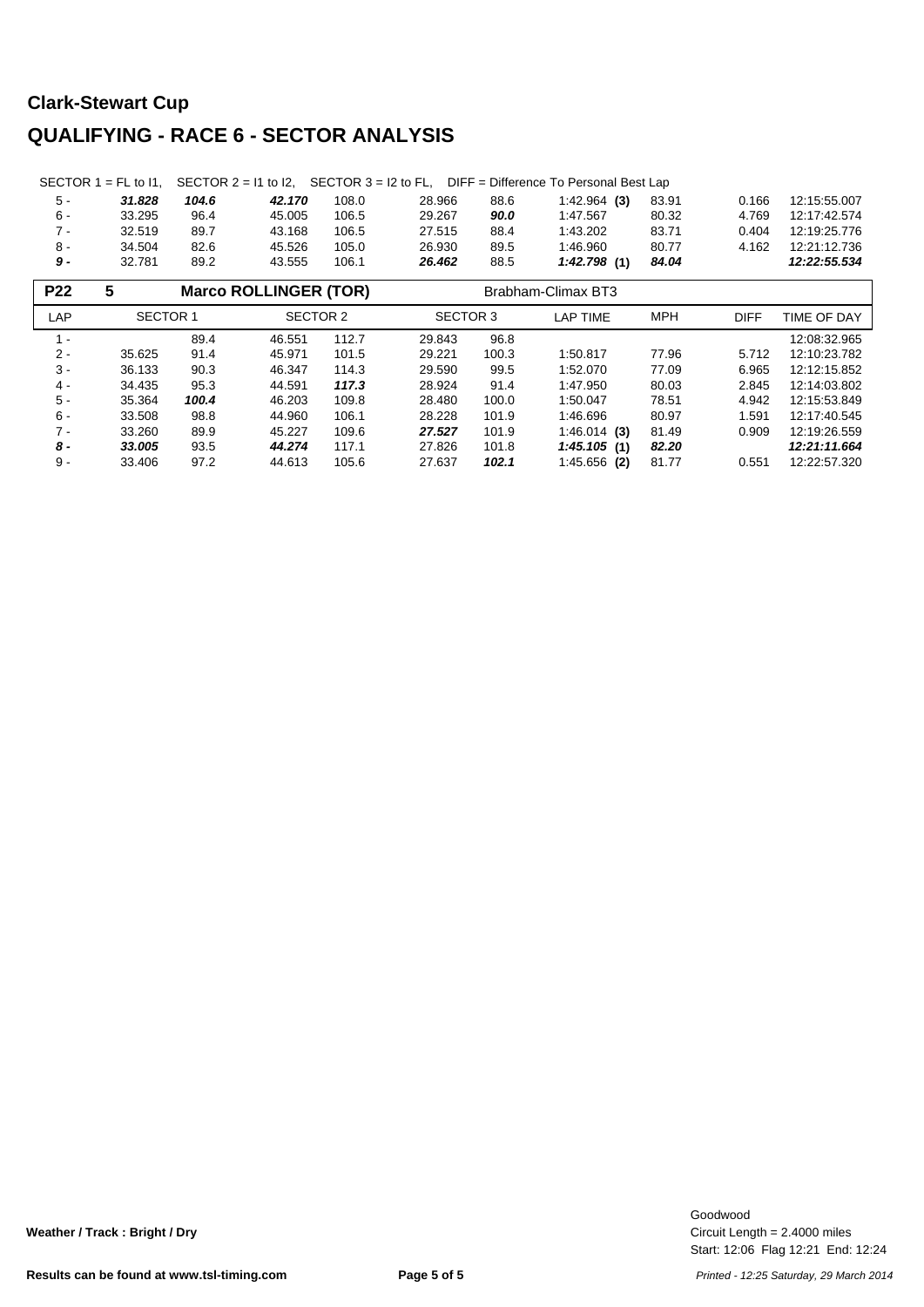#### **Clark-Stewart Cup**

#### **QUALIFYING - RACE 6 - BEST SPEEDS**

|                             |    | <b>SECTOR 1</b>        |       |     | <b>SECTOR 2</b>        | <b>FINISH LINE</b> |     |                        |            |
|-----------------------------|----|------------------------|-------|-----|------------------------|--------------------|-----|------------------------|------------|
| <b>POS</b>                  |    | NO NAME                | MPH   | NO. | <b>NAME</b>            | <b>MPH</b>         | NO. | <b>NAME</b>            | <b>MPH</b> |
| $\mathcal I$                | 71 | Sam WILSON (AUB)       | 140.1 | 71  | Sam WILSON (AUB)       | 136.6              | 71  | Sam WILSON (AUB)       | 110.3      |
| $\mathcal{L}_{\mathcal{L}}$ | 18 | Paul DRAYSON (MET)     | 136.6 | 18  | Paul DRAYSON (MET)     | 130.8              | 6   | Rodger NEWMAN (AUB)    | 109.1      |
| $\mathcal{S}_{\mathcal{S}}$ | 4  | Andrew BEAUMONT (TOR)  | 133.1 | 4   | Andrew BEAUMONT (TOR)  | 130.5              | 18  | Paul DRAYSON (MET)     | 108.2      |
| $\overline{4}$              | 24 | Nigel WINCHESTER (MET) | 117.9 | 26  | Andrew WAREING (MET)   | 129.0              | 4   | Andrew BEAUMONT (TOR)  | 108.0      |
| 5                           |    | Malcolm COOK (MET)     | 117.3 | 15  | Sid HOOLE (MET)        | 125.6              | 8   | John ELLIOTT (AUB)     | 104.6      |
| 6                           | 11 | David CLARK (MET)      | 116.1 | 28  | Alex MORTON (AUB)      | 124.9              | 15  | Sid HOOLE (MET)        | 103.4      |
| 7                           | 2  | Max BLEES (MET)        | 114.3 | 6   | Rodger NEWMAN (AUB)    | 123.5              | 26  | Andrew WAREING (MET)   | 102.7      |
| 8                           | 15 | Sid HOOLE (MET)        | 114.1 | 8   | John ELLIOTT (AUB)     | 122.6              | 24  | Nigel WINCHESTER (MET) | 102.2      |
| 9                           | 36 | Rob HALL (DAR)         | 112.9 | 36  | Rob HALL (DAR)         | 119.4              | 5   | Marco ROLLINGER (TOR)  | 102.1      |
| 10                          | 20 | Stephen BOND (DAR)     | 111.1 | 2   | Max BLEES (MET)        | 118.9              | 28  | Alex MORTON (AUB)      | 101.0      |
| 11                          | 26 | Andrew WAREING (MET)   | 110.3 | 20  | Stephen BOND (DAR)     | 117.9              | 2   | Max BLEES (MET)        | 99.1       |
| 12                          | 28 | Alex MORTON (AUB)      | 110.3 | 1   | Ian BANKHURST (AUB)    | 117.5              | 1   | Ian BANKHURST (AUB)    | 98.3       |
| 13                          | 6  | Rodger NEWMAN (AUB)    | 109.8 | 5   | Marco ROLLINGER (TOR)  | 117.3              | 11  | David CLARK (MET)      | 96.8       |
| 14                          |    | Ian BANKHURST (AUB)    | 109.2 | 11  | David CLARK (MET)      | 116.5              | 23  | Jonathan WAGGITT (DAR) | 96.0       |
| 15                          | 8  | John ELLIOTT (AUB)     | 109.2 | 70  | Mauro POPONCINI (TOR)  | 114.5              | 70  | Mauro POPONCINI (TOR)  | 95.8       |
| 16                          | 10 | Angelo DELEA (MET)     | 109.1 | 23  | Jonathan WAGGITT (DAR) | 114.1              | 10  | Angelo DELEA (MET)     | 95.3       |
| 17                          | 70 | Mauro POPONCINI (TOR)  | 108.0 | 24  | Nigel WINCHESTER (MET) | 113.7              | 7   | Malcolm COOK (MET)     | 93.9       |
| 18                          | 25 | John COUNSELL (DAR)    | 104.6 | 10  | Angelo DELEA (MET)     | 113.1              | 20  | Stephen BOND (DAR)     | 93.9       |
| 19                          | 23 | Jonathan WAGGITT (DAR) | 103.2 | 27  | Chris DRAKE (TOR)      | 110.9              | 27  | Chris DRAKE (TOR)      | 90.4       |
| 20                          | 5  | Marco ROLLINGER (TOR)  | 100.4 | 7   | Malcolm COOK (MET)     | 109.6              | 25  | John COUNSELL (DAR)    | 90.0       |
| 21                          | 27 | Chris DRAKE (TOR)      | 99.8  | 25  | John COUNSELL (DAR)    | 109.2              |     |                        |            |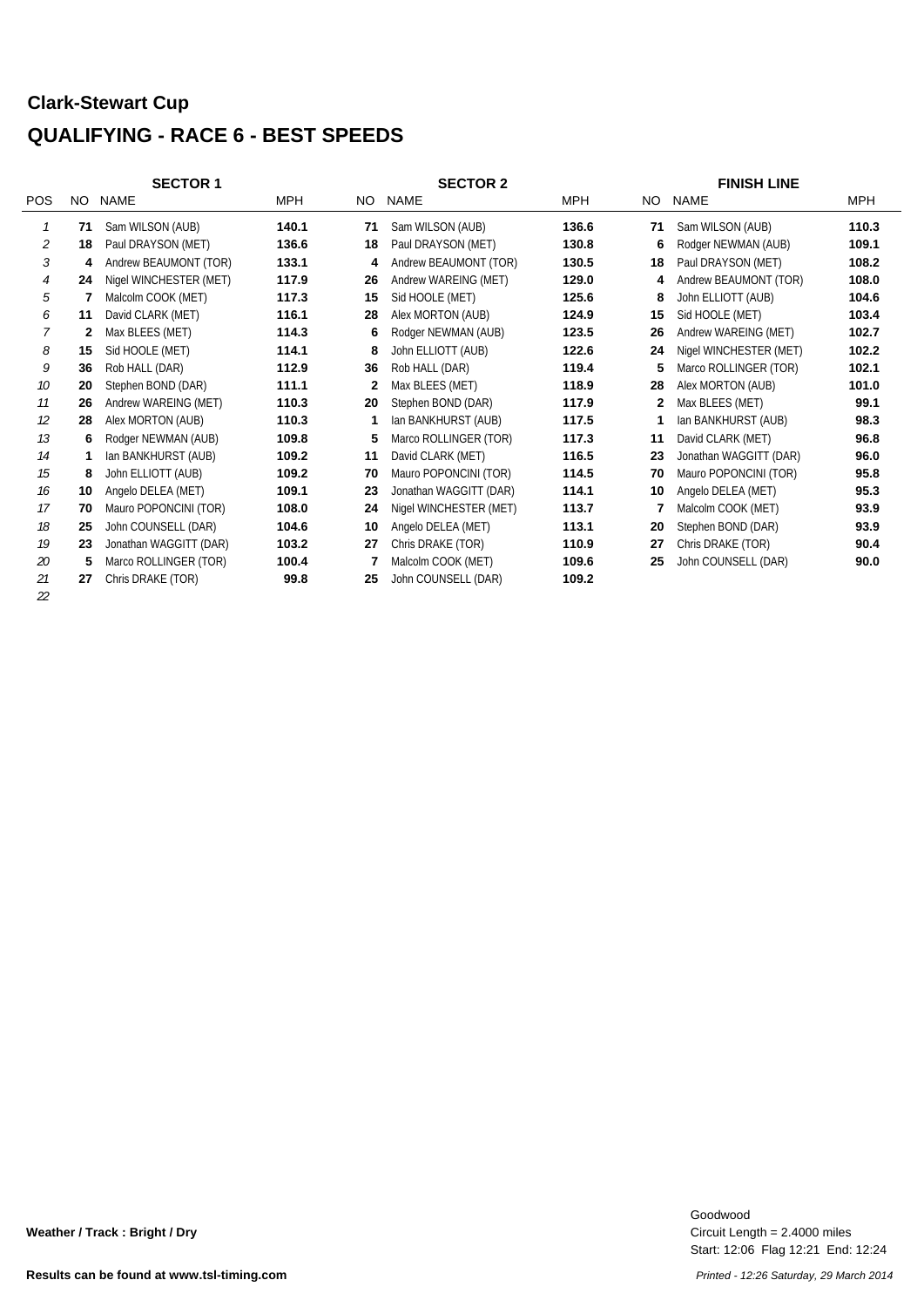#### **Clark-Stewart Cup**

#### **QUALIFYING - RACE 6 - BEST SECTORS**

|    |                 | <b>SECTOR 1</b>       |             |    | <b>SECTOR 2</b>       |             |                 | <b>SECTOR 3</b>       |        |            |              | <b>IDEAL / BEST COMPARISON</b> |          |             |             |
|----|-----------------|-----------------------|-------------|----|-----------------------|-------------|-----------------|-----------------------|--------|------------|--------------|--------------------------------|----------|-------------|-------------|
|    |                 | POS NO NAME           | <b>TIME</b> |    | NO NAME               | <b>TIME</b> |                 | NO NAME               | TIME   | <b>POS</b> | NO.          | NAME                           | IDEAL    | <b>BEST</b> | <b>DIFF</b> |
|    |                 | 71 WILSON (AUB)       | 26.127      | 71 | WILSON (AUB)          | 35.941      | 71              | WILSON (AUB)          | 22.974 |            |              | PERFECT LAP                    | 1:25.042 |             |             |
| 2  | 18              | DRAYSON (MET)         | 26.403      | 4  | BEAUMONT (TOR)        | 36.351      | 18              | DRAYSON (MET)         | 23.091 |            |              | 71 WILSON (AUB)                | 1:25.042 | 1:25.669    | 0.627       |
| 3  | 4               | BEAUMONT (TOR)        | 27.145      | 18 | DRAYSON (MET)         | 36.553      |                 | 4 BEAUMONT (TOR)      | 23.909 |            | 18           | DRAYSON (MET)                  | 1:26.047 | 1:26.162    | 0.115       |
| 4  |                 | 36 HALL (DAR)         | 28.336      | 15 | HOOLE (MET)           | 37.996      |                 | 2 BLEES (MET)         | 24.942 | 3          | 4            | <b>BEAUMONT (TOR)</b>          | 1:27.405 | 1:27.923    | 0.518       |
| 5  | 26              | WAREING (MET)         | 28.860      |    | 36 HALL (DAR)         | 38.411      |                 | 28 MORTON (AUB)       | 25.039 | 4          |              | 36 HALL (DAR)                  | 1:31.843 | 1:32.341    | 0.498       |
| 6  | 28              | <b>MORTON (AUB)</b>   | 28.896      |    | 2 BLEES (MET)         | 38.579      |                 | 36 HALL (DAR)         | 25.096 | 5          |              | 15 HOOLE (MET)                 | 1:32.082 | 1:32.082    | 0.000       |
|    |                 | <b>BANKHURST (AUB</b> | 28.906      |    | 28 MORTON (AUB)       | 38.776      |                 | 15 HOOLE (MET)        | 25.174 | 6          |              | 2 BLEES (MET)                  | 1:32.698 | 1:32.711    | 0.013       |
| 8  |                 | 15 HOOLE (MET)        | 28.912      |    | <b>BANKHURST (AUB</b> | 38.924      |                 | <b>BANKHURST (AUB</b> | 25.201 |            |              | 28 MORTON (AUB)                | 1:32.711 | 1:33.014    | 0.303       |
| 9  | 8               | ELLIOTT (AUB)         | 29.079      |    | 6 NEWMAN (AUB)        | 39.421      |                 | 11 CLARK (MET)        | 25.305 | 8          |              | <b>BANKHURST (AUB)</b>         | 1:33.031 | 1:33.031    | 0.000       |
| 10 |                 | 2 BLEES (MET)         | 29.177      |    | 26 WAREING (MET)      | 39.474      |                 | 24 WINCHESTER (ME)    | 25.325 | 9          |              | 26 WAREING (MET)               | 1:33.782 | 1:33.906    | 0.124       |
| 11 |                 | 11 CLARK (MET)        | 29.665      | 8  | ELLIOTT (AUB)         | 39.561      | 23              | WAGGITT (DAR)         | 25.374 | 10         | 8            | ELLIOTT (AUB)                  | 1:34.461 | 1:35.545    | 1.084       |
| 12 | 7               | COOK (MET)            | 29.696      |    | 11 CLARK (MET)        | 40.094      |                 | 26 WAREING (MET)      | 25.448 | 11         |              | 11 CLARK (MET)                 | 1:35.064 | 1:35.491    | 0.427       |
| 13 |                 | 24 WINCHESTER (ME)    | 29.797      |    | 24 WINCHESTER (ME)    | 40.291      |                 | 70 POPONCINI (TOR)    | 25.685 | 12         |              | 24 WINCHESTER (MET)            | 1:35.413 | 1:35.629    | 0.216       |
| 14 |                 | 6 NEWMAN (AUB)        | 30.141      | 7  | COOK (MET)            | 40.880      |                 | 8 ELLIOTT (AUB)       | 25.821 | 13         |              | 6 NEWMAN (AUB)                 | 1:35.525 | 1:35.734    | 0.209       |
| 15 | 70              | POPONCINI (TOR)       | 30.531      | 23 | WAGGITT (DAR)         | 41.053      |                 | 6 NEWMAN (AUB)        | 25.963 | 14         |              | 23 WAGGITT (DAR)               | 1:37.032 | 1:37.888    | 0.856       |
| 16 | 23              | WAGGITT (DAR)         | 30.605      | 10 | DELEA (MET)           | 41.087      | 10 <sup>°</sup> | DELEA (MET)           | 26.072 | 15         | $\mathbf{7}$ | COOK (MET)                     | 1:37.082 | 1:37.538    | 0.456       |
| 17 | 27              | DRAKE (TOR)           | 30.651      | 20 | BOND (DAR)            | 41.237      | 27              | DRAKE (TOR)           | 26.350 | 16         |              | 70 POPONCINI (TOR)             | 1:37.495 | 1:37.694    | 0.199       |
| 18 | 10 <sup>1</sup> | DELEA (MET)           | 30.658      | 70 | POPONCINI (TOR)       | 41.279      |                 | 25 COUNSELL (DAR)     | 26.462 | 17         |              | 10 DELEA (MET)                 | 1:37.817 | 1:37.817    | 0.000       |
| 19 | 25              | COUNSELL (DAR)        | 31.828      | 25 | COUNSELL (DAR)        | 42.170      |                 | 7 COOK (MET)          | 26.506 | 18         | 27           | DRAKE (TOR)                    | 1:39.543 | 1:40.251    | 0.708       |
| 20 |                 | 20 BOND (DAR)         | 31.901      | 27 | DRAKE (TOR)           | 42.542      |                 | 20 BOND (DAR)         | 27.169 | 19         | 20           | BOND (DAR)                     | 1:40.307 | 1:40.552    | 0.245       |
| 21 |                 | 5 ROLLINGER (TOR)     | 33.005      |    | 5 ROLLINGER (TOR)     | 44.274      |                 | 5 ROLLINGER (TOR)     | 27.527 | 20         |              | 25 COUNSELL (DAR)              | 1:40.460 | 1:42.798    | 2.338       |
| 22 |                 |                       |             |    |                       |             |                 |                       |        | 21         | 5            | ROLLINGER (TOR)                | 1:44.806 | 1:45.105    | 0.299       |
|    |                 |                       |             |    |                       |             |                 |                       |        | 22         | 17           | LAMPLOUGH (DAR)                |          | 1:32.728    |             |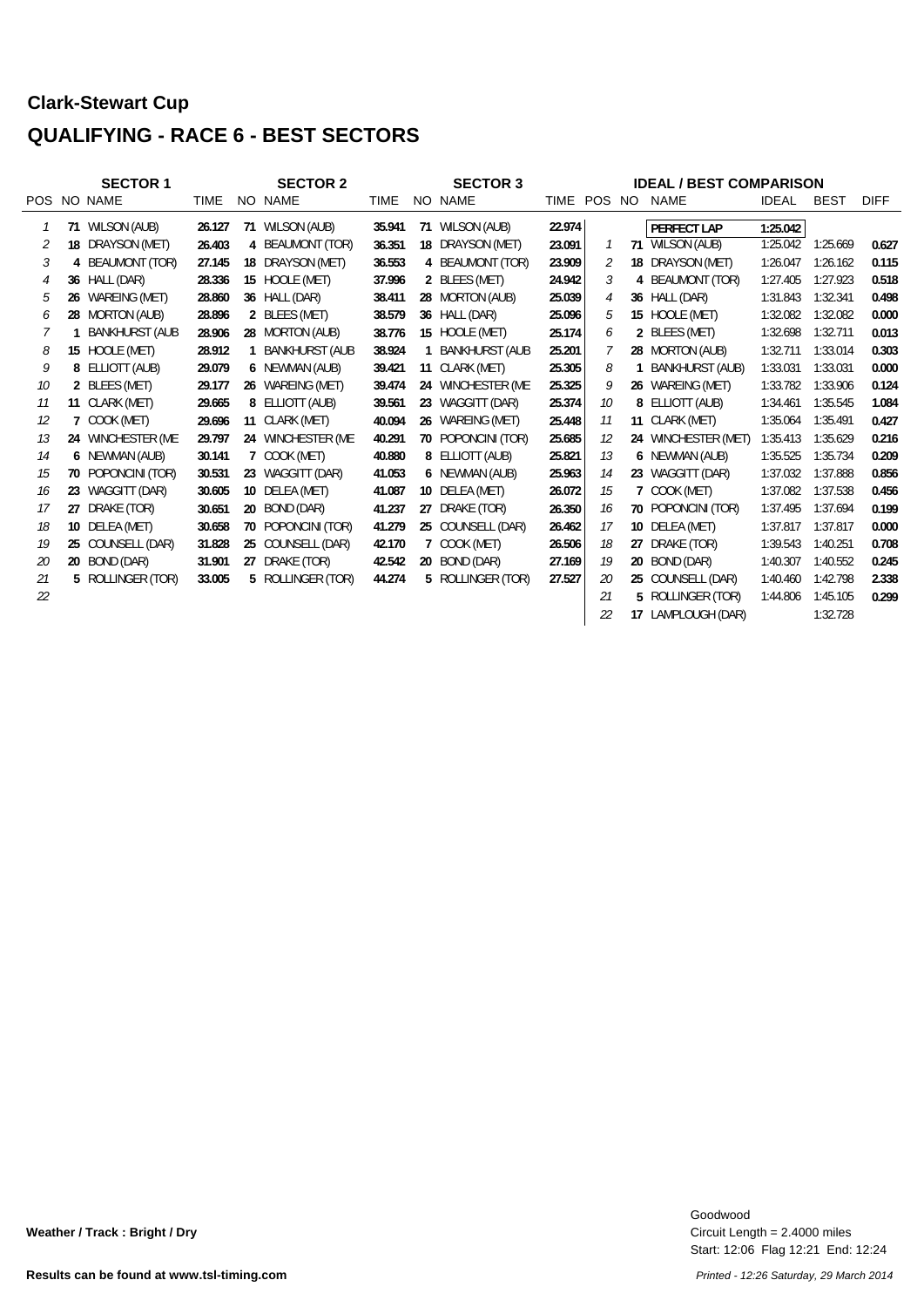

#### **Clark-Stewart Cup RACE 6 - GRID - AMENDED**

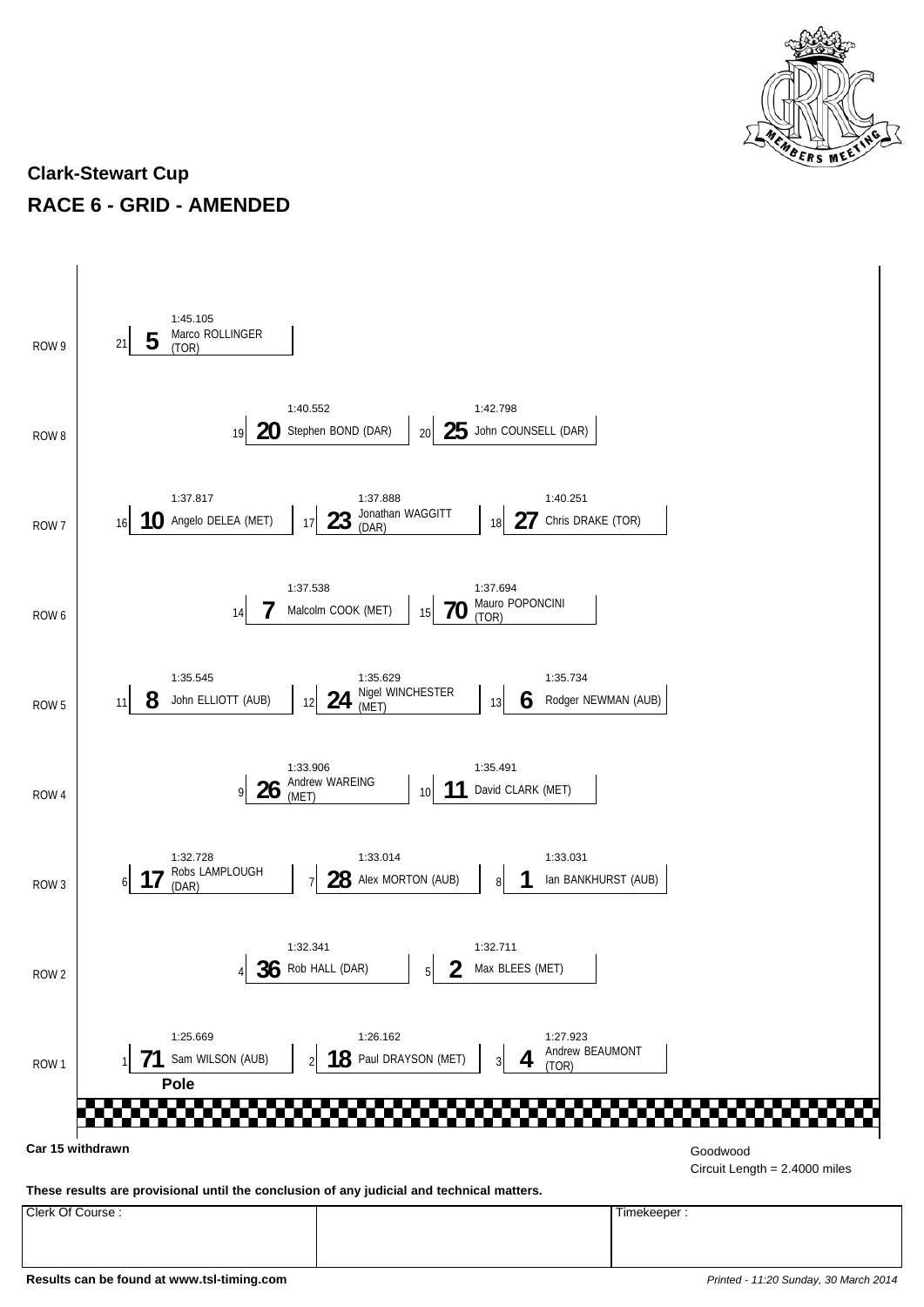

#### **Clark-Stewart Cup RACE 6 - CLASSIFICATION**

| POS        | <b>NO</b>    | <b>NAME</b>                   | <b>ENTRY</b>          | <b>LAPS</b> | <b>TIME</b> | GAP      | <b>DIFF</b> | <b>MPH</b> | <b>BEST</b> | ON             |
|------------|--------------|-------------------------------|-----------------------|-------------|-------------|----------|-------------|------------|-------------|----------------|
|            | 71           | Sam WILSON (AUB)              | Cooper-Ford T71/73    | 18          | 26:19.443   |          |             | 98.46      | 1:25.729    | 3              |
| 2          | 18           | Paul DRAYSON (MET)            | Lotus-BRM 24          | 18          | 26:38.592   | 19.149   | 19.149      | 97.28      | 1:25.962    | 6              |
| 3          | 28           | <b>Alex MORTON (AUB)</b>      | Lotus-Climax 21       | 18          | 27:42.393   | 1:22.950 | 1:03.801    | 93.55      | 1:29.793    | $\overline{2}$ |
| 4          | 1            | Ian BANKHURST (AUB)           | Alexis-Ford Mk8       | 18          | 27:49.762   | 1:30.319 | 7.369       | 93.13      | 1:31.010    | 5              |
| 5          | $\mathbf{2}$ | <b>Max BLEES (MET)</b>        | Brabham-Cosworth BT15 | 17          | 26:26.826   | 1 Lap    | 1 Lap       | 92.56      | 1:31.231    | 14             |
| 6          | 8            | <b>John ELLIOTT (AUB)</b>     | Lotus-Climax 18       | 17          | 26:49.954   | 1 Lap    | 23.128      | 91.23      | 1:31.731    | 2              |
| 7          | 26           | <b>Andrew WAREING (MET)</b>   | <b>BRM P261</b>       | 17          | 26:50.676   | 1 Lap    | 0.722       | 91.19      | 1:31.801    | 14             |
| 8          | 6            | <b>Rodger NEWMAN (AUB)</b>    | Brabham-Ford BT14     | 17          | 27:12.209   | 1 Lap    | 21.533      | 89.98      | 1:32.633    | 9              |
| 9          | 36           | <b>Rob HALL (DAR)</b>         | Lotus-Climax 21       | 17          | 27:14.162   | 1 Lap    | 1.953       | 89.88      | 1:30.389    | 3              |
| 10         | 11           | David CLARK (MET)             | BRM P57               | 17          | 27:14.497   | 1 Lap    | 0.335       | 89.86      | 1:34.178    | -17            |
| 11         | 23           | <b>Jonathan WAGGITT (DAR)</b> | Lotus-Ford 31         | 17          | 27:38.463   | 1 Lap    | 23.966      | 88.56      | 1:35.394    | 17             |
| 12         | 24           | <b>Nigel WINCHESTER (MET)</b> | Mallock-Ford U2 Mk3   | 16          | 26:29.173   | 2 Laps   | 1 Lap       | 86.98      | 1:35.682    | 3              |
| 13         | 25           | <b>John COUNSELL (DAR)</b>    | Brabham-Ford BT18     | 16          | 26:35.438   | 2 Laps   | 6.265       | 86.64      | 1:37.352    | 8              |
| 14         | 10           | Angelo DELEA (MET)            | Brabham-Ford BT16     | 16          | 27:13.068   | 2 Laps   | 37.630      | 84.65      | 1:36.441    | 14             |
| 15         | 5            | <b>Marco ROLLINGER (TOR)</b>  | Brabham-Climax BT3    | 16          | 27:51.534   | 2 Laps   | 38.466      | 82.70      | 1:40.892    | 16             |
|            |              |                               | <b>NOT CLASSIFIED</b> |             |             |          |             |            |             |                |
| <b>DNF</b> | 70           | <b>Mauro POPONCINI (TOR)</b>  | Cooper-Ford T76       | 16          | 26:00.759   | 2 Laps   |             | 88.57      | 1:35.053    | 8              |
| <b>DNF</b> | 20           | Stephen BOND (DAR)            | Lotus-Climax 18       | 10          | 16:54.303   | 8 Laps   | 6 Laps      | 85.18      | 1:38.252    | $\overline{2}$ |
| <b>DNF</b> | 17           | <b>Robs LAMPLOUGH (DAR)</b>   | Lola-Cosworth T60     | 10          | 17:23.831   | 8 Laps   | 29.528      | 82.77      | 1:30.708    | 9              |
| <b>DNF</b> | 4            | <b>Andrew BEAUMONT (TOR)</b>  | Lotus-Climax 24       | 9           | 13:35.857   | 9 Laps   | 1 Lap       | 95.31      | 1:26.257    | 3              |
| <b>DNF</b> | 7            | <b>Malcolm COOK (MET)</b>     | Brabham-Ford BT10     | 8           | 13:20.264   | 10 Laps  | 1 Lap       | 86.37      | 1:36.917    | 5              |
|            |              |                               | <b>FASTEST LAP</b>    |             |             |          |             |            |             |                |
|            | 71           | Sam WILSON (AUB)              | Cooper-Ford T71/73    | 3           | 1:25.729    |          | 100.78 mph  |            | 162.19 kph  |                |

**Weather / Track : Bright / Dry**

These results are provisional until the conclusion of any judicial and technical matters. Start: 12:05 Flag 12:32 End: 12:34

Clerk Of Course : Timekeeper :

Circuit Length = 2.4000 miles Goodwood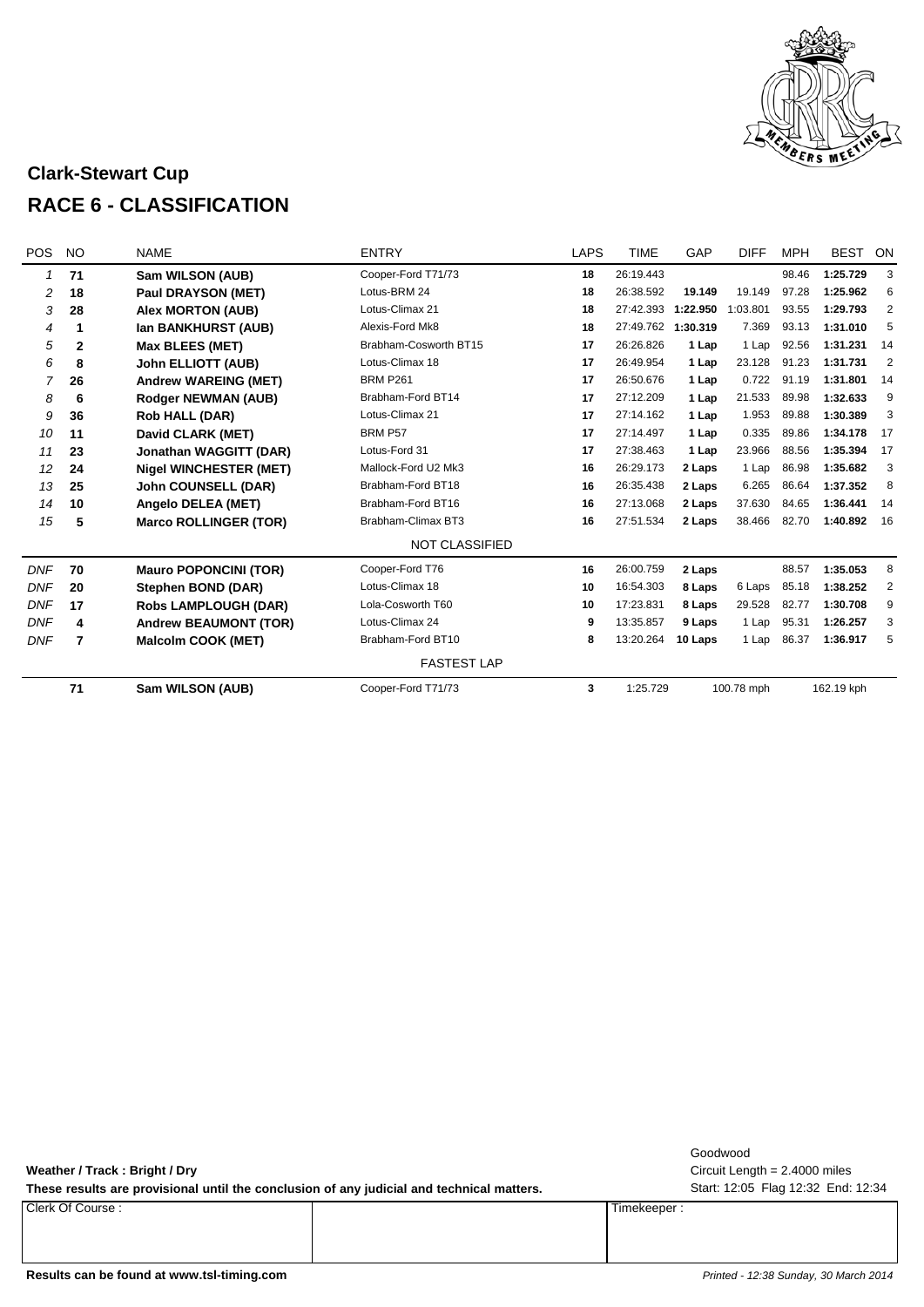|              | LAP <sub>1</sub> |                 |              | LAP <sub>2</sub> |                 |    | LAP <sub>3</sub> |                 |              | LAP <sub>4</sub><br>LAP <sub>5</sub> |          |              |               |                 |
|--------------|------------------|-----------------|--------------|------------------|-----------------|----|------------------|-----------------|--------------|--------------------------------------|----------|--------------|---------------|-----------------|
| NO           | <b>BEHIND</b>    | <b>LAP TIME</b> | NO.          | <b>BEHIND</b>    | <b>LAP TIME</b> | NO | <b>BEHIND</b>    | <b>LAP TIME</b> | NO           | <b>BEHIND</b>                        | LAP TIME | NO.          | <b>BEHIND</b> | <b>LAP TIME</b> |
| 71           |                  | 1:31.575        | 71           |                  | 1:26.024        | 71 |                  | 1:25.729        | 71           |                                      | 1:26.808 | 71           |               | 1:25.855        |
| 18           | 1.067            | 1:32.642        | 18           | 1.644            | 1:26.601        | 4  | 2.314            | 1:26.257        | 4            | 3.262                                | 1:27.756 | 4            | 4.583         | 1:27.176        |
| 4            | 1.418            | 1:32.993        | 4            | 1.786            | 1:26.392        | 18 | 3.381            | 1:27.466        | 18           | 5.029                                | 1:28.456 | 18           | 6.156         | 1:26.982        |
| 28           | 5.483            | 1:37.058        | 28           | 9.252            | 1:29.793        | 28 | 14.292           | 1:30.769        | 10           | 1 Lap                                | 2:30.049 | 10           | 1 Lap         | 1:38.745        |
| 36           | 5.831            | 1:37.406        | 36           | 10.349           | 1:30.542        | 36 | 15.009           | 1:30.389        | 28           | 18.241                               | 1:30.757 | 28           | 24.229        | 1:31.843        |
| $\mathbf{2}$ | 7.219            | 1:38.794        | $\mathbf{2}$ | 12.966           | 1:31.771        | 2  | 18.631           | 1:31.394        | 36           | 20.260                               | 1:32.059 | $\mathbf{2}$ | 29.456        | 1:31.792        |
| 1            | 8.342            | 1:39.917        | 1            | 13.784           | 1:31.466        | 1  | 20.379           | 1:32.324        | $\mathbf{2}$ | 23.519                               | 1:31.696 | 1            | 30.690        | 1:31.010        |
| 8            | 11.294           | 1:42.869        | 8            | 17.001           | 1:31.731        | 8  | 23.497           | 1:32.225        |              | 25.535                               | 1:31.964 | 36           | 32.569        | 1:38.164        |
| 26           | 11.712           | 1:43.287        | 11           | 21.840           | 1:35.562        | 11 | 30.803           | 1:34.692        | 8            | 28.743                               | 1:32.054 | 8            | 35.739        | 1:32.851        |
| 11           | 12.302           | 1:43.877        | 26           | 22.774           | 1:37.086        | 26 | 32.036           | 1:34.991        | 11           | 38.779                               | 1:34.784 | 17           | 45.205        | 1:31.346        |
| 17           | 12.953           | 1:44.528        | 6            | 23.186           | 1:36.091        | 17 | 32.925           | 1:34.655        | 17           | 39.714                               | 1:33.597 | 11           | 47.870        | 1:34.946        |
| 6            | 13.119           | 1:44.694        | 17           | 23.999           | 1:37.070        | 6  | 33.290           | 1:35.833        | 26           | 40.715                               | 1:35.487 | 26           | 49.111        | 1:34.251        |
| 24           | 15.639           | 1:47.214        | 24           | 25.596           | 1:35.981        | 24 | 35.549           | 1:35.682        | 6            | 41.121                               | 1:34.639 | 6            | 49.426        | 1:34.160        |
| 23           | 16.455           | 1:48.030        | 70           | 27.079           | 1:36.602        | 70 | 36.922           | 1:35.572        | 24           | 44.833                               | 1:36.092 | 24           | 57.983        | 1:39.005        |
| 70           | 16.501           | 1:48.076        | 23           | 27.571           | 1:37.140        | 23 | 38.021           | 1:36.179        | 23           | 47.038                               | 1:35.825 | 23           | 58.285        | 1:37.102        |
| 10           | 16.950           | 1:48.525        | 10           | 28.060           | 1:37.134        | 20 | 43.540           | 1:38.657        | 70           | 47.355                               | 1:37.241 | 70           | 58.690        | 1:37.190        |
| 25           | 18.322           | 1:49.897        | 20           | 30.612           | 1:38.252        | 25 | 44.487           | 1:38.697        | 7            | 57.895                               | 1:39.606 | 7            | 1:08.957      | 1:36.917        |
| 20           | 18.384           | 1:49.959        | 25           | 31.519           | 1:39.221        | 7  | 45.097           | 1:38.052        | 20           | 58.529                               | 1:41.797 | 25           | 1:11.884      | 1:39.106        |
| 5            | 20.207           | 1:51.782        | 7            | 32.774           | 1:37.746        | 5  | 55.053           | 1:44.399        | 25           | 58.633                               | 1:40.954 | 20           | 1:14.848      | 1:42.174        |
| 7            | 21.052           | 1:52.627        | 5            | 36.383           | 1:42.200        |    |                  |                 | 5            | 1:11.945                             | 1:43.700 |              |               |                 |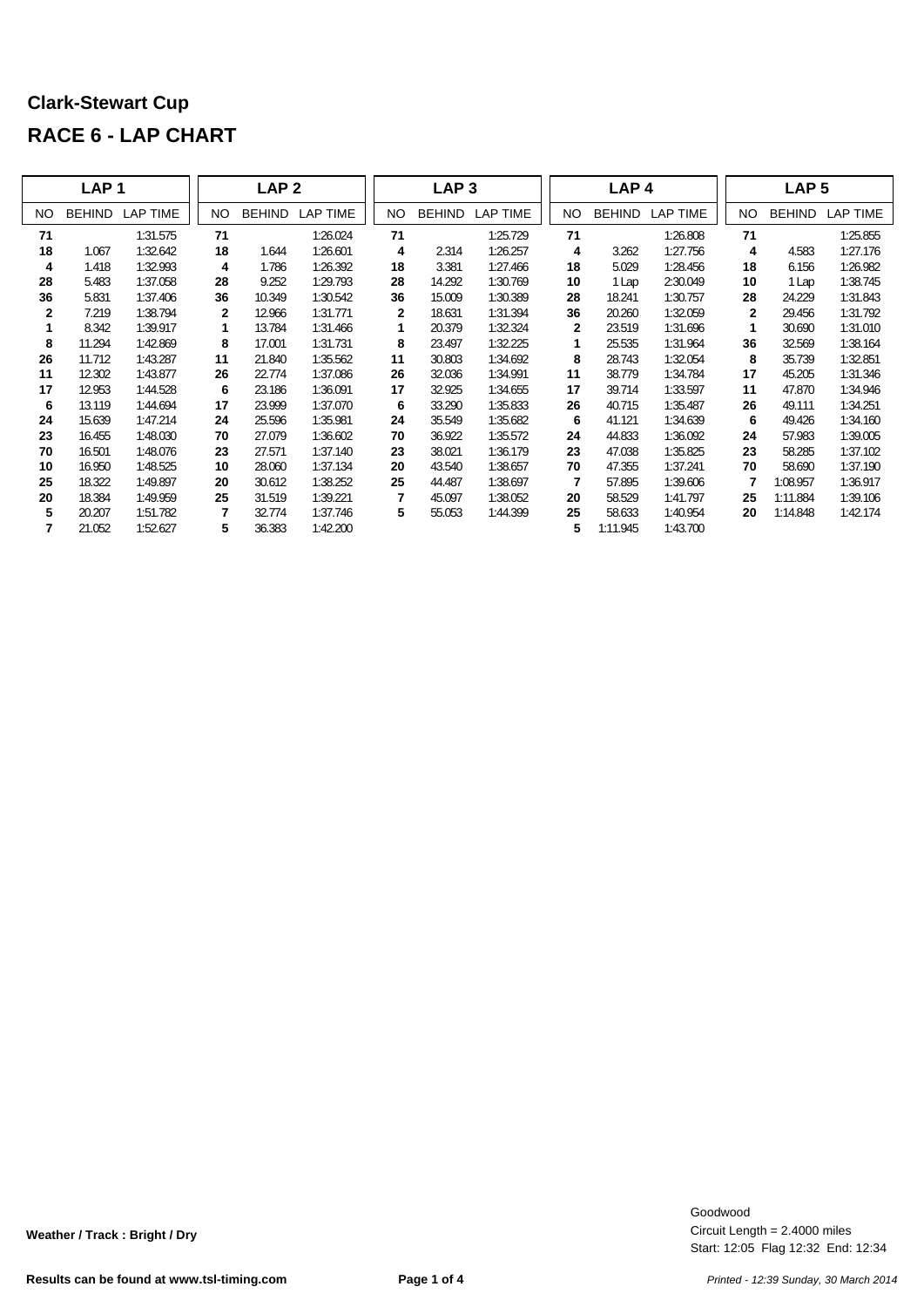|              | LAP <sub>6</sub> |          |              | LAP <sub>7</sub> |                 |              | LAP <sub>8</sub> |          |              | LAP <sub>9</sub> |                 |              | <b>LAP 10</b> |          |
|--------------|------------------|----------|--------------|------------------|-----------------|--------------|------------------|----------|--------------|------------------|-----------------|--------------|---------------|----------|
| NO.          | <b>BEHIND</b>    | LAP TIME | NO.          | <b>BEHIND</b>    | <b>LAP TIME</b> | <b>NO</b>    | <b>BEHIND</b>    | LAP TIME | NO.          | <b>BEHIND</b>    | <b>LAP TIME</b> | NO.          | <b>BEHIND</b> | LAP TIME |
| 71           |                  | 1:25.964 | 71           |                  | 1:26.792        | 71           |                  | 1:27.326 | 71           |                  | 1:28.805        | 71           |               | 1:29.974 |
| 5            | 1 Lap            | 1:43.150 | 20           | 1 Lap            | 1:41.416        | 7            | 1 Lap            | 1:37.177 | 24           | 1 Lap            | 1:37.741        | 23           | 1 Lap         | 1:37.186 |
| 4            | 5.562            | 1:26.943 | 18           | 6.632            | 1:27.270        | 18           | 6.254            | 1:26.948 | 7            | 1 Lap            | 1:40.829        | 70           | 1 Lap         | 1:37.253 |
| 18           | 6.154            | 1:25.962 | 4            | 7.107            | 1:28.337        | 4            | 7.193            | 1:27.412 | 18           | 17.224           | 1:39.775        | 24           | 1 Lap         | 1:39.599 |
| 28           | 30.728           | 1:32.463 | 5            | 1 Lap            | 1:42.188        | 25           | 1 Lap            | 1:39.013 | 25           | 1 Lap            | 1:37.352        | 18           | 15.406        | 1:28.156 |
| 10           | 1 Lap            | 1:39.375 | 28           | 35.750           | 1:31.814        | 20           | 1 Lap            | 1:41.256 | 20           | 1 Lap            | 1:40.948        | 25           | 1 Lap         | 1:38.664 |
| $\mathbf{2}$ | 36.026           | 1:32.534 | $\mathbf{2}$ | 40.895           | 1:31.661        | 5            | 1 Lap            | 1:43.963 | 4            | 30.979           | 1:52.591        | 20           | 1 Lap         | 1:39.887 |
| 1            | 36.527           | 1:31.801 | 1            | 41.400           | 1:31.665        | 28           | 39.734           | 1:31.310 | 28           | 43.663           | 1:32.734        | 28           | 46.081        | 1:32.392 |
| 8            | 42.772           | 1:32.997 | 10           | 1 Lap            | 1:37.255        | $\mathbf{2}$ | 45.816           | 1:32.247 | $\mathbf{2}$ | 49.433           | 1:32.422        | $\mathbf{2}$ | 51.366        | 1:31.907 |
| 36           | 44.190           | 1:37.585 | 8            | 50.484           | 1:34.504        | 1            | 46.134           | 1:32.060 |              | 49.736           | 1:32.407        | 1            | 51.623        | 1:31.861 |
| 17           | 52.911           | 1:33.670 | 36           | 51.440           | 1:34.042        | 10           | 1 Lap            | 1:36.629 | 5            | 1 Lap            | 1:44.649        | 5            | 1 Lap         | 1:41.841 |
| 26           | 58.282           | 1:35.135 | 17           | 58.818           | 1:32.699        | 8            | 56.787           | 1:33.629 | 8            | 1:02.671         | 1:34.689        | 8            | 1:09.415      | 1:36.718 |
| 6            | 58.591           | 1:35.129 | 26           | 1:04.751         | 1:33.261        | 36           | 59.385           | 1:35.271 | 10           | 1 Lap            | 1:41.226        | 10           | 1 Lap         | 1:38.456 |
| 11           | 58.659           | 1:36.753 | 6            | 1:05.271         | 1:33.472        | 17           | :02.302          | 1:30.810 | 17           | 1:04.205         | 1:30.708        | 36           | 1:14.333      | 1:37.091 |
| 23           | 1:09.703         | 1:37.382 | 11           | 1:07.814         | 1:35.947        | 26           | :09.783          | 1:32.358 | 36           | 1:07.216         | 1:36.636        | 26           | 1:16.050      | 1:33.015 |
| 70           | 1:10.546         | 1:37.820 | 23           | 1:19.093         | 1:36.182        | 6            | 1:10.714         | 1:32.769 | 26           | 1:13.009         | 1:32.031        | 6            | 1:19.183      | 1:34.615 |
| 24           | 1:11.978         | 1:39.959 | 70           | 1:20.028         | 1:36.274        | 11           | 1:15.539         | 1:35.051 | 6            | 1:14.542         | 1:32.633        |              |               |          |
| 7            | 1:20.303         | 1:37.310 | 24           | 1:22.599         | 1:37.413        | 23           | 1:27.306         | 1:35.539 | 11           | 1:22.880         | 1:36.146        |              |               |          |
| 25           | 1:24.008         | 1:38.088 |              |                  |                 | 70           | 1:27.755         | 1:35.053 |              |                  |                 |              |               |          |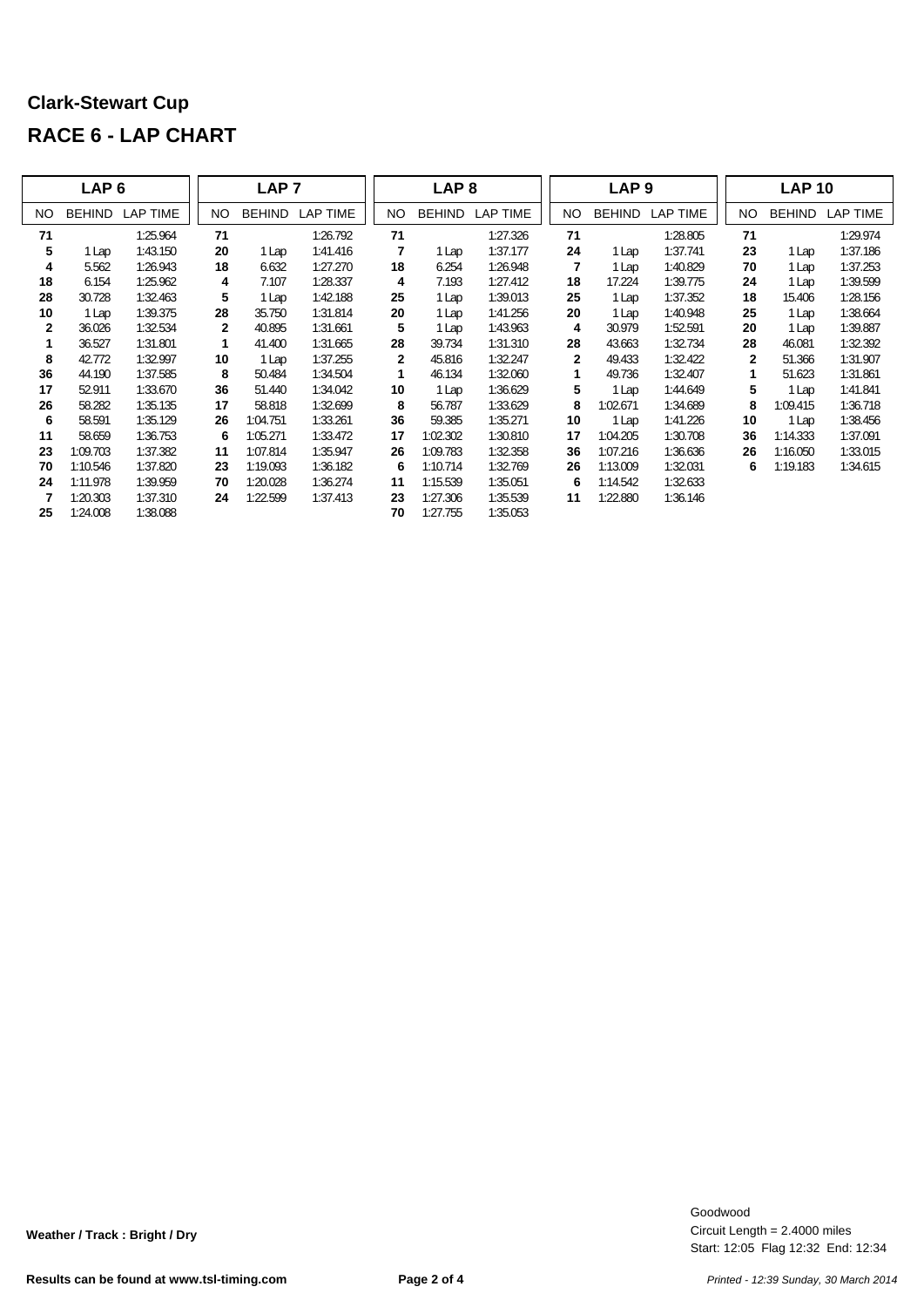|              | <b>LAP 11</b> |                 |              | <b>LAP 12</b> |                 |              | <b>LAP 13</b> |          |     | <b>LAP 14</b> |                 |              | <b>LAP 15</b> |                 |
|--------------|---------------|-----------------|--------------|---------------|-----------------|--------------|---------------|----------|-----|---------------|-----------------|--------------|---------------|-----------------|
| NO.          | BEHIND        | <b>LAP TIME</b> | NO.          | <b>BEHIND</b> | <b>LAP TIME</b> | NO.          | <b>BEHIND</b> | LAP TIME | NO. | <b>BEHIND</b> | <b>LAP TIME</b> | NO.          | <b>BEHIND</b> | <b>LAP TIME</b> |
| 71           |               | 1:27.113        | 71           |               | 1:27.511        | 71           |               | 1:32.400 | 71  |               | 1:28.750        | 71           |               | 1:26.729        |
| 11           | 1 Lap         | 1:36.092        | 11           | 1 Lap         | 1:35.541        | 10           | 2 Laps        | 1:38.623 | 8   | 1 Lap         | 1:35.670        | 8            | 1 Lap         | 1:33.697        |
| 70           | 1 Lap         | 1:35.726        | 18           | 17.448        | 1:29.103        | 6            | 1 Lap         | 1:36.899 | 26  | 1 Lap         | 1:35.150        | 26           | 1 Lap         | 1:31.801        |
| 23           | 1 Lap         | 1:36.691        | 70           | 1 Lap         | 1:36.258        | 36           | 1 Lap         | 1:39.342 | 6   | 1 Lap         | 1:36.800        | 18           | 16.114        | 1:29.370        |
| 18           | 15.856        | 1:27.563        | 23           | 1 Lap         | 1:42.176        | 5            | 2 Laps        | 1:45.482 | 10  | 2 Laps        | 1:39.096        | 6            | 1 Lap         | 1:37.394        |
| 24           | 1 Lap         | 1:39.250        | 24           | 1 Lap         | 1:41.113        | 18           | 13.844        | 1:28.796 | 18  | 13.473        | 1:28.379        | 10           | 2 Laps        | 1:38.080        |
| 25           | 1 Lap         | 1:40.347        | 25           | 1 Lap         | 1:37.654        | 11           | 1 Lap         | 1:37.668 | 36  | 1 Lap         | 1:38.181        | 36           | 1 Lap         | 1:37.635        |
| 28           | 51.927        | 1:32.959        | 28           | 56.536        | 1:32.120        | 70           | 1 Lap         | 1:37.296 | 11  | 1 Lap         | 1:37.410        | 11           | 1 Lap         | 1:36.161        |
| 20           | 1 Lap         | 1:39.957        | $\mathbf{2}$ | 1:00.854      | 1:32.518        | 23           | 1 Lap         | 1:38.841 | 5   | 2 Laps        | 1:45.577        | 70           | 1 Lap         | 1:37.715        |
| $\mathbf{2}$ | 55.847        | 1:31.594        | 1            | 1:01.630      | 1:32.953        | 24           | 1 Lap         | 1:45.481 | 70  | 1 Lap         | 1:37.172        | 5            | 2 Laps        | 1:46.698        |
| 1            | 56.188        | 1:31.678        | 8            | 1:28.227      | 1:34.046        | 25           | 1 Lap         | 1:39.674 | 23  | 1 Lap         | 1:36.241        | 23           | 1 Lap         | 1:36.770        |
| 8            | :21.692       | 1:39.390        | 26           | 1:31.735      | 1:33.847        | 28           | 58.035        | 1:33.899 | 28  | 1:01.425      | 1:32.140        | 28           | 1:06.834      | 1:32.138        |
| 17           | 1 Lap         | 3:14.748        |              |               |                 | $\mathbf{2}$ | 1:01.929      | 1:33.475 | 24  | 1 Lap         | 1:38.930        | 1            | 1:11.149      | 1:33.340        |
| 10           | 1 Lap         | 1:38.829        |              |               |                 | 1            | 1:02.233      | 1:33.003 | 2   | 1:04.410      | 1:31.231        | 24           | 1 Lap         | 1:37.333        |
| 26           | 1:25.399      | 1:36.462        |              |               |                 |              |               |          | 1   | 1:04.538      | 1:31.055        | 25           | 1 Lap         | 1:37.583        |
| 36           | 1:26.482      | 1:39.262        |              |               |                 |              |               |          | 25  | 1 Lap         | 1:38.208        | $\mathbf{2}$ | 1:23.510      | 1:45.829        |
| 5            | 1 Lap         | 1:51.278        |              |               |                 |              |               |          |     |               |                 |              |               |                 |
| 6            | 1:27.371      | 1:35.301        |              |               |                 |              |               |          |     |               |                 |              |               |                 |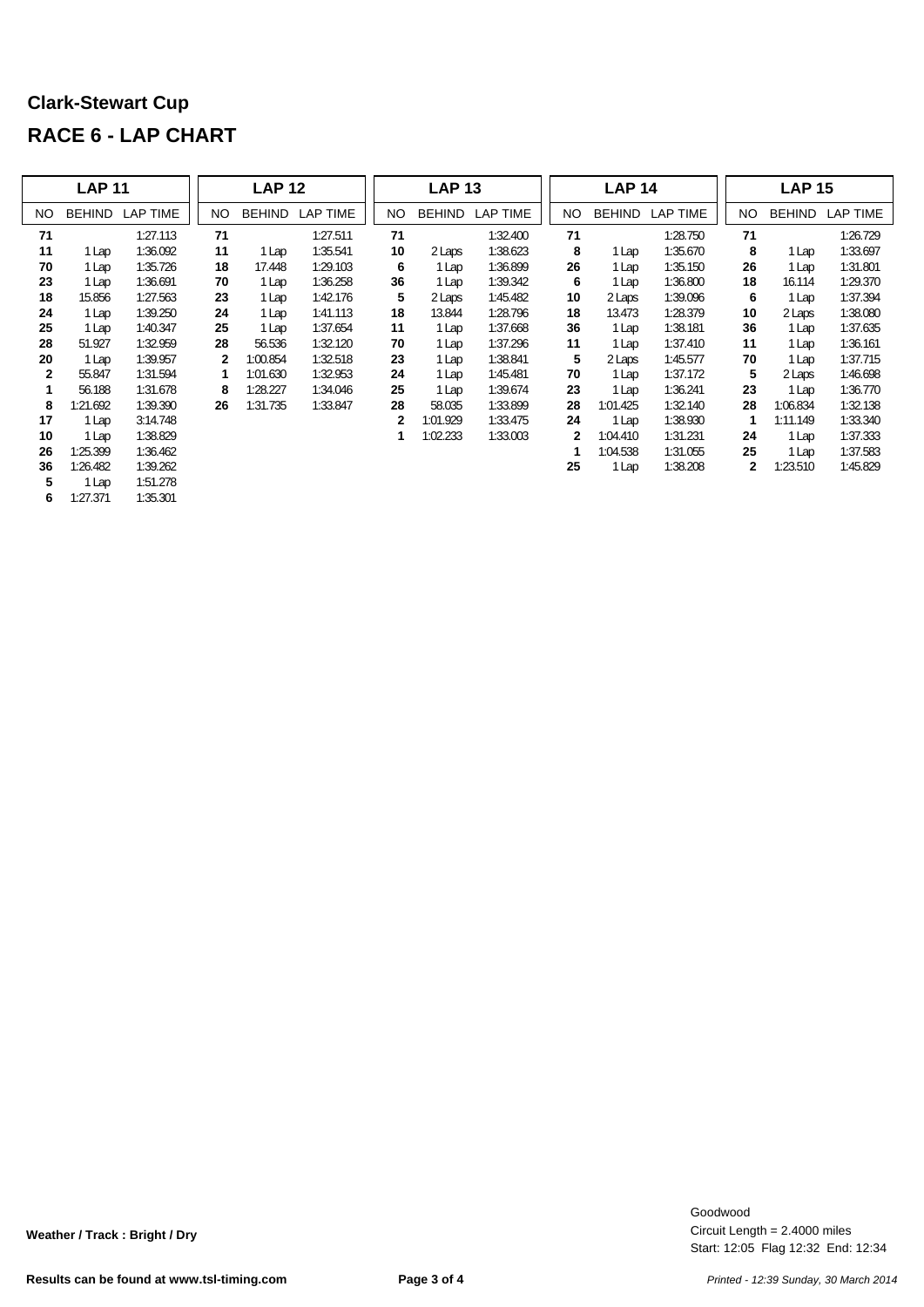|           | <b>LAP 16</b> |                 |              | <b>LAP 17</b> |                 |              | <b>LAP 18</b> |                 |
|-----------|---------------|-----------------|--------------|---------------|-----------------|--------------|---------------|-----------------|
| <b>NO</b> | <b>BEHIND</b> | <b>LAP TIME</b> | <b>NO</b>    | <b>BEHIND</b> | <b>LAP TIME</b> | <b>NO</b>    | <b>BEHIND</b> | <b>LAP TIME</b> |
| 71        |               | 1:26.729        | 71           |               | 1:27.923        | 71           |               | 1:27.436        |
| 8         | 1 Lap         | 1:33.560        | 25           | 2 Laps        | 1:38.014        | $\mathbf{2}$ | 1 Lap         | 1:33.685        |
| 26        | 1 Lap         | 1:33.437        | $\mathbf{2}$ | 1 Lap         | 1:32.276        | 24           | 2 Laps        | 1:40.041        |
| 18        | 17.631        | 1:28.246        | 18           | 18.037        | 1:28.329        | 25           | 2 Laps        | 1:42.966        |
| 6         | 1 Lap         | 1:36.884        | 8            | 1 Lap         | 1:34.501        | 18           | 19.149        | 1:28.548        |
| 10        | 2 Laps        | 1:36.441        | 26           | 1 Lap         | 1:34.638        | 8            | 1 Lap         | 1:34.823        |
| 36        | 1 Lap         | 1:37.730        | 6            | 1 Lap         | 1:38.095        | 26           | 1 Lap         | 1:34.439        |
| 11        | 1 Lap         | 1:35.218        | 10           | 2 Laps        | 1:37.798        | 6            | 1 Lap         | 1:36.801        |
| 70        | 1 Lap         | 1:37.406        | 36           | 1 Lap         | 1:37.071        | 10           | 2 Laps        | 1:36.807        |
| 23        | 1 Lap         | 1:36.027        | 11           | 1 Lap         | 1:34.471        | 36           | 1 Lap         | 1:35.756        |
| 5         | 2 Laps        | 1:42.294        | 70           | 1 Lap         | 1:38.105        | 11           | 1 Lap         | 1:34.178        |
| 28        | 1:12.857      | 1:32.752        | 23           | 1 Lap         | 1:35.758        | 23           | 1 Lap         | 1:35.394        |
| 1         | 1:17.307      | 1:32.887        | 28           | 1:17.565      | 1:32.631        | 28           | 1:22.950      | 1:32.821        |
| 24        | 1 Lap         | 1:38.339        | 5            | 2 Laps        | 1:41.441        | 1            | 1:30.319      | 1:34.856        |
|           |               |                 | 1            | 1:22.899      | 1:33.515        | 5            | 2 Laps        | 1:40.892        |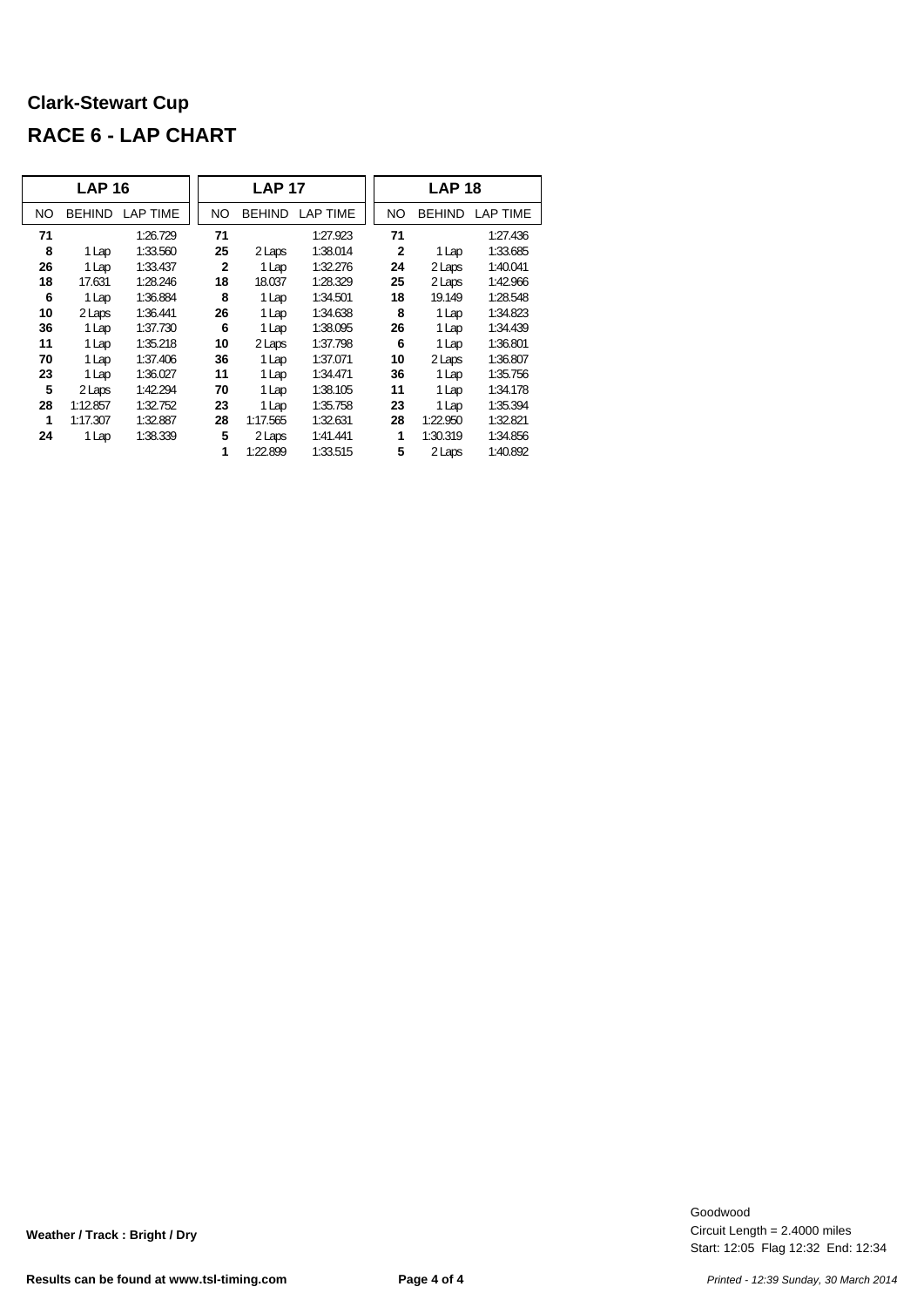| <b>P1</b>        | 71               |                | Sam WILSON (AUB)          |                |                  |                 | Cooper-Ford T71/73   |                |                |                              |
|------------------|------------------|----------------|---------------------------|----------------|------------------|-----------------|----------------------|----------------|----------------|------------------------------|
| LAP              | <b>SECTOR 1</b>  |                | <b>SECTOR 2</b>           |                |                  | <b>SECTOR 3</b> | <b>LAP TIME</b>      | <b>MPH</b>     | <b>DIFF</b>    | TIME OF DAY                  |
| $1 -$            |                  | 135.2          | 36.436                    | 133.1          | 23.367           | 107.8           | 1:31.575             | 94.34          | 5.846          | 12:07:16.842                 |
| $2 -$            | 26.486           | 137.7          | 36.616                    | 133.4          | 22.922           | 108.4           | 1:26.024             | 100.43         | 0.295          | 12:08:42.866                 |
| $3 -$            | 26.328           | 138.3          | 36.498                    | 133.4          | 22.903           | 107.5           | 1:25.729(1)          | 100.78         |                | 12:10:08.595                 |
| $4 -$            | 26.601           | 132.1          | 36.750                    | 134.2          | 23.457           | 108.2           | 1:26.808             | 99.53          | 1.079          | 12:11:35.403                 |
| $5 -$            | 26.469           | 128.5          | 36.384                    | 133.6          | 23.002           | 108.7           | $1:25.855$ (2)       | 100.63         | 0.126          | 12:13:01.258                 |
| 6 -              | 26.216           | 132.1          | 36.259                    | 134.2          | 23.489           | 107.8           | $1:25.964$ (3)       | 100.50         | 0.235          | 12:14:27.222                 |
| $7 -$<br>$8 -$   | 26.209           | 136.6          | 36.765                    | 127.8          | 23.818           | 108.2           | 1:26.792<br>1:27.326 | 99.54          | 1.063          | 12:15:54.014                 |
| $9 -$            | 27.634<br>26.767 | 126.3          | 36.626<br>38.783          | 132.3          | 23.066           | 108.2           |                      | 98.93<br>97.29 | 1.597<br>3.076 | 12:17:21.340                 |
| $10 -$           | 29.419           | 117.3<br>125.4 | 37.137                    | 132.1<br>133.1 | 23.255<br>23.418 | 103.5<br>107.0  | 1:28.805<br>1:29.974 | 96.02          | 4.245          | 12:18:50.145<br>12:20:20.119 |
| $11 -$           | 26.925           | 130.3          | 36.924                    | 123.8          | 23.264           | 107.3           | 1:27.113             | 99.18          | 1.384          | 12:21:47.232                 |
| $12 -$           | 26.806           | 129.0          | 36.631                    | 134.4          | 24.074           | 95.1            | 1:27.511             | 98.73          | 1.782          | 12:23:14.743                 |
| $13 -$           | 29.300           | 114.5          | 39.959                    | 128.8          | 23.141           | 108.4           | 1:32.400             | 93.50          | 6.671          | 12:24:47.143                 |
| $14 -$           | 28.145           | 112.5          | 37.562                    | 131.5          | 23.043           | 106.6           | 1:28.750             | 97.35          | 3.021          | 12:26:15.893                 |
| $15 -$           | 26.781           | 130.0          | 36.724                    | 132.6          | 23.224           | 106.6           | 1:26.729             | 99.62          | 1.000          | 12:27:42.622                 |
| $16 -$           | 26.730           | 127.5          | 37.036                    | 132.1          | 22.963           | 106.1           | 1:26.729             | 99.62          | 1.000          | 12:29:09.351                 |
| $17 -$           | 26.914           | 125.2          | 37.235                    | 134.4          | 23.774           | 107.3           | 1:27.923             | 98.26          | 2.194          | 12:30:37.274                 |
| $18 -$           | 27.313           | 127.3          | 36.834                    | 133.6          | 23.289           | 103.7           | 1:27.436             | 98.81          | 1.707          | 12:32:04.710                 |
| P <sub>2</sub>   | 18               |                | <b>Paul DRAYSON (MET)</b> |                |                  |                 | Lotus-BRM 24         |                |                |                              |
|                  |                  |                |                           |                |                  |                 |                      |                |                |                              |
| LAP              | <b>SECTOR 1</b>  |                | <b>SECTOR 2</b>           |                |                  | <b>SECTOR 3</b> | <b>LAP TIME</b>      | <b>MPH</b>     | <b>DIFF</b>    | TIME OF DAY                  |
| $1 -$            |                  | 128.5          | 36.897                    | 134.2          | 23.466           | 106.6           | 1:32.642             | 93.26          | 6.680          | 12:07:17.909                 |
| $2 -$            | 26.241           | 142.1          | 36.764                    | 133.4          | 23.596           | 105.1           | $1:26.601$ (2)       | 99.76          | 0.639          | 12:08:44.510                 |
| $3 -$<br>4 -     | 27.121<br>26.668 | 129.0          | 36.565<br>36.787          | 132.6          | 23.780<br>25.001 | 107.5           | 1:27.466             | 98.78<br>97.67 | 1.504<br>2.494 | 12:10:11.976                 |
| $5 -$            | 26.274           | 136.1<br>120.2 | 37.275                    | 133.6<br>130.5 | 23.433           | 104.3<br>106.0  | 1:28.456<br>1:26.982 | 99.33          | 1.020          | 12:11:40.432<br>12:13:07.414 |
| 6 -              | 26.595           | 134.7          | 36.205                    | 133.4          | 23.162           | 108.9           | 1:25.962(1)          | 100.50         |                | 12:14:33.376                 |
| $7 -$            | 27.580           | 128.8          | 36.380                    | 131.8          | 23.310           | 106.6           | 1:27.270             | 99.00          | 1.308          | 12:16:00.646                 |
| $8 -$            | 26.373           | 129.8          | 37.033                    | 128.3          | 23.542           | 106.3           | $1:26.948$ (3)       | 99.36          | 0.986          | 12:17:27.594                 |
| $9 -$            | 26.664           | 124.2          | 48.752                    | 126.3          | 24.359           | 104.6           | 1:39.775             | 86.59          | 13.813         | 12:19:07.369                 |
| $10 -$           | 27.323           | 122.2          | 37.125                    | 130.5          | 23.708           | 105.8           | 1:28.156             | 98.00          | 2.194          | 12:20:35.525                 |
| $11 -$           | 27.427           | 121.5          | 36.931                    | 131.3          | 23.205           | 106.8           | 1:27.563             | 98.67          | 1.601          | 12:22:03.088                 |
| $12 -$           | 28.043           | 122.9          | 37.233                    | 129.5          | 23.827           | 105.5           | 1:29.103             | 96.96          | 3.141          | 12:23:32.191                 |
| $13 -$           | 27.118           | 122.0          | 37.522                    | 131.0          | 24.156           | 105.5           | 1:28.796             | 97.30          | 2.834          | 12:25:00.987                 |
| $14 -$           | 27.212           | 117.7          | 37.046                    | 131.5          | 24.121           | 107.0           | 1:28.379             | 97.76          | 2.417          | 12:26:29.366                 |
| $15 -$           | 28.585           | 115.9          | 37.050                    | 129.8          | 23.735           | 106.3           | 1:29.370             | 96.67          | 3.408          | 12:27:58.736                 |
| $16 -$<br>$17 -$ | 26.657<br>27.695 | 138.3<br>124.2 | 36.983<br>36.888          | 132.3<br>130.5 | 24.606<br>23.746 | 105.1<br>106.5  | 1:28.246<br>1:28.329 | 97.90<br>97.81 | 2.284<br>2.367 | 12:29:26.982<br>12:30:55.311 |
| $18 -$           | 27.341           | 122.2          | 37.342                    | 130.5          | 23.865           | 105.6           | 1:28.548             | 97.57          | 2.586          | 12:32:23.859                 |
|                  |                  |                |                           |                |                  |                 |                      |                |                |                              |
| P <sub>3</sub>   | 28               |                | <b>Alex MORTON (AUB)</b>  |                |                  |                 | Lotus-Climax 21      |                |                |                              |
| LAP              | <b>SECTOR 1</b>  |                | SECTOR 2                  |                |                  | SECTOR 3        | LAP TIME             | <b>MPH</b>     | <b>DIFF</b>    | TIME OF DAY                  |
| $1 -$            |                  | 111.6          | 38.191                    | 126.1          | 24.463           | 100.7           | 1:37.058             | 89.01          | 7.265          | 12:07:22.325                 |
| $2 -$            | 27.784           | 117.5          | 37.719                    | 125.4          | 24.290           | 100.7           | 1:29.793(1)          | 96.22          |                | 12:08:52.118                 |
| 3 -              | 28.105           | 119.4          | 38.126                    | 124.7          | 24.538           | 100.0           | $1:30.769$ (3)       | 95.18          | 0.976          | 12:10:22.887                 |
| $4 -$            | 28.408           | 112.2          | 37.883                    | 124.9          | 24.466           | 100.1           | $1:30.757$ (2)       | 95.19          | 0.964          | 12:11:53.644                 |
| $5 -$            | 28.708           | 106.0          | 38.566                    | 124.0          | 24.569           | 100.1           | 1:31.843             | 94.07          | 2.050          | 12:13:25.487                 |
| $6 -$            | 29.108           | 118.3          | 38.300                    | 124.7          | 25.055           | 99.4            | 1:32.463             | 93.44          | 2.670          | 12:14:57.950                 |
| $7 -$            | 28.885           | 107.0          | 38.294                    | 124.2          | 24.635           | 99.4            | 1:31.814             | 94.10          | 2.021          | 12:16:29.764                 |
| $8 -$<br>9 -     | 28.619<br>28.447 | 113.3<br>107.0 | 38.265<br>39.877          | 124.0<br>123.8 | 24.426<br>24.410 | 100.9<br>100.0  | 1:31.310<br>1:32.734 | 94.62<br>93.16 | 1.517<br>2.941 | 12:18:01.074<br>12:19:33.808 |
| $10 -$           | 29.186           | 104.3          | 38.812                    | 123.8          | 24.394           | 100.0           | 1:32.392             | 93.51          | 2.599          | 12:21:06.200                 |
| $11 -$           | 28.746           | 114.5          | 38.206                    | 117.1          | 26.007           | 99.7            | 1:32.959             | 92.94          | 3.166          | 12:22:39.159                 |
| $12 -$           | 28.825           | 107.3          | 38.581                    | 123.5          | 24.714           | 100.3           | 1:32.120             | 93.79          | 2.327          | 12:24:11.279                 |
| $13 -$           | 29.507           | 95.3           | 39.801                    | 124.9          | 24.591           | 100.9           | 1:33.899             | 92.01          | 4.106          | 12:25:45.178                 |
| $14 -$           | 28.792           | 112.7          | 38.469                    | 123.3          | 24.879           | 100.0           | 1:32.140             | 93.77          | 2.347          | 12:27:17.318                 |
| $15 -$           | 28.887           | 111.8          | 38.597                    | 124.2          | 24.654           | 100.1           | 1:32.138             | 93.77          | 2.345          | 12:28:49.456                 |
| $16 -$           | 29.167           | 111.4          | 39.266                    | 124.0          | 24.319           | 99.7            | 1:32.752             | 93.15          | 2.959          | 12:30:22.208                 |
| $17 -$           | 28.716           | 112.7          | 38.543                    | 125.6          | 25.372           | 99.8            | 1:32.631             | 93.27          | 2.838          | 12:31:54.839                 |
| $18 -$           | 28.833           | 114.1          | 38.801                    | 124.2          | 25.187           | 99.5            | 1:32.821             | 93.08          | 3.028          | 12:33:27.660                 |
|                  |                  |                |                           |                |                  |                 |                      |                | Goodwood       |                              |

SECTOR 1 = FL to I1, SECTOR 2 = I1 to I2, SECTOR 3 = I2 to FL, DIFF = Difference To Personal Best Lap

**Weather / Track : Bright / Dry**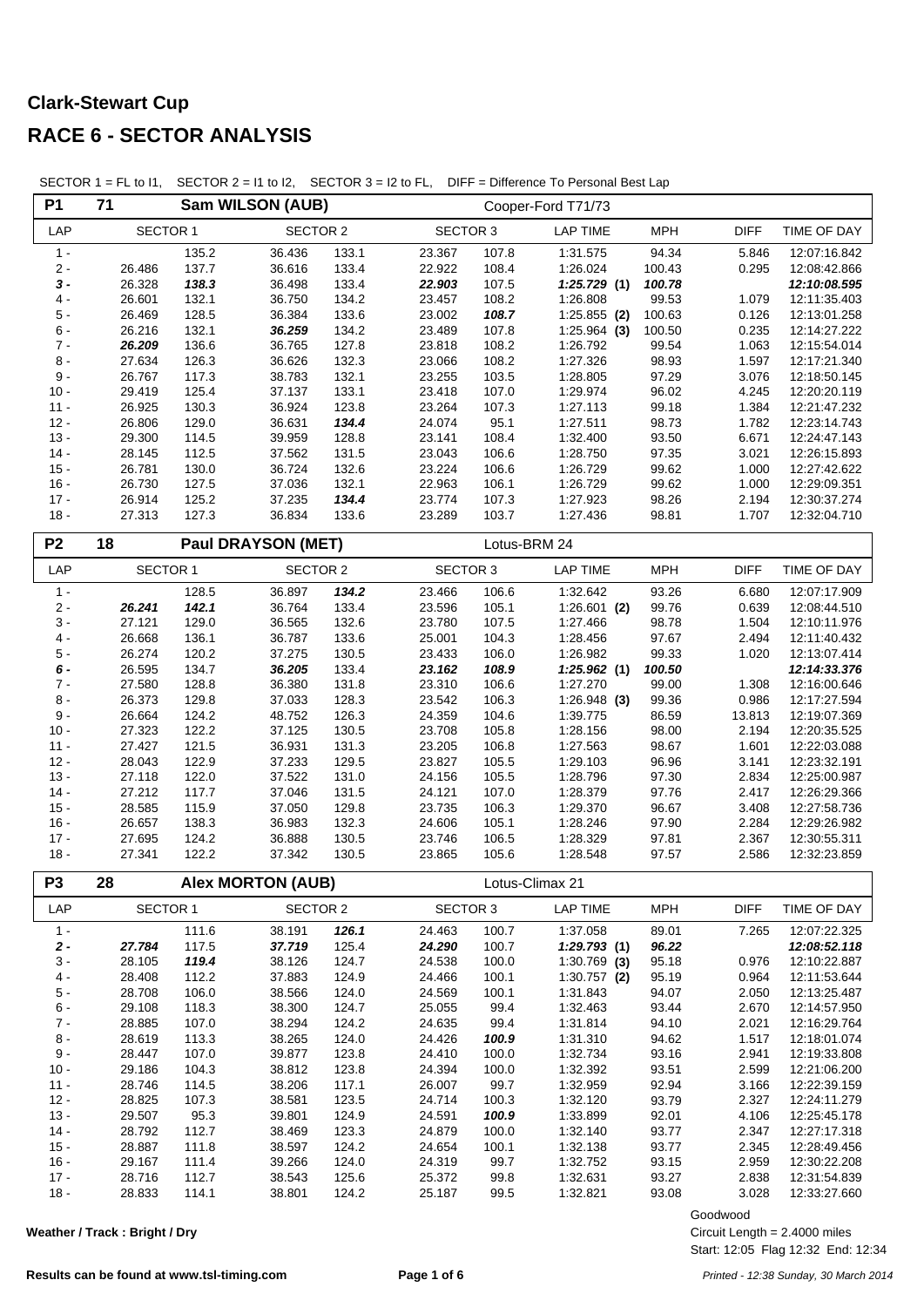# **Clark-Stewart Cup**

#### **RACE 6 - SECTOR ANALYSIS**

| <b>P4</b>        | 1<br>Ian BANKHURST (AUB) |                |                           |                | Alexis-Ford Mk8    |                |                             |                     |                       |                              |
|------------------|--------------------------|----------------|---------------------------|----------------|--------------------|----------------|-----------------------------|---------------------|-----------------------|------------------------------|
| LAP              | <b>SECTOR 1</b>          |                | <b>SECTOR 2</b>           |                | <b>SECTOR 3</b>    |                | <b>LAP TIME</b>             | <b>MPH</b>          | <b>DIFF</b>           | TIME OF DAY                  |
| $1 -$            |                          | 111.4          | 39.479                    | 118.3          | 24.826             | 99.1           | 1:39.917                    | 86.47               | 8.907                 | 12:07:25.184                 |
| $2 -$            | 28.359                   | 120.9          | 38.153                    | 120.2          | 24.954             | 98.8           | $1:31.466$ (3)              | 94.46               | 0.456                 | 12:08:56.650                 |
| $3 -$<br>$4 -$   | 28.922<br>28.969         | 119.4<br>116.5 | 38.813<br>38.374          | 118.7<br>119.6 | 24.589<br>24.621   | 98.3           | 1:32.324<br>1:31.964        | 93.58<br>93.94      | 1.314<br>0.954        | 12:10:28.974<br>12:12:00.938 |
| $5 -$            | 28.039                   | 118.9          | 38.034                    | 119.1          | 24.937             | 98.5<br>98.6   | 1:31.010(1)                 | 94.93               |                       | 12:13:31.948                 |
| $6 -$            | 28.677                   | 119.6          | 38.128                    | 119.8          | 24.996             | 98.9           | 1:31.801                    | 94.11               | 0.791                 | 12:15:03.749                 |
| $7 -$            | 28.836                   | 118.5          | 38.124                    | 119.8          | 24.705             | 98.9           | 1:31.665                    | 94.25               | 0.655                 | 12:16:35.414                 |
| $8 -$            | 29.592                   | 117.3          | 38.089                    | 120.0          | 24.379             | 100.0          | 1:32.060                    | 93.85               | 1.050                 | 12:18:07.474                 |
| $9 -$            | 29.138                   | 116.7          | 38.028                    | 120.9          | 25.241             | 99.1           | 1:32.407                    | 93.49               | 1.397                 | 12:19:39.881                 |
| $10 -$           | 28.886                   | 117.1          | 38.120                    | 119.1          | 24.855             | 98.6           | 1:31.861                    | 94.05               | 0.851                 | 12:21:11.742                 |
| $11 -$           | 29.038                   | 119.1          | 38.121                    | 120.6          | 24.519             | 98.5           | 1:31.678                    | 94.24               | 0.668                 | 12:22:43.420                 |
| $12 -$           | 29.803                   | 121.3          | 38.636                    | 117.7          | 24.514             | 99.2           | 1:32.953                    | 92.95               | 1.943                 | 12:24:16.373                 |
| $13 -$           | 29.359                   | 96.6           | 39.362                    | 119.6          | 24.282             | 99.7           | 1:33.003                    | 92.90               | 1.993                 | 12:25:49.376                 |
| $14 -$<br>$15 -$ | 28.786                   | 118.9          | 37.968                    | 119.8<br>116.9 | 24.301             | 99.7           | $1:31.055$ (2)              | 94.88               | 0.045                 | 12:27:20.431                 |
| $16 -$           | 28.856<br>29.119         | 119.8<br>111.8 | 39.812<br>39.233          | 116.5          | 24.672<br>24.535   | 98.1<br>97.3   | 1:33.340<br>1:32.887        | 92.56<br>93.01      | 2.330<br>1.877        | 12:28:53.771<br>12:30:26.658 |
| $17 -$           | 29.461                   | 112.9          | 39.004                    | 117.7          | 25.050             | 96.5           | 1:33.515                    | 92.39               | 2.505                 | 12:32:00.173                 |
| $18 -$           | 29.452                   | 115.9          | 39.984                    | 117.3          | 25.420             | 96.0           | 1:34.856                    | 91.08               | 3.846                 | 12:33:35.029                 |
|                  |                          |                |                           |                |                    |                |                             |                     |                       |                              |
| P <sub>5</sub>   | 2                        |                | <b>Max BLEES (MET)</b>    |                |                    |                | Brabham-Cosworth BT15       |                     |                       |                              |
| LAP              | <b>SECTOR 1</b>          |                | <b>SECTOR 2</b>           |                | <b>SECTOR 3</b>    |                | <b>LAP TIME</b>             | <b>MPH</b>          | <b>DIFF</b>           | TIME OF DAY                  |
| $1 -$            |                          | 106.0          | 38.708                    | 118.7          | 24.806             | 96.2           | 1:38.794                    | 87.45               | 7.563                 | 12:07:24.061                 |
| $2 -$<br>$3 -$   | 28.678                   | 116.5          | 38.523                    | 119.1          | 24.570             | 95.8<br>96.1   | 1:31.771                    | 94.14               | 0.540<br>0.163        | 12:08:55.832                 |
| $4 -$            | 28.864<br>28.886         | 116.9<br>117.7 | 38.193<br>38.140          | 118.7<br>119.4 | 24.337<br>24.670   | 94.3           | $1:31.394$ (2)<br>1:31.696  | 94.53<br>94.22      | 0.465                 | 12:10:27.226<br>12:11:58.922 |
| $5$ -            | 28.667                   | 116.3          | 38.268                    | 116.3          | 24.857             | 95.5           | 1:31.792                    | 94.12               | 0.561                 | 12:13:30.714                 |
| $6 -$            | 29.164                   | 116.5          | 38.400                    | 118.3          | 24.970             | 95.4           | 1:32.534                    | 93.37               | 1.303                 | 12:15:03.248                 |
| $7 -$            | 28.665                   | 115.5          | 38.313                    | 116.9          | 24.683             | 95.1           | 1:31.661                    | 94.26               | 0.430                 | 12:16:34.909                 |
| $8 -$            | 29.219                   | 112.2          | 38.490                    | 116.1          | 24.538             | 94.3           | 1:32.247                    | 93.66               | 1.016                 | 12:18:07.156                 |
| $9 -$            | 28.971                   | 116.3          | 38.319                    | 118.9          | 25.132             | 97.6           | 1:32.422                    | 93.48               | 1.191                 | 12:19:39.578                 |
| $10 -$           | 28.780                   | 115.9          | 38.290                    | 117.7          | 24.837             | 96.8           | 1:31.907                    | 94.00               | 0.676                 | 12:21:11.485                 |
| $11 -$           | 28.705                   | 114.9          | 38.355                    | 119.1          | 24.534             | 98.1           | $1:31.594$ (3)              | 94.32               | 0.363                 | 12:22:43.079                 |
| $12 -$           | 28.832                   | 110.3          | 39.098                    | 117.9<br>118.7 | 24.588             | 95.1           | 1:32.518                    | 93.38               | 1.287                 | 12:24:15.597                 |
| $13 -$<br>$14 -$ | 29.339<br>28.470         | 91.1<br>115.7  | 39.713<br>38.290          | 119.1          | 24.423<br>24.471   | 95.8<br>98.3   | 1:33.475<br>1:31.231(1)     | 92.43<br>94.70      | 2.244                 | 12:25:49.072<br>12:27:20.303 |
| $15 -$           | 28.448                   | 114.5          | 51.430                    | 115.1          | 25.951             | 93.5           | 1:45.829                    | 81.64               | 14.598                | 12:29:06.132                 |
| $16 -$           | 28.876                   | 116.5          | 38.635                    | 117.3          | 24.765             | 98.2           | 1:32.276                    | 93.63               | 1.045                 | 12:30:38.408                 |
| $17 -$           | 29.102                   | 118.5          | 39.642                    | 118.9          | 24.941             | 91.0           | 1:33.685                    | 92.22               | 2.454                 | 12:32:12.093                 |
| P <sub>6</sub>   | 8                        |                | <b>John ELLIOTT (AUB)</b> |                |                    |                | Lotus-Climax 18             |                     |                       |                              |
|                  |                          |                |                           |                |                    |                |                             |                     |                       |                              |
| LAP<br>$1 -$     | <b>SECTOR 1</b>          | 112.7          | <b>SECTOR 2</b><br>39.890 | 123.8          | SECTOR 3<br>25.341 | 104.3          | <b>LAP TIME</b><br>1:42.869 | <b>MPH</b><br>83.98 | <b>DIFF</b><br>11.138 | TIME OF DAY<br>12:07:28.136  |
| $2 -$            | 28.694                   | 114.5          | 38.267                    | 125.9          | 24.770             | 101.2          | 1:31.731(1)                 | 94.18               |                       | 12:08:59.867                 |
| $3 -$            | 29.092                   | 113.9          | 38.192                    | 125.9          | 24.941             | 102.4          | $1:32.225$ (3)              | 93.68               | 0.494                 | 12:10:32.092                 |
| $4 -$            | 28.779                   | 112.5          | 38.317                    | 126.1          | 24.958             | 103.0          | $1:32.054$ (2)              | 93.85               | 0.323                 | 12:12:04.146                 |
| $5 -$            | 28.904                   | 113.5          | 38.476                    | 124.2          | 25.471             | 99.4           | 1:32.851                    | 93.05               | 1.120                 | 12:13:36.997                 |
| $6 -$            | 28.773                   | 112.9          | 38.733                    | 120.6          | 25.491             | 101.0          | 1:32.997                    | 92.90               | 1.266                 | 12:15:09.994                 |
| $7 -$            | 29.673                   | 110.5          | 38.971                    | 123.8          | 25.860             | 101.0          | 1:34.504                    | 91.42               | 2.773                 | 12:16:44.498                 |
| $8 -$            | 29.188                   | 113.1          | 38.859                    | 122.2          | 25.582             | 99.5           | 1:33.629                    | 92.27               | 1.898                 | 12:18:18.127                 |
| $9 -$            | 29.609                   | 111.6          | 38.947                    | 122.9          | 26.133             | 99.8           | 1:34.689                    | 91.24               | 2.958                 | 12:19:52.816                 |
| $10 -$           | 29.450                   | 105.1          | 40.921                    | 114.3          | 26.347             | 97.3           | 1:36.718                    | 89.33               | 4.987                 | 12:21:29.534                 |
| $11 -$<br>$12 -$ | 29.236                   | 111.2          | 44.057<br>39.155          | 114.1<br>118.5 | 26.097             | 101.6<br>100.9 | 1:39.390                    | 86.93<br>91.86      | 7.659                 | 12:23:08.924                 |
| $13 -$           | 29.189<br>29.670         | 113.1<br>96.8  | 40.548                    | 118.9          | 25.702<br>25.452   | 101.0          | 1:34.046<br>1:35.670        | 90.31               | 2.315<br>3.939        | 12:24:42.970<br>12:26:18.640 |
| $14 -$           | 28.797                   | 113.7          | 39.205                    | 120.9          | 25.695             | 97.6           | 1:33.697                    | 92.21               | 1.966                 | 12:27:52.337                 |
| $15 -$           | 28.926                   | 115.1          | 38.840                    | 123.1          | 25.794             | 101.3          | 1:33.560                    | 92.34               | 1.829                 | 12:29:25.897                 |
| $16 -$           | 29.929                   | 108.9          | 39.452                    | 126.3          | 25.120             | 102.2          | 1:34.501                    | 91.42               | 2.770                 | 12:31:00.398                 |
| $17 -$           | 29.748                   | 108.0          | 39.661                    | 124.0          | 25.414             | 101.5          | 1:34.823                    | 91.11               | 3.092                 | 12:32:35.221                 |

SECTOR 1 = FL to I1, SECTOR 2 = I1 to I2, SECTOR 3 = I2 to FL, DIFF = Difference To Personal Best Lap

**Weather / Track : Bright / Dry**

Goodwood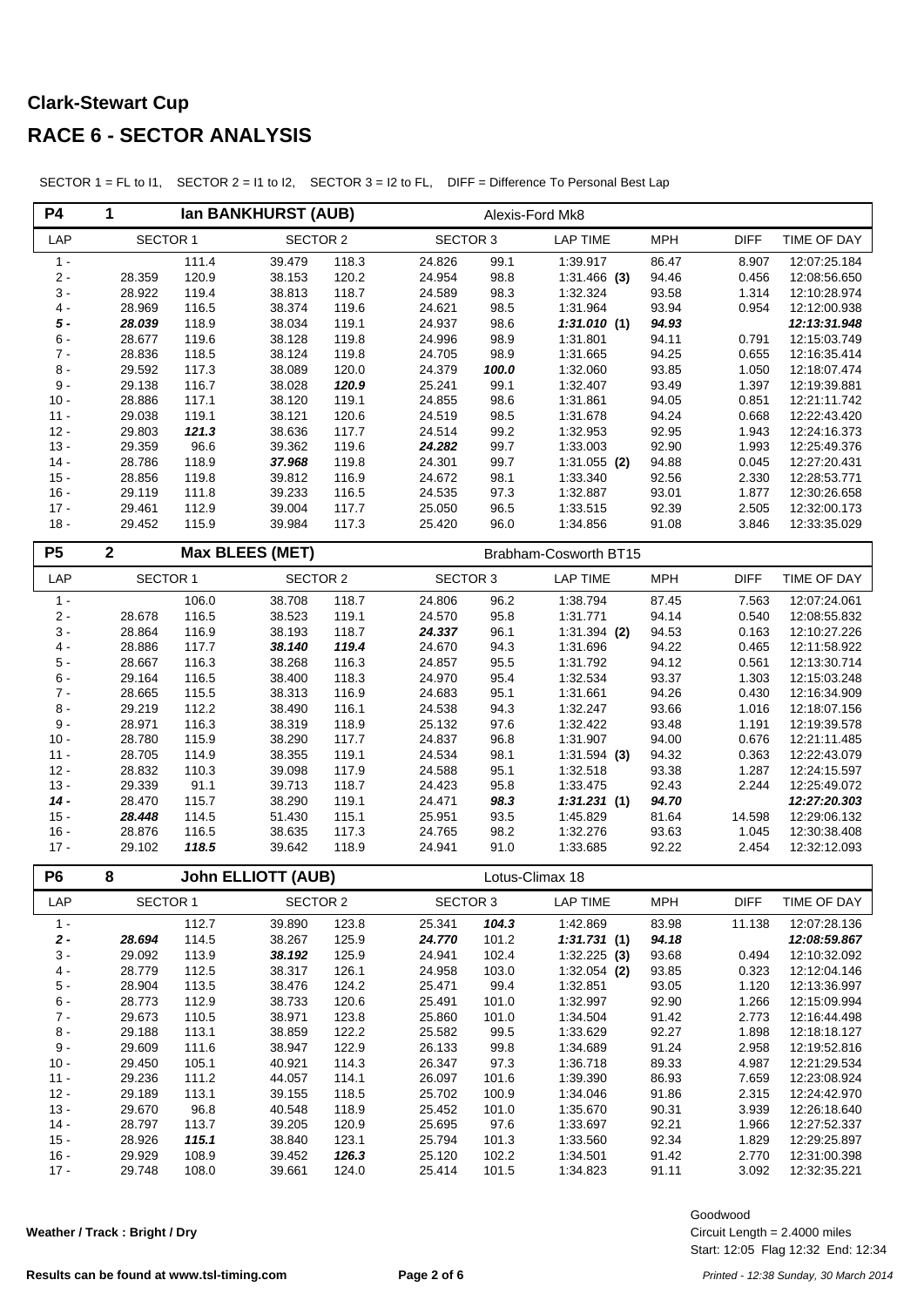| P7               | 26               |                | <b>Andrew WAREING (MET)</b> |                |                  | <b>BRM P261</b> |                               |                |                |                              |
|------------------|------------------|----------------|-----------------------------|----------------|------------------|-----------------|-------------------------------|----------------|----------------|------------------------------|
| LAP              | <b>SECTOR 1</b>  |                | <b>SECTOR 2</b>             |                | <b>SECTOR 3</b>  |                 | <b>LAP TIME</b>               | <b>MPH</b>     | <b>DIFF</b>    | TIME OF DAY                  |
| $1 -$            |                  | 106.1          | 40.321                      | 122.2          | 26.767           | 99.1            | 1:43.287                      | 83.64          | 11.486         | 12:07:28.554                 |
| $2 -$            | 30.155           | 102.6          | 40.522                      | 118.9          | 26.409           | 101.2           | 1:37.086                      | 88.99          | 5.285          | 12:09:05.640                 |
| $3 -$            | 29.683           | 108.5          | 39.433                      | 110.9          | 25.875           | 104.8           | 1:34.991                      | 90.95          | 3.190          | 12:10:40.631                 |
| $4 -$            | 29.245           | 107.2          | 39.005                      | 118.9          | 27.237           | 102.7           | 1:35.487                      | 90.48          | 3.686          | 12:12:16.118                 |
| $5$ -            | 29.066           | 113.5          | 39.035                      | 109.4          | 26.150           | 104.0           | 1:34.251                      | 91.67          | 2.450          | 12:13:50.369                 |
| $6 -$            | 29.119           | 110.1          | 39.734                      | 126.1          | 26.282           | 100.4           | 1:35.135                      | 90.81          | 3.334          | 12:15:25.504                 |
| $7 -$            | 29.347           | 107.0          | 38.893                      | 132.1          | 25.021           | 103.7           | 1:33.261                      | 92.64          | 1.460          | 12:16:58.765                 |
| $8 -$            | 28.154           | 117.7          | 38.629                      | 133.1          | 25.575           | 102.2           | $1:32.358$ (3)                | 93.54          | 0.557          | 12:18:31.123                 |
| $9 -$            | 28.564           | 115.9          | 38.384                      | 132.8          | 25.083           | 102.7           | $1:32.031$ (2)                | 93.88          | 0.230          | 12:20:03.154                 |
| $10 -$           | 28.488           | 115.5          | 38.925                      | 131.8          | 25.602           | 96.9            | 1:33.015                      | 92.88          | 1.214          | 12:21:36.169                 |
| $11 -$           | 29.605           | 99.1           | 39.723                      | 126.1          | 27.134           | 101.8<br>103.4  | 1:36.462                      | 89.56          | 4.661          | 12:23:12.631                 |
| $12 -$<br>$13 -$ | 29.057<br>30.256 | 107.8<br>96.8  | 39.910<br>39.769            | 132.1<br>132.1 | 24.880<br>25.125 | 103.5           | 1:33.847<br>1:35.150          | 92.06<br>90.80 | 2.046<br>3.349 | 12:24:46.478<br>12:26:21.628 |
| $14 -$           | 27.827           | 116.1          | 38.351                      | 132.6          | 25.623           | 102.9           | 1:31.801(1)                   | 94.11          |                | 12:27:53.429                 |
| $15 -$           | 28.678           | 103.7          | 38.267                      | 121.3          | 26.492           | 104.5           | 1:33.437                      | 92.46          | 1.636          | 12:29:26.866                 |
| $16 -$           | 29.420           | 105.5          | 39.065                      | 129.5          | 26.153           | 95.1            | 1:34.638                      | 91.29          | 2.837          | 12:31:01.504                 |
| $17 -$           | 29.076           | 106.6          | 39.414                      | 124.9          | 25.949           | 105.0           | 1:34.439                      | 91.48          | 2.638          | 12:32:35.943                 |
|                  |                  |                |                             |                |                  |                 |                               |                |                |                              |
| P8               | 6                |                | <b>Rodger NEWMAN (AUB)</b>  |                |                  |                 | Brabham-Ford BT14             |                |                |                              |
| LAP              | <b>SECTOR 1</b>  |                | <b>SECTOR 2</b>             |                | <b>SECTOR 3</b>  |                 | <b>LAP TIME</b>               | <b>MPH</b>     | <b>DIFF</b>    | TIME OF DAY                  |
| $1 -$            |                  | 106.6          | 41.012                      | 120.6          | 25.409           | 107.5           | 1:44.694                      | 82.52          | 12.061         | 12:07:29.961                 |
| $2 -$            | 29.853           | 108.7          | 40.784                      | 129.8          | 25.454           | 107.0           | 1:36.091                      | 89.91          | 3.458          | 12:09:06.052                 |
| $3 -$            | 29.941           | 105.6          | 40.529                      | 113.9          | 25.363           | 107.2           | 1:35.833                      | 90.15          | 3.200          | 12:10:41.885                 |
| $4 -$            | 29.594           | 111.8          | 39.196                      | 123.8          | 25.849           | 104.6           | 1:34.639                      | 91.29          | 2.006          | 12:12:16.524                 |
| $5$ -            | 30.012           | 108.5          | 38.166                      | 124.0          | 25.982           | 106.8           | 1:34.160                      | 91.75          | 1.527          | 12:13:50.684                 |
| $6 -$            | 29.614           | 105.1          | 39.592                      | 117.5          | 25.923           | 108.9           | 1:35.129                      | 90.82          | 2.496          | 12:15:25.813                 |
| $7 -$            | 29.648           | 102.9          | 39.060                      | 133.1          | 24.764           | 108.4           | $1:33.472$ (3)                | 92.43          | 0.839          | 12:16:59.285                 |
| $8 -$            | 28.833           | 106.3          | 38.879                      | 131.8          | 25.057           | 106.8           | $1:32.769$ (2)                | 93.13          | 0.136          | 12:18:32.054                 |
| $9 -$            | 28.752           | 104.8          | 38.772                      | 131.5          | 25.109           | 107.0           | 1:32.633(1)                   | 93.27          |                | 12:20:04.687                 |
| $10 -$<br>$11 -$ | 28.401<br>29.039 | 106.8<br>112.0 | 40.566<br>39.419            | 127.0<br>124.9 | 25.648<br>26.843 | 106.3<br>105.8  | 1:34.615<br>1:35.301          | 91.31<br>90.66 | 1.982<br>2.668 | 12:21:39.302<br>12:23:14.603 |
| $12 -$           | 30.771           | 95.0           | 40.682                      | 120.9          | 25.446           | 106.8           | 1:36.899                      | 89.16          | 4.266          | 12:24:51.502                 |
| $13 -$           | 29.853           | 93.8           | 41.366                      | 125.4          | 25.581           | 105.8           | 1:36.800                      | 89.25          | 4.167          | 12:26:28.302                 |
| $14 -$           | 31.000           | 103.2          | 41.258                      | 125.2          | 25.136           | 106.8           | 1:37.394                      | 88.71          | 4.761          | 12:28:05.696                 |
| $15 -$           | 29.258           | 103.2          | 41.074                      | 130.5          | 26.552           | 106.5           | 1:36.884                      | 89.17          | 4.251          | 12:29:42.580                 |
| $16 -$           | 30.821           | 97.5           | 40.670                      | 127.8          | 26.604           | 105.3           | 1:38.095                      | 88.07          | 5.462          | 12:31:20.675                 |
| $17 -$           | 29.793           | 108.9          | 40.348                      | 128.5          | 26.660           | 103.2           | 1:36.801                      | 89.25          | 4.168          | 12:32:57.476                 |
|                  |                  |                |                             |                |                  |                 |                               |                |                |                              |
| P <sub>9</sub>   | 36               |                | <b>Rob HALL (DAR)</b>       |                |                  |                 | Lotus-Climax 21               |                |                |                              |
| LAP              | SECTOR 1         |                | <b>SECTOR 2</b>             |                | <b>SECTOR 3</b>  |                 | <b>LAP TIME</b>               | <b>MPH</b>     | <b>DIFF</b>    | TIME OF DAY                  |
| $1 -$            |                  | 104.2          | 38.448                      | 119.4          | 24.425<br>24.163 | 100.4           | 1:37.406                      | 88.70          | 7.017          | 12:07:22.673<br>12:08:53.215 |
| $2 -$<br>$3 -$   | 28.503           | 115.5<br>115.5 | 37.876                      | 118.1          | 24.048           | 96.8            | $1:30.542$ (2)                | 95.42          | 0.153          |                              |
| $4 -$            | 28.422<br>28.298 | 115.5          | 37.919<br>39.332            | 114.9<br>107.5 | 24.429           | 99.4<br>91.4    | 1:30.389(1)<br>$1:32.059$ (3) | 95.58<br>93.85 | 1.670          | 12:10:23.604<br>12:11:55.663 |
| $5$ -            | 30.492           | 105.3          | 40.465                      | 94.1           | 27.207           | 87.8            | 1:38.164                      | 88.01          | 7.775          | 12:13:33.827                 |
| $6 -$            | 30.132           | 107.3          | 41.123                      | 97.8           | 26.330           | 90.3            | 1:37.585                      | 88.53          | 7.196          | 12:15:11.412                 |
| $7 -$            | 29.093           | 112.2          | 39.011                      | 113.7          | 25.938           | 94.5            | 1:34.042                      | 91.87          | 3.653          | 12:16:45.454                 |
| $8 -$            | 30.031           | 106.5          | 39.812                      | 101.6          | 25.428           | 88.3            | 1:35.271                      | 90.68          | 4.882          | 12:18:20.725                 |
| $9 -$            | 30.684           | 106.3          | 40.270                      | 106.0          | 25.682           | 88.5            | 1:36.636                      | 89.40          | 6.247          | 12:19:57.361                 |
| $10 -$           | 30.998           | 107.0          | 40.464                      | 102.9          | 25.629           | 88.6            | 1:37.091                      | 88.98          | 6.702          | 12:21:34.452                 |
| $11 -$           | 30.739           | 106.0          | 40.536                      | 104.0          | 27.987           | 87.3            | 1:39.262                      | 87.04          | 8.873          | 12:23:13.714                 |
| $12 -$           | 31.108           | 104.2          | 41.301                      | 105.5          | 26.933           | 86.5            | 1:39.342                      | 86.97          | 8.953          | 12:24:53.056                 |
| $13 -$           | 31.155           | 103.4          | 40.163                      | 108.0          | 26.863           | 85.1            | 1:38.181                      | 88.00          | 7.792          | 12:26:31.237                 |
| $14 -$           | 31.107           | 105.8          | 40.870                      | 99.8           | 25.658           | 83.2            | 1:37.635                      | 88.49          | 7.246          | 12:28:08.872                 |
| $15 -$           | 31.186           | 105.3          | 40.624                      | 103.0          | 25.920           | 84.3            | 1:37.730                      | 88.40          | 7.341          | 12:29:46.602                 |
| $16 -$           | 31.324           | 106.3          | 40.118                      | 105.6          | 25.629           | 86.7            | 1:37.071                      | 89.00          | 6.682          | 12:31:23.673                 |
| $17 -$           | 30.305           | 109.2          | 39.814                      | 106.6          | 25.637           | 84.7            | 1:35.756                      | 90.22          | 5.367          | 12:32:59.429                 |

SECTOR 1 = FL to I1, SECTOR 2 = I1 to I2, SECTOR 3 = I2 to FL, DIFF = Difference To Personal Best Lap

**Weather / Track : Bright / Dry**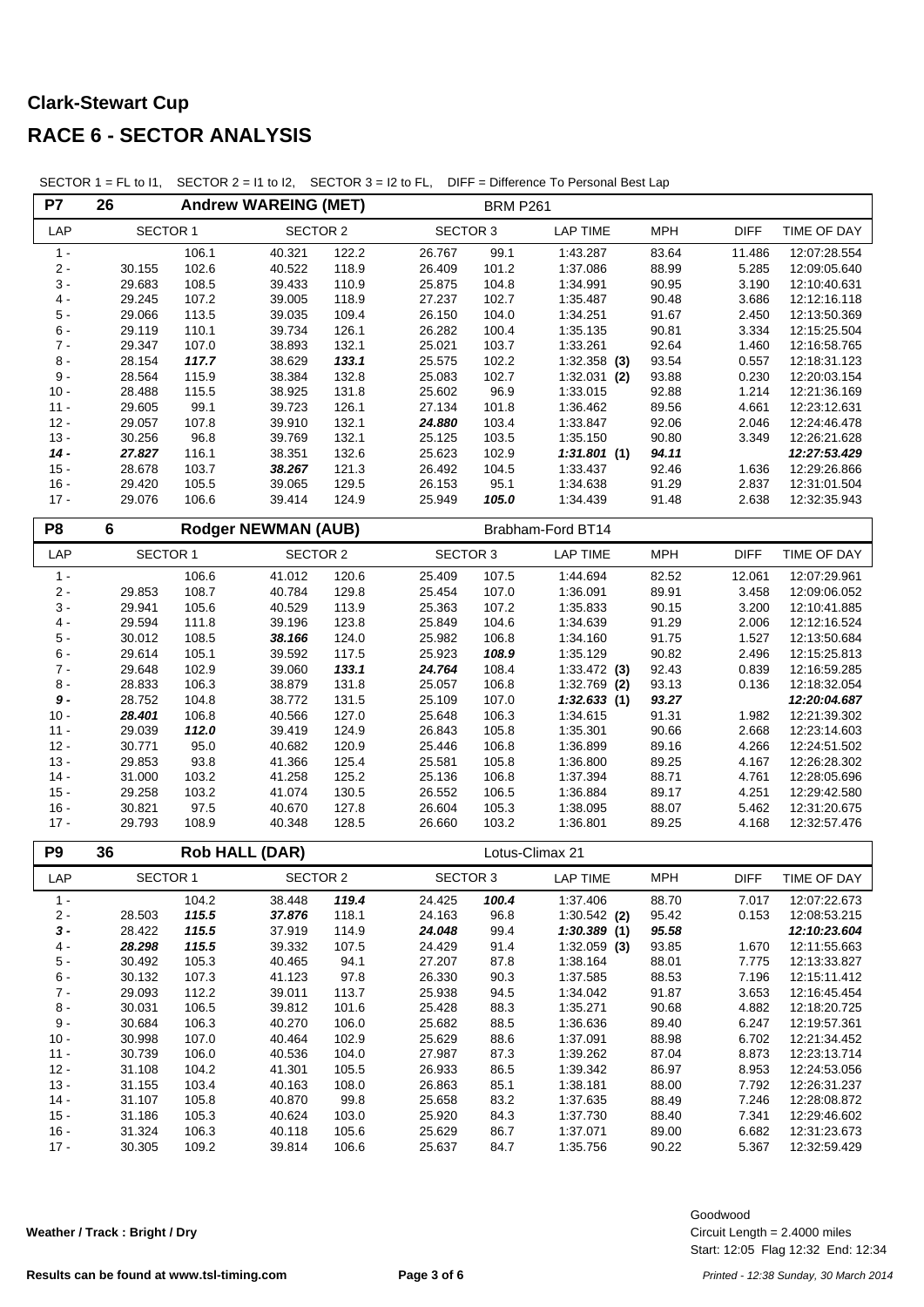| P10             | 11               |                | <b>David CLARK (MET)</b>      |                |                  | BRM P57      |                      |                |                |                              |
|-----------------|------------------|----------------|-------------------------------|----------------|------------------|--------------|----------------------|----------------|----------------|------------------------------|
| LAP             | <b>SECTOR 1</b>  |                | <b>SECTOR 2</b>               |                | <b>SECTOR 3</b>  |              | <b>LAP TIME</b>      | <b>MPH</b>     | <b>DIFF</b>    | TIME OF DAY                  |
| $1 -$           |                  | 115.3          | 40.901                        | 120.4          | 26.351           | 96.9         | 1:43.877             | 83.17          | 9.699          | 12:07:29.144                 |
| $2 -$           | 29.736           | 112.7          | 40.126                        | 117.5          | 25.700           | 95.5         | 1:35.562             | 90.41          | 1.384          | 12:09:04.706                 |
| $3 -$           | 29.886           | 111.4          | 39.810                        | 116.7          | 24.996           | 96.8         | $1:34.692$ (3)       | 91.24          | 0.514          | 12:10:39.398                 |
| $4 -$           | 29.685           | 117.5          | 39.577                        | 116.7          | 25.522           | 96.6         | 1:34.784             | 91.15          | 0.606          | 12:12:14.182                 |
| $5$ -           | 29.756           | 119.1          | 40.056                        | 117.1          | 25.134           | 95.0         | 1:34.946             | 90.99          | 0.768          | 12:13:49.128                 |
| $6 -$           | 29.548           | 115.9          | 40.799                        | 115.9          | 26.406           | 96.2         | 1:36.753             | 89.29          | 2.575          | 12:15:25.881                 |
| $7 -$           | 29.960           | 108.2          | 40.726                        | 118.7          | 25.261           | 96.9         | 1:35.947             | 90.04          | 1.769          | 12:17:01.828                 |
| $8 -$<br>$9 -$  | 29.706<br>30.041 | 116.9          | 39.982                        | 116.7          | 25.363<br>25.574 | 96.1         | 1:35.051<br>1:36.146 | 90.89          | 0.873<br>1.968 | 12:18:36.879                 |
| $10 -$          | 29.963           | 110.9<br>112.9 | 40.531<br>40.485              | 115.1<br>113.9 | 25.644           | 95.8<br>95.8 | 1:36.092             | 89.86<br>89.91 | 1.914          | 12:20:13.025<br>12:21:49.117 |
| $11 -$          | 29.741           | 117.9          | 40.549                        | 114.5          | 25.251           | 96.8         | 1:35.541             | 90.43          | 1.363          | 12:23:24.658                 |
| $12 -$          | 30.175           | 113.9          | 41.036                        | 115.9          | 26.457           | 94.6         | 1:37.668             | 88.46          | 3.490          | 12:25:02.326                 |
| $13 -$          | 30.622           | 111.1          | 41.030                        | 115.1          | 25.758           | 96.0         | 1:37.410             | 88.69          | 3.232          | 12:26:39.736                 |
| $14 -$          | 29.740           | 118.1          | 40.760                        | 115.1          | 25.661           | 95.7         | 1:36.161             | 89.84          | 1.983          | 12:28:15.897                 |
| $15 -$          | 29.575           | 120.0          | 40.180                        | 116.1          | 25.463           | 95.3         | 1:35.218             | 90.73          | 1.040          | 12:29:51.115                 |
| $16 -$          | 29.682           | 119.1          | 39.861                        | 117.5          | 24.928           | 96.2         | $1:34.471$ (2)       | 91.45          | 0.293          | 12:31:25.586                 |
| $17 -$          | 29.453           | 120.0          | 39.706                        | 117.5          | 25.019           | 95.0         | 1:34.178(1)          | 91.74          |                | 12:32:59.764                 |
| P11             | 23               |                | <b>Jonathan WAGGITT (DAR)</b> |                |                  |              | Lotus-Ford 31        |                |                |                              |
| LAP             | <b>SECTOR 1</b>  |                | <b>SECTOR 2</b>               |                | <b>SECTOR 3</b>  |              | <b>LAP TIME</b>      | <b>MPH</b>     | <b>DIFF</b>    | TIME OF DAY                  |
| $1 -$           |                  | 102.4          | 41.834                        | 111.4          | 26.671           | 92.4         | 1:48.030             | 79.97          | 12.636         | 12:07:33.297                 |
| $2 -$           | 30.259           | 105.6          | 41.084                        | 112.2          | 25.797           | 95.8         | 1:37.140             | 88.94          | 1.746          | 12:09:10.437                 |
| $3 -$           | 30.639           | 108.2          | 40.299                        | 117.3          | 25.241           | 95.8         | 1:36.179             | 89.83          | 0.785          | 12:10:46.616                 |
| $4 -$           | 30.351           | 102.7          | 40.112                        | 116.9          | 25.362           | 94.7         | 1:35.825             | 90.16          | 0.431          | 12:12:22.441                 |
| $5$ -           | 30.329           | 107.5          | 40.134                        | 111.6          | 26.639           | 95.3         | 1:37.102             | 88.97          | 1.708          | 12:13:59.543                 |
| $6 -$           | 31.133           | 101.5          | 40.695                        | 115.3          | 25.554           | 95.5         | 1:37.382             | 88.72          | 1.988          | 12:15:36.925                 |
| $7 -$           | 30.589           | 102.1          | 40.406                        | 114.1          | 25.187           | 95.8         | 1:36.182             | 89.82          | 0.788          | 12:17:13.107                 |
| $8 -$<br>$9$ -  | 30.282<br>32.100 | 104.8<br>106.0 | 40.047<br>39.940              | 114.3<br>115.1 | 25.210<br>25.146 | 95.8<br>95.4 | $1:35.539$ (2)       | 90.43<br>88.90 | 0.145<br>1.792 | 12:18:48.646                 |
| $10 -$          | 30.371           | 107.2          | 40.891                        | 113.5          | 25.429           | 95.1         | 1:37.186<br>1:36.691 | 89.35          | 1.297          | 12:20:25.832<br>12:22:02.523 |
| $11 -$          | 31.078           | 108.9          | 46.336                        | 113.1          | 24.762           | 95.8         | 1:42.176             | 84.55          | 6.782          | 12:23:44.699                 |
| $12 -$          | 30.577           | 93.5           | 42.798                        | 114.1          | 25.466           | 95.3         | 1:38.841             | 87.41          | 3.447          | 12:25:23.540                 |
| $13 -$          | 30.601           | 104.5          | 40.292                        | 113.9          | 25.348           | 95.4         | 1:36.241             | 89.77          | 0.847          | 12:26:59.781                 |
| $14 -$          | 30.815           | 100.1          | 40.411                        | 114.5          | 25.544           | 94.7         | 1:36.770             | 89.28          | 1.376          | 12:28:36.551                 |
| $15 -$          | 30.177           | 107.8          | 40.638                        | 114.5          | 25.212           | 95.4         | 1:36.027             | 89.97          | 0.633          | 12:30:12.578                 |
| $16 -$          | 30.239           | 105.3          | 40.140                        | 115.5          | 25.379           | 94.6         | $1:35.758$ (3)       | 90.22          | 0.364          | 12:31:48.336                 |
| $17 -$          | 29.810           | 110.5          | 39.873                        | 114.9          | 25.711           | 95.5         | 1:35.394(1)          | 90.57          |                | 12:33:23.730                 |
| P12             | 24               |                | <b>Nigel WINCHESTER (MET)</b> |                |                  |              | Mallock-Ford U2 Mk3  |                |                |                              |
| LAP             | SECTOR 1         |                | <b>SECTOR 2</b>               |                | <b>SECTOR 3</b>  |              | <b>LAP TIME</b>      | <b>MPH</b>     | <b>DIFF</b>    | TIME OF DAY                  |
| 1 -             |                  | 106.0          | 42.827                        | 114.7          | 25.927           |              | 1:47.214             | 80.58          | 11.532         | 12:07:32.481                 |
| $2 -$           | 30.000           | 117.1          | 40.262                        | 114.9          | 25.719           |              | $1:35.981$ (2)       | 90.01          | 0.299          | 12:09:08.462                 |
| $3 -$           | 30.014           | 115.9          | 40.092                        | 114.1          | 25.576           |              | 1:35.682(1)          | 90.29          |                | 12:10:44.144                 |
| 4 -             | 29.924           | 113.5          | 40.486                        | 112.9          | 25.682           |              | $1:36.092$ (3)       | 89.91          | 0.410          | 12:12:20.236                 |
| $5 -$           | 30.892           | 113.3          | 41.667                        | 112.5          | 26.446           |              | 1:39.005             | 87.26          | 3.323          | 12:13:59.241                 |
| $6 -$           | 30.896           | 108.4          | 41.498                        | 112.9          | 27.565           |              | 1:39.959             | 86.43          | 4.277          | 12:15:39.200                 |
| $7 -$           | 30.593           | 112.0          | 40.768                        | 112.9          | 26.052           |              | 1:37.413             | 88.69          | 1.731          | 12:17:16.613                 |
| $8 -$           | 30.476           | 110.1          | 41.116                        | 114.1          | 26.149           |              | 1:37.741             | 88.39          | 2.059          | 12:18:54.354                 |
| $9 -$<br>$10 -$ | 30.959<br>30.678 | 108.0          | 41.151<br>42.033              | 111.2<br>111.1 | 27.489           |              | 1:39.599             | 86.74          | 3.917          | 12:20:33.953<br>12:22:13.203 |
| $11 -$          | 31.285           | 108.7<br>100.9 | 42.238                        | 109.8          | 26.539<br>27.590 |              | 1:39.250<br>1:41.113 | 87.05<br>85.44 | 3.568<br>5.431 | 12:23:54.316                 |
| $12 -$          | 32.595           | 81.6           | 44.846                        | 107.2          | 28.040           |              | 1:45.481             | 81.91          | 9.799          | 12:25:39.797                 |
| $13 -$          | 31.886           | 111.8          | 41.176                        | 110.5          | 25.868           |              | 1:38.930             | 87.33          | 3.248          | 12:27:18.727                 |
| $14 -$          | 29.734           | 113.3          | 41.749                        | 111.2          | 25.850           |              | 1:37.333             | 88.76          | 1.651          | 12:28:56.060                 |
| $15 -$          | 29.860           | 115.3          | 41.912                        | 111.2          | 26.567           |              | 1:38.339             | 87.85          | 2.657          | 12:30:34.399                 |
| $16 -$          | 31.411           | 110.1          | 42.016                        | 113.7          | 26.614           |              | 1:40.041             | 86.36          | 4.359          | 12:32:14.440                 |
| <b>P13</b>      | 25               |                | <b>John COUNSELL (DAR)</b>    |                |                  |              | Brabham-Ford BT18    |                |                |                              |
| LAP             | SECTOR 1         |                | <b>SECTOR 2</b>               |                | <b>SECTOR 3</b>  |              | <b>LAP TIME</b>      | <b>MPH</b>     | <b>DIFF</b>    | TIME OF DAY                  |
|                 |                  |                |                               |                |                  |              |                      |                |                |                              |

SECTOR 1 = FL to I1, SECTOR 2 = I1 to I2, SECTOR 3 = I2 to FL, DIFF = Difference To Personal Best Lap

**Weather / Track : Bright / Dry**

Goodwood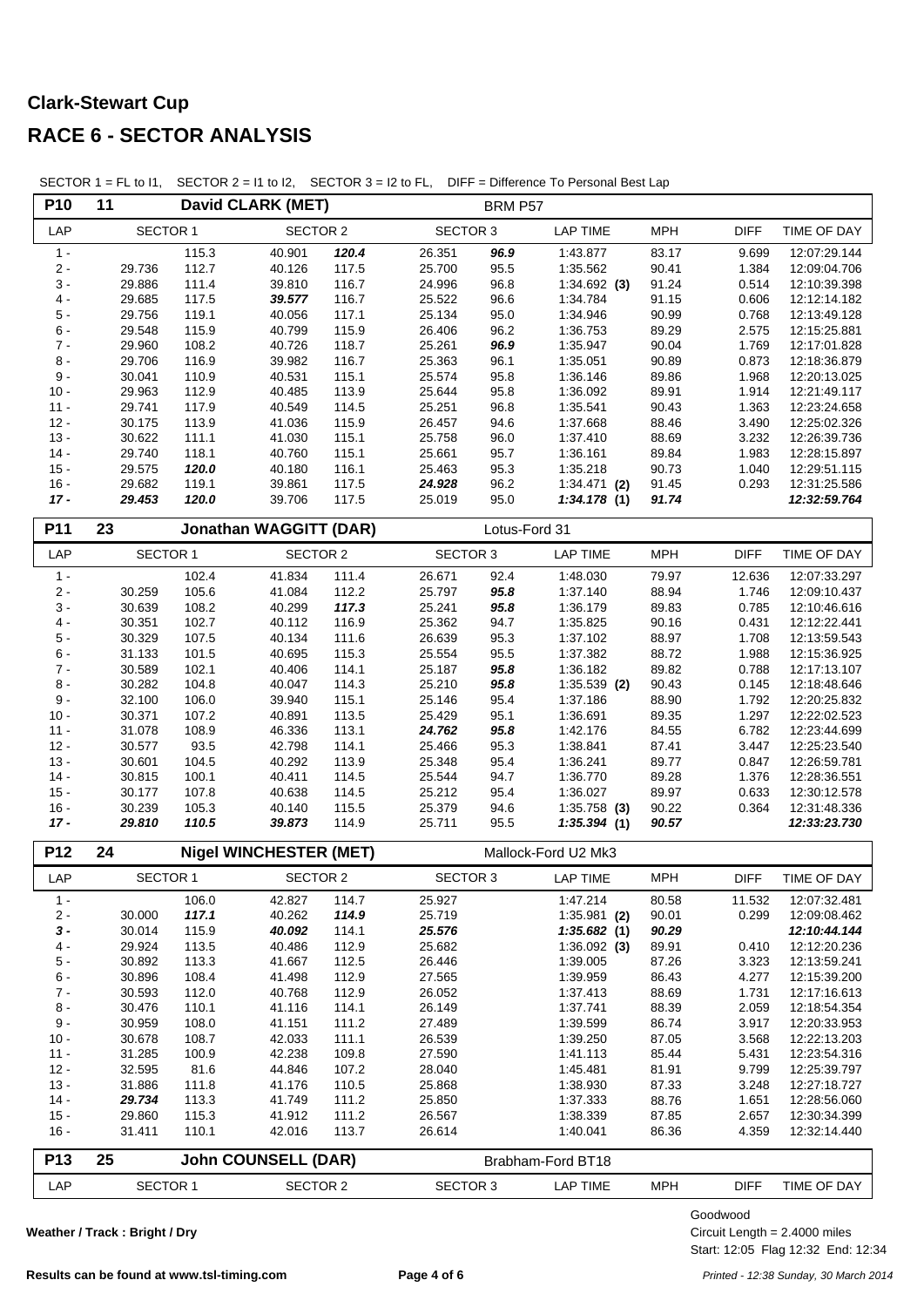|        | SECTOR $1 = FL$ to $11$ , |       |        |       |        |      | SECTOR $2 = 11$ to 12, SECTOR $3 = 12$ to FL, DIFF = Difference To Personal Best Lap |       |        |              |
|--------|---------------------------|-------|--------|-------|--------|------|--------------------------------------------------------------------------------------|-------|--------|--------------|
| $1 -$  |                           | 102.4 | 42.060 | 114.1 | 26.958 | 90.6 | 1:49.897                                                                             | 78.61 | 12.545 | 12:07:35.164 |
| $2 -$  | 31.599                    | 101.3 | 41.073 | 112.5 | 26.549 | 90.0 | 1:39.221                                                                             | 87.07 | 1.869  | 12:09:14.385 |
| $3 -$  | 31.129                    | 103.7 | 41.607 | 111.2 | 25.961 | 90.6 | 1:38.697                                                                             | 87.54 | 1.345  | 12:10:53.082 |
| $4 -$  | 31.493                    | 100.1 | 42.801 | 109.8 | 26.660 | 91.3 | 1:40.954                                                                             | 85.58 | 3.602  | 12:12:34.036 |
| $5 -$  | 31.293                    | 108.4 | 41.532 | 110.1 | 26.281 | 91.3 | 1:39.106                                                                             | 87.17 | 1.754  | 12:14:13.142 |
| $6 -$  | 30.969                    | 107.0 | 41.155 | 109.2 | 25.964 | 91.0 | 1:38.088                                                                             | 88.08 | 0.736  | 12:15:51.230 |
| $7 -$  | 31.279                    | 107.8 | 40.629 | 110.1 | 27.105 | 91.1 | 1:39.013                                                                             | 87.26 | 1.661  | 12:17:30.243 |
| 8 -    | 30.595                    | 105.0 | 40.586 | 110.1 | 26.171 | 91.6 | 1:37.352(1)                                                                          | 88.75 |        | 12:19:07.595 |
| $9 -$  | 30.603                    | 110.5 | 41.228 | 105.1 | 26.833 | 87.2 | 1:38.664                                                                             | 87.56 | 1.312  | 12:20:46.259 |
| $10 -$ | 31.806                    | 103.8 | 42.146 | 104.8 | 26.395 | 90.0 | 1:40.347                                                                             | 86.10 | 2.995  | 12:22:26.606 |
| $11 -$ | 30.816                    | 115.3 | 40.907 | 108.9 | 25.931 | 92.1 | $1:37.654$ (3)                                                                       | 88.47 | 0.302  | 12:24:04.260 |
| $12 -$ | 31.393                    | 80.8  | 42.242 | 108.2 | 26.039 | 90.0 | 1:39.674                                                                             | 86.68 | 2.322  | 12:25:43.934 |
| $13 -$ | 30.807                    | 110.7 | 41.014 | 109.4 | 26.387 | 89.9 | 1:38.208                                                                             | 87.97 | 0.856  | 12:27:22.142 |
| $14 -$ | 30.374                    | 109.4 | 41.155 | 109.6 | 26.054 | 90.8 | $1:37.583$ (2)                                                                       | 88.54 | 0.231  | 12:28:59.725 |
| $15 -$ | 30.754                    | 115.1 | 41.194 | 110.7 | 26.066 | 90.0 | 1:38.014                                                                             | 88.15 | 0.662  | 12:30:37.739 |
| $16 -$ | 30.290                    | 113.5 | 46.421 | 101.6 | 26.255 | 89.4 | 1:42.966                                                                             | 83.91 | 5.614  | 12:32:20.705 |

| P14             | 10<br><b>Angelo DELEA (MET)</b> |       |                              |       | Brabham-Ford BT16 |       |                    |            |             |              |
|-----------------|---------------------------------|-------|------------------------------|-------|-------------------|-------|--------------------|------------|-------------|--------------|
| LAP             | <b>SECTOR 1</b>                 |       | <b>SECTOR 2</b>              |       | <b>SECTOR 3</b>   |       | <b>LAP TIME</b>    | <b>MPH</b> | <b>DIFF</b> | TIME OF DAY  |
| $1 -$           |                                 | 101.6 | 42.003                       | 110.3 | 26.500            | 95.4  | 1:48.525           | 79.61      | 12.084      | 12:07:33.792 |
| $2 -$           | 30.319                          | 109.2 | 40.806                       | 109.8 | 26.009            | 96.6  | 1:37.134           | 88.94      | 0.693       | 12:09:10.926 |
| $3 -$           | 30.642                          | 109.8 | 1:30.290                     | 97.1  | 29.117            | 92.1  | 2:30.049           | 57.58      | 53.608      | 12:11:40.975 |
| $4 -$           | 32.103                          | 106.0 | 40.720                       | 108.5 | 25.922            | 94.7  | 1:38.745           | 87.49      | 2.304       | 12:13:19.720 |
| $5 -$           | 31.964                          | 102.6 | 40.301                       | 112.7 | 27.110            | 95.5  | 1:39.375           | 86.94      | 2.934       | 12:14:59.095 |
| $6 -$           | 30.503                          | 101.9 | 40.750                       | 106.8 | 26.002            | 94.9  | 1:37.255           | 88.83      | 0.814       | 12:16:36.350 |
| $7 -$           | 30.282                          | 106.5 | 40.703                       | 114.5 | 25.644            | 93.8  | $1:36.629$ (2)     | 89.41      | 0.188       | 12:18:12.979 |
| $8 -$           | 31.365                          | 101.3 | 41.647                       | 112.7 | 28.214            | 93.2  | 1:41.226           | 85.35      | 4.785       | 12:19:54.205 |
| $9 -$           | 30.924                          | 106.8 | 41.825                       | 112.7 | 25.707            | 93.4  | 1:38.456           | 87.75      | 2.015       | 12:21:32.661 |
| $10 -$          | 30.308                          | 104.2 | 41.632                       | 111.4 | 26.889            | 96.0  | 1:38.829           | 87.42      | 2.388       | 12:23:11.490 |
| $11 -$          | 31.496                          | 108.2 | 41.823                       | 113.5 | 25.304            | 95.5  | 1:38.623           | 87.60      | 2.182       | 12:24:50.113 |
| $12 -$          | 30.754                          | 104.2 | 42.043                       | 111.8 | 26.299            | 95.1  | 1:39.096           | 87.18      | 2.655       | 12:26:29.209 |
| $13 -$          | 30.637                          | 107.8 | 40.897                       | 113.7 | 26.546            | 91.3  | 1:38.080           | 88.09      | 1.639       | 12:28:07.289 |
| $14 -$          | 29.806                          | 113.3 | 40.922                       | 114.3 | 25.713            | 94.5  | 1:36.441(1)        | 89.58      |             | 12:29:43.730 |
| $15 -$          | 30.280                          | 106.1 | 42.023                       | 114.7 | 25.495            | 94.7  | 1:37.798           | 88.34      | 1.357       | 12:31:21.528 |
| $16 -$          | 30.037                          | 110.0 | 41.057                       | 114.9 | 25.713            | 94.3  | $1:36.807$ (3)     | 89.24      | 0.366       | 12:32:58.335 |
| P <sub>15</sub> | 5                               |       | <b>Marco ROLLINGER (TOR)</b> |       |                   |       | Brabham-Climax BT3 |            |             |              |
| LAP             | <b>SECTOR 1</b>                 |       | <b>SECTOR 2</b>              |       | <b>SECTOR 3</b>   |       | <b>LAP TIME</b>    | <b>MPH</b> | <b>DIFF</b> | TIME OF DAY  |
| $1 -$           |                                 | 102.9 | 42.936                       | 107.7 | 27.392            | 101.8 | 1:51.782           | 77.29      | 10.890      | 12:07:37.049 |
| $2 -$           | 31.300                          | 108.2 | 42.725                       | 116.9 | 28.175            | 95.4  | 1:42.200           | 84.54      | 1.308       | 12:09:19.249 |
| $3 -$           | 33.114                          | 99.7  | 43.618                       | 113.3 | 27.667            | 102.9 | 1:44.399           | 82.75      | 3.507       | 12:11:03.648 |
| $4 -$           | 32.076                          | 104.3 | 43.608                       | 103.4 | 28.016            | 100.6 | 1:43.700           | 83.31      | 2.808       | 12:12:47.348 |
| $5 -$           | 32.064                          | 106.5 | 42.768                       | 113.7 | 28.318            | 98.2  | 1:43.150           | 83.76      | 2.258       | 12:14:30.498 |
| $6 -$           | 32.761                          | 108.2 | 42.112                       | 119.1 | 27.315            | 100.3 | 1:42.188           | 84.55      | 1.296       | 12:16:12.686 |
| $7 -$           | 33.587                          | 98.5  | 42.885                       | 117.1 | 27.491            | 98.8  | 1:43.963           | 83.10      | 3.071       | 12:17:56.649 |
| $8 -$           | 32.410                          | 100.3 | 43.438                       | 119.4 | 28.801            | 102.2 | 1:44.649           | 82.56      | 3.757       | 12:19:41.298 |
| $9 -$           | 31.748                          | 98.8  | 42.575                       | 118.3 | 27.518            | 99.4  | 1:41.841(3)        | 84.83      | 0.949       | 12:21:23.139 |
| $10 -$          | 33.962                          | 94.5  | 47.188                       | 115.3 | 30.128            | 90.9  | 1:51.278           | 77.64      | 10.386      | 12:23:14.417 |
| $11 -$          | 33.113                          | 93.2  | 44.493                       | 116.1 | 27.876            | 97.2  | 1:45.482           | 81.90      | 4.590       | 12:24:59.899 |
| $12 -$          | 34.200                          | 96.6  | 43.866                       | 117.9 | 27.511            | 102.4 | 1:45.577           | 81.83      | 4.685       | 12:26:45.476 |
| $13 -$          | 33.026                          | 101.0 | 44.779                       | 97.2  | 28.893            | 97.8  | 1:46.698           | 80.97      | 5.806       | 12:28:32.174 |
| $14 -$          | 32.132                          | 104.2 | 43.347                       | 104.6 | 26.815            | 101.0 | 1:42.294           | 84.46      | 1.402       | 12:30:14.468 |
| $15 -$          | 31.368                          | 103.2 | 42.159                       | 120.2 | 27.914            | 101.9 | $1:41.441$ (2)     | 85.17      | 0.549       | 12:31:55.909 |
| $16 -$          | 31.270                          | 103.7 | 42.407                       | 112.5 | 27.215            | 97.9  | 1:40.892(1)        | 85.63      |             | 12:33:36.801 |
|                 |                                 |       |                              |       |                   |       |                    |            |             |              |

| P <sub>16</sub> | 70       |       | <b>Mauro POPONCINI (TOR)</b> |       |          |      | Cooper-Ford T76 |            |             |              |
|-----------------|----------|-------|------------------------------|-------|----------|------|-----------------|------------|-------------|--------------|
| LAP             | SECTOR 1 |       | SECTOR 2                     |       | SECTOR 3 |      | LAP TIME        | <b>MPH</b> | <b>DIFF</b> | TIME OF DAY  |
| $1 -$           |          | 97.9  | 41.984                       | 114.9 | 27.056   | 93.3 | 1:48.076        | 79.94      | 13.023      | 12:07:33.343 |
| $2 -$           | 30.458   | 107.0 | 40.536                       | 112.7 | 25.608   | 94.6 | 1:36.602        | 89.43      | 1.549       | 12:09:09.945 |
| $3 -$           | 30.161   | 116.5 | 40.170                       | 116.1 | 25.241   | 95.7 | $1:35.572$ (2)  | 90.40      | 0.519       | 12:10:45.517 |
| $4 -$           | 30.355   | 110.7 | 40.817                       | 114.1 | 26.069   | 94.5 | 1:37.241        | 88.85      | 2.188       | 12:12:22.758 |
| $5 -$           | 30.373   | 108.0 | 40.544                       | 116.5 | 26.273   | 94.1 | 1:37.190        | 88.89      | 2.137       | 12:13:59.948 |

**Weather / Track : Bright / Dry**

Goodwood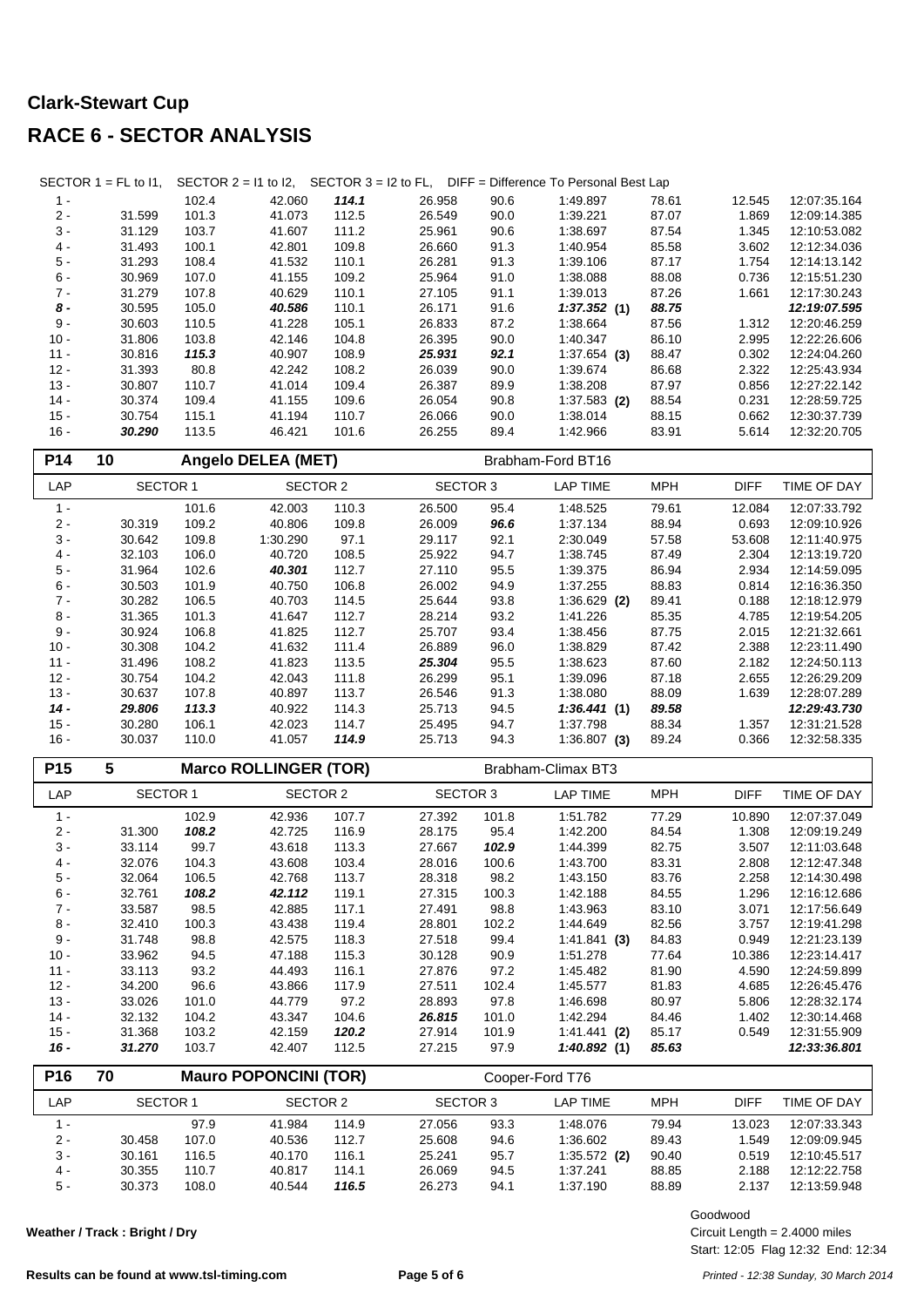|                  | SECTOR $1 = FL$ to $11$ , |                |                              |                |                  |              | SECTOR $2 = 11$ to 12, SECTOR $3 = 12$ to FL, DIFF = Difference To Personal Best Lap |                |                 |                              |
|------------------|---------------------------|----------------|------------------------------|----------------|------------------|--------------|--------------------------------------------------------------------------------------|----------------|-----------------|------------------------------|
| $6 -$            | 30.922                    | 100.1          | 40.952                       | 115.9          | 25.946           | 95.4         | 1:37.820                                                                             | 88.32          | 2.767           | 12:15:37.768                 |
| $7 -$            | 30.271                    | 110.3          | 40.554                       | 113.7          | 25.449           | 94.3         | 1:36.274                                                                             | 89.74          | 1.221           | 12:17:14.042                 |
| $8-$             | 30.067                    | 109.8          | 39.985                       | 114.7          | 25.001           | 96.1         | 1:35.053(1)                                                                          | 90.89          |                 | 12:18:49.095                 |
| $9 -$            | 31.801                    | 105.0          | 40.178                       | 114.7          | 25.274           | 95.3         | 1:37.253                                                                             | 88.84          | 2.200           | 12:20:26.348                 |
| $10 -$           | 30.284                    | 111.1          | 40.571                       | 115.1          | 24.871           | 94.9         | $1:35.726$ (3)                                                                       | 90.25          | 0.673           | 12:22:02.074                 |
| $11 -$<br>$12 -$ | 30.781<br>30.294          | 114.9          | 40.002<br>41.418             | 113.1<br>112.2 | 25.475<br>25.584 | 94.6<br>93.7 | 1:36.258                                                                             | 89.75          | 1.205<br>2.243  | 12:23:38.332<br>12:25:15.628 |
| $13 -$           | 30.402                    | 101.6<br>110.1 | 40.972                       | 112.4          | 25.798           | 93.9         | 1:37.296<br>1:37.172                                                                 | 88.80<br>88.91 | 2.119           | 12:26:52.800                 |
| $14 -$           | 30.616                    | 106.8          | 40.605                       | 113.5          | 26.494           | 93.2         | 1:37.715                                                                             | 88.42          | 2.662           | 12:28:30.515                 |
| $15 -$           | 30.520                    | 116.5          | 41.522                       | 112.5          | 25.364           | 93.3         | 1:37.406                                                                             | 88.70          | 2.353           | 12:30:07.921                 |
| $16 -$           | 30.137                    | 115.3          | 42.228                       | 110.1          | 25.740           | 93.5         | 1:38.105                                                                             | 88.06          | 3.052           | 12:31:46.026                 |
| P17              | 20                        |                | <b>Stephen BOND (DAR)</b>    |                |                  |              | Lotus-Climax 18                                                                      |                |                 |                              |
| LAP              | <b>SECTOR 1</b>           |                | <b>SECTOR 2</b>              |                | <b>SECTOR 3</b>  |              | <b>LAP TIME</b>                                                                      | <b>MPH</b>     | <b>DIFF</b>     | TIME OF DAY                  |
|                  |                           |                |                              |                |                  |              |                                                                                      |                |                 |                              |
| $1 -$<br>$2 -$   | 30.104                    | 96.5<br>116.3  | 41.939<br>39.976             | 113.3<br>109.8 | 27.588<br>28.172 | 91.8<br>91.4 | 1:49.959                                                                             | 78.57<br>87.93 | 11.707          | 12:07:35.226<br>12:09:13.478 |
| 3 -              | 30.558                    | 110.9          | 40.775                       | 120.9          | 27.324           | 89.8         | 1:38.252(1)<br>$1:38.657$ (2)                                                        | 87.57          | 0.405           | 12:10:52.135                 |
| $4 -$            | 31.715                    | 108.0          | 41.276                       | 120.4          | 28.806           | 80.8         | 1:41.797                                                                             | 84.87          | 3.545           | 12:12:33.932                 |
| $5 -$            | 32.066                    | 103.2          | 41.264                       | 114.5          | 28.844           | 84.4         | 1:42.174                                                                             | 84.56          | 3.922           | 12:14:16.106                 |
| $6 -$            | 31.553                    | 110.9          | 41.863                       | 113.9          | 28.000           | 89.8         | 1:41.416                                                                             | 85.19          | 3.164           | 12:15:57.522                 |
| $7 -$            | 32.645                    | 105.5          | 41.506                       | 114.9          | 27.105           | 87.1         | 1:41.256                                                                             | 85.32          | 3.004           | 12:17:38.778                 |
| $8 -$            | 31.752                    | 110.9          | 42.601                       | 118.1          | 26.595           | 88.3         | 1:40.948                                                                             | 85.58          | 2.696           | 12:19:19.726                 |
| 9 -              | 31.999                    | 109.8          | 41.055                       | 117.1          | 26.833           | 88.3         | $1:39.887$ (3)                                                                       | 86.49          | 1.635           | 12:20:59.613                 |
| $10 -$           | 31.137                    | 109.4          | 42.263                       | 115.7          | 26.557           | 89.8         | 1:39.957                                                                             | 86.43          | 1.705           | 12:22:39.570                 |
| P18              | 17                        |                | <b>Robs LAMPLOUGH (DAR)</b>  |                |                  |              | Lola-Cosworth T60                                                                    |                |                 |                              |
| LAP              | SECTOR 1                  |                | <b>SECTOR 2</b>              |                | <b>SECTOR 3</b>  |              | <b>LAP TIME</b>                                                                      | <b>MPH</b>     | <b>DIFF</b>     | TIME OF DAY                  |
|                  |                           |                |                              |                |                  |              |                                                                                      |                |                 |                              |
| $1 -$<br>$2 -$   | 30.312                    | 116.1<br>119.8 | 41.720<br>41.371             | 111.4<br>114.7 | 26.033<br>25.387 |              | 1:44.528<br>1:37.070                                                                 | 82.65<br>89.00 | 13.820<br>6.362 | 12:07:29.795<br>12:09:06.865 |
| $3 -$            | 29.534                    | 111.2          | 39.922                       | 117.3          | 25.199           |              | 1:34.655                                                                             | 91.27          | 3.947           | 12:10:41.520                 |
| $4 -$            | 28.770                    | 119.6          | 39.824                       | 121.1          | 25.003           |              | 1:33.597                                                                             | 92.31          | 2.889           | 12:12:15.117                 |
| $5 -$            | 28.012                    | 130.3          | 38.367                       | 115.7          | 24.967           |              | $1:31.346$ (3)                                                                       | 94.58          | 0.638           | 12:13:46.463                 |
| $6 -$            | 29.305                    | 125.4          | 38.928                       | 112.9          | 25.437           |              | 1:33.670                                                                             | 92.23          | 2.962           | 12:15:20.133                 |
| 7 -              | 29.328                    | 120.9          | 38.577                       | 116.7          | 24.794           |              | 1:32.699                                                                             | 93.20          | 1.991           | 12:16:52.832                 |
| $8 -$            | 28.300                    | 129.0          | 38.323                       | 118.9          | 24.187           |              | $1:30.810$ (2)                                                                       | 95.14          | 0.102           | 12:18:23.642                 |
| 9 -              | 27.903                    | 129.0          | 38.706                       | 120.0          | 24.099           |              | 1:30.708(1)                                                                          | 95.25          |                 | 12:19:54.350                 |
| $10 -$           | 27.709                    | 131.3          | 2:20.685                     | 116.9          | 26.354           |              | 3:14.748                                                                             | 44.36          | 1:44.040        | 12:23:09.098                 |
| P <sub>19</sub>  | 4                         |                | <b>Andrew BEAUMONT (TOR)</b> |                |                  |              | Lotus-Climax 24                                                                      |                |                 |                              |
| LAP              | SECTOR 1                  |                | <b>SECTOR 2</b>              |                | <b>SECTOR 3</b>  |              | <b>LAP TIME</b>                                                                      | <b>MPH</b>     | DIFF            | TIME OF DAY                  |
| $1 -$            |                           | 127.3          | 36.525                       | 135.0          | 23.522           | 108.0        | 1:32.993                                                                             | 92.90          | 6.736           | 12:07:18.260                 |
| $2 -$            | 26.671                    | 129.5          | 36.154                       | 132.1          | 23.567           | 109.4        | $1:26.392$ (2)                                                                       | 100.00         | 0.135           | 12:08:44.652                 |
| $3 -$            | 26.481                    | 132.1          | 36.129                       | 131.3          | 23.647           | 107.3        | 1:26.257(1)                                                                          | 100.16         |                 | 12:10:10.909                 |
| $4 -$            | 27.155                    | 131.0          | 36.237                       | 130.8          | 24.364           | 108.0        | 1:27.756                                                                             | 98.45          | 1.499           | 12:11:38.665                 |
| $5 -$            | 27.165                    | 125.4          | 36.164                       | 131.0          | 23.847           | 106.1        | 1:27.176                                                                             | 99.10          | 0.919           | 12:13:05.841                 |
| $6 -$            | 27.174                    | 129.5          | 35.939                       | 129.8          | 23.830           | 106.8        | 1:26.943(3)                                                                          | 99.37          | 0.686           | 12:14:32.784                 |
| 7 -              | 27.684                    | 124.2          | 36.974                       | 122.6          | 23.679           | 107.2        | 1:28.337                                                                             | 97.80          | 2.080           | 12:16:01.121                 |
| $8 -$            | 27.029                    | 135.0          | 36.295                       | 126.8          | 24.088           | 108.0        | 1:27.412                                                                             | 98.84          | 1.155           | 12:17:28.533                 |
| 9 -              | 27.034                    | 121.3          | 53.410                       | 126.8          | 32.147           | 35.9         | 1:52.591                                                                             | 76.73          | 26.334          | 12:19:21.124                 |
| P <sub>20</sub>  | $\overline{7}$            |                | <b>Malcolm COOK (MET)</b>    |                |                  |              | Brabham-Ford BT10                                                                    |                |                 |                              |
| LAP              | <b>SECTOR 1</b>           |                | SECTOR 2                     |                | <b>SECTOR 3</b>  |              | <b>LAP TIME</b>                                                                      | <b>MPH</b>     | <b>DIFF</b>     | TIME OF DAY                  |
| $1 -$            |                           | 102.1          | 43.199                       | 110.3          | 27.015           | 90.5         | 1:52.627                                                                             | 76.71          | 15.710          | 12:07:37.894                 |
| $2 -$            | 30.391                    | 107.2          | 41.344                       | 111.6          | 26.011           | 90.9         | 1:37.746                                                                             | 88.39          | 0.829           | 12:09:15.640                 |
| 3 -              | 29.978                    | 105.3          | 41.841                       | 110.9          | 26.233           | 90.0         | 1:38.052                                                                             | 88.11          | 1.135           | 12:10:53.692                 |
| $4 -$            | 30.761                    | 108.2          | 42.734                       | 108.9          | 26.111           | 88.3         | 1:39.606                                                                             | 86.74          | 2.689           | 12:12:33.298                 |
| $5 -$            | 30.350                    | 112.9          | 40.579                       | 109.1          | 25.988           | 88.0         | 1:36.917(1)                                                                          | 89.14          |                 | 12:14:10.215                 |
| 6 -              | 30.491                    | 117.9          | 41.000                       | 107.0          | 25.819           | 87.9         | 1:37.310(3)                                                                          | 88.78          | 0.393           | 12:15:47.525                 |
| $7 -$            | 30.521                    | 115.9          | 40.877                       | 107.5          | 25.779           | 86.3         | $1:37.177$ (2)                                                                       | 88.90          | 0.260           | 12:17:24.702                 |
| 8 -              | 31.276                    | 110.0          | 41.149                       | 107.3          | 28.404           | 86.3         | 1:40.829                                                                             | 85.68          | 3.912           | 12:19:05.531                 |

**Weather / Track : Bright / Dry**

Goodwood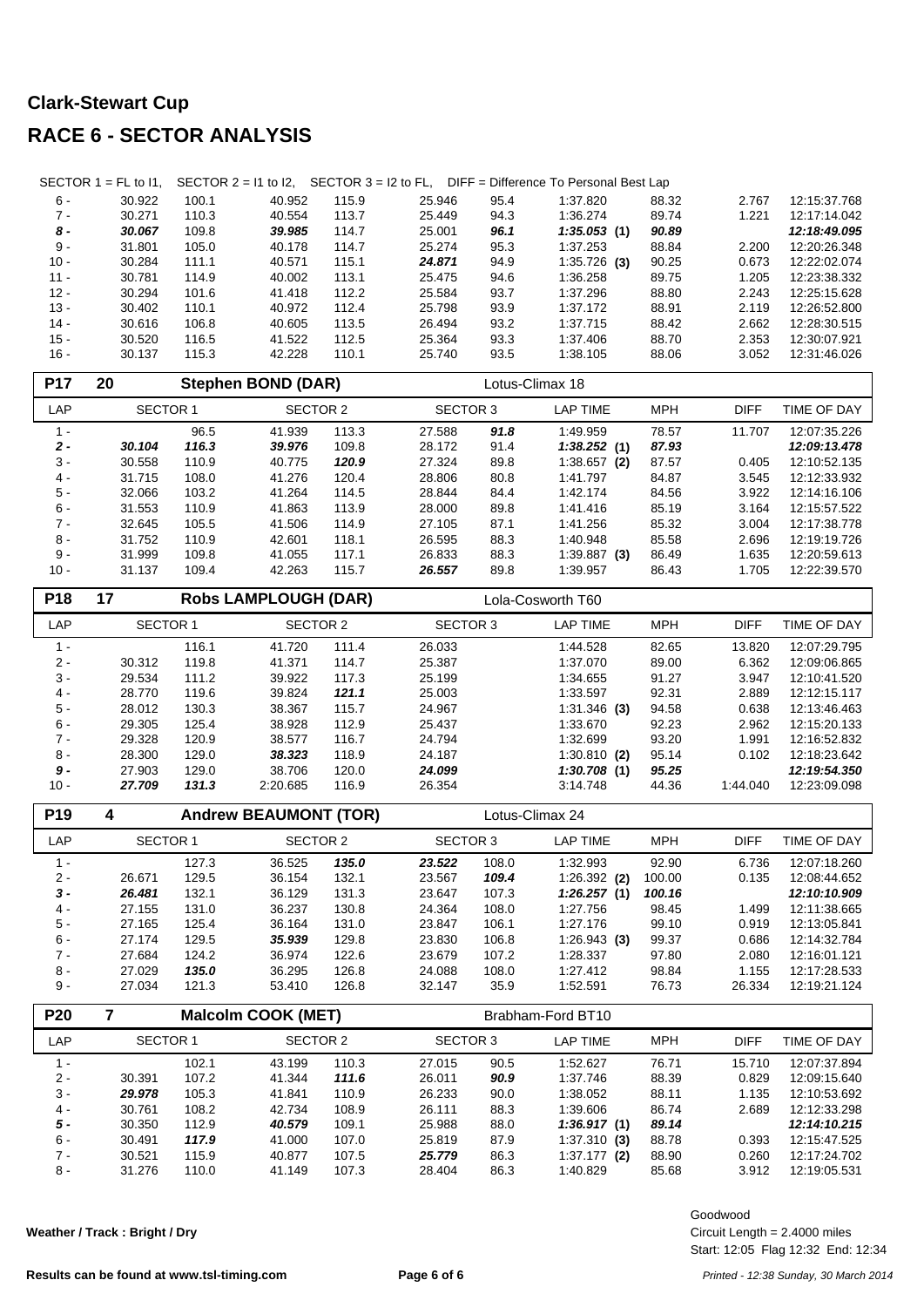### **Clark-Stewart Cup RACE 6 - BEST SPEEDS**

|                | <b>SECTOR 1</b> |                        |            |     | <b>SECTOR 2</b>        | <b>FINISH LINE</b> |     |                        |            |
|----------------|-----------------|------------------------|------------|-----|------------------------|--------------------|-----|------------------------|------------|
| <b>POS</b>     | NO.             | <b>NAME</b>            | <b>MPH</b> | NO. | <b>NAME</b>            | <b>MPH</b>         | NO. | <b>NAME</b>            | <b>MPH</b> |
|                | 18              | Paul DRAYSON (MET)     | 142.1      | 4   | Andrew BEAUMONT (TOR)  | 135.0              | 4   | Andrew BEAUMONT (TOR)  | 109.4      |
| 2              | 71              | Sam WILSON (AUB)       | 138.3      | 71  | Sam WILSON (AUB)       | 134.4              | 6   | Rodger NEWMAN (AUB)    | 108.9      |
| 3              | 4               | Andrew BEAUMONT (TOR)  | 135.0      | 18  | Paul DRAYSON (MET)     | 134.2              | 18  | Paul DRAYSON (MET)     | 108.9      |
| $\overline{4}$ | 17              | Robs LAMPLOUGH (DAR)   | 131.3      | 6   | Rodger NEWMAN (AUB)    | 133.1              | 71  | Sam WILSON (AUB)       | 108.7      |
| 5              |                 | Ian BANKHURST (AUB)    | 121.3      | 26  | Andrew WAREING (MET)   | 133.1              | 26  | Andrew WAREING (MET)   | 105.0      |
| 6              | 11              | David CLARK (MET)      | 120.0      | 8   | John ELLIOTT (AUB)     | 126.3              | 8   | John ELLIOTT (AUB)     | 104.3      |
| 7              | 28              | Alex MORTON (AUB)      | 119.4      | 28  | Alex MORTON (AUB)      | 126.1              | 5   | Marco ROLLINGER (TOR)  | 102.9      |
| 8              | 2               | Max BLEES (MET)        | 118.5      | 17  | Robs LAMPLOUGH (DAR)   | 121.1              | 28  | Alex MORTON (AUB)      | 100.9      |
| 9              |                 | Malcolm COOK (MET)     | 117.9      | -1  | Ian BANKHURST (AUB)    | 120.9              | 36  | Rob HALL (DAR)         | 100.4      |
| 10             | 26              | Andrew WAREING (MET)   | 117.7      | 20  | Stephen BOND (DAR)     | 120.9              | 1   | Ian BANKHURST (AUB)    | 100.0      |
| 11             | 70              | Mauro POPONCINI (TOR)  | 117.5      | 11  | David CLARK (MET)      | 120.4              | 2   | Max BLEES (MET)        | 98.3       |
| 12             | 24              | Nigel WINCHESTER (MET) | 117.1      | 5   | Marco ROLLINGER (TOR)  | 120.2              | 11  | David CLARK (MET)      | 96.9       |
| 13             | 20              | Stephen BOND (DAR)     | 116.3      | 2   | Max BLEES (MET)        | 119.4              | 10  | Angelo DELEA (MET)     | 96.6       |
| 14             | 36              | Rob HALL (DAR)         | 115.5      | 36  | Rob HALL (DAR)         | 119.4              | 70  | Mauro POPONCINI (TOR)  | 96.1       |
| 15             | 25              | John COUNSELL (DAR)    | 115.3      | 23  | Jonathan WAGGITT (DAR) | 117.3              | 23  | Jonathan WAGGITT (DAR) | 95.8       |
| 16             | 8               | John ELLIOTT (AUB)     | 115.1      | 70  | Mauro POPONCINI (TOR)  | 116.5              | 25  | John COUNSELL (DAR)    | 92.1       |
| 17             | 10              | Angelo DELEA (MET)     | 113.3      | 10  | Angelo DELEA (MET)     | 114.9              | 20  | Stephen BOND (DAR)     | 91.8       |
| 18             | 6               | Rodger NEWMAN (AUB)    | 112.0      | 24  | Nigel WINCHESTER (MET) | 114.9              |     | Malcolm COOK (MET)     | 90.9       |
| 19             | 23              | Jonathan WAGGITT (DAR) | 110.5      | 25  | John COUNSELL (DAR)    | 114.1              |     |                        |            |
| 20             | 5               | Marco ROLLINGER (TOR)  | 108.2      |     | Malcolm COOK (MET)     | 111.6              |     |                        |            |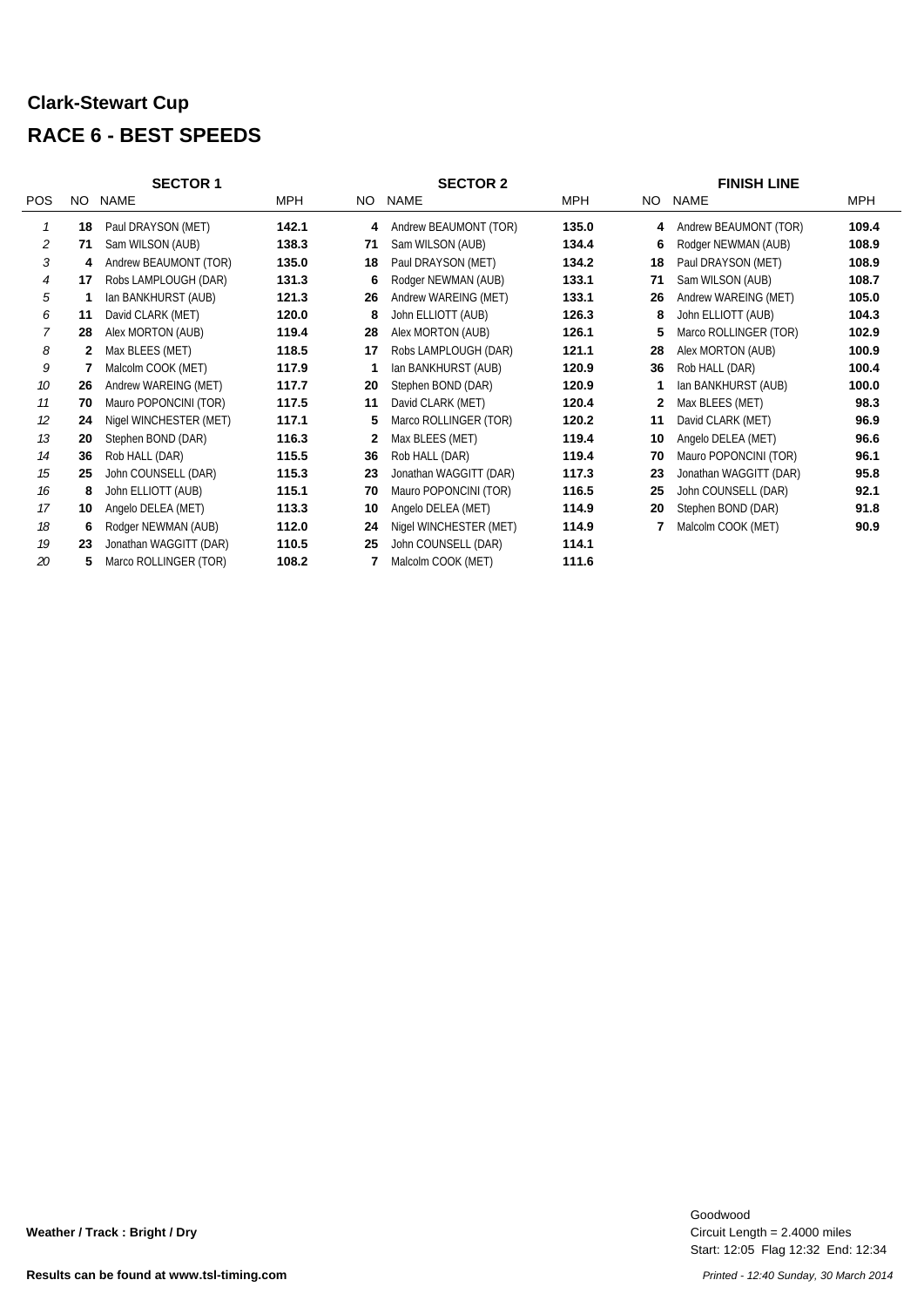#### **Clark-Stewart Cup RACE 6 - BEST SECTORS**

|    |    | <b>SECTOR 1</b>       | <b>SECTOR 2</b><br><b>SECTOR 3</b> |                 |                       |             |     |                       |        | <b>IDEAL / BEST COMPARISON</b> |     |                        |              |             |             |  |  |  |
|----|----|-----------------------|------------------------------------|-----------------|-----------------------|-------------|-----|-----------------------|--------|--------------------------------|-----|------------------------|--------------|-------------|-------------|--|--|--|
|    |    | POS NO NAME           | TIME                               |                 | NO NAME               | <b>TIME</b> | NO. | NAME                  | TIME   | <b>POS</b>                     | NO. | <b>NAME</b>            | <b>IDEAL</b> | <b>BEST</b> | <b>DIFF</b> |  |  |  |
|    |    | 71 WILSON (AUB)       | 26.209                             |                 | 4 BEAUMONT (TOR)      | 35.939      | 71  | WILSON (AUB)          | 22.903 |                                |     | PERFECT LAP            | 1:25.051     |             |             |  |  |  |
| 2  | 18 | DRAYSON (MET)         | 26.241                             | 18              | DRAYSON (MET)         | 36.205      | 18  | DRAYSON (MET)         | 23.162 |                                |     | 71 WILSON (AUB)        | 1:25.371     | 1:25.729    | 0.358       |  |  |  |
| 3  | 4  | <b>BEAUMONT (TOR)</b> | 26.481                             | 71              | WILSON (AUB)          | 36.259      |     | 4 BEAUMONT (TOR)      | 23.522 | 2                              | 18  | DRAYSON (MET)          | 1:25.608     | 1:25.962    | 0.354       |  |  |  |
| 4  | 17 | LAMPLOUGH (DAR        | 27.709                             | 28              | <b>MORTON (AUB)</b>   | 37.719      |     | 36 HALL (DAR)         | 24.048 | 3                              |     | 4 BEAUMONT (TOR)       | 1:25.942     | 1:26.257    | 0.315       |  |  |  |
| 5  | 28 | <b>MORTON (AUB)</b>   | 27.784                             | 36              | HALL (DAR)            | 37.876      | 17  | LAMPLOUGH (DAR        | 24.099 | 4                              | 28  | <b>MORTON (AUB)</b>    | 1:29.793     | 1:29.793    | 0.000       |  |  |  |
| 6  | 26 | WAREING (MET)         | 27.827                             |                 | <b>BANKHURST (AUB</b> | 37.968      |     | <b>BANKHURST (AUB</b> | 24.282 | 5                              | 17  | LAMPLOUGH (DAR)        | 1:30.131     | 1:30.708    | 0.577       |  |  |  |
|    |    | <b>BANKHURST (AUB</b> | 28.039                             |                 | 2 BLEES (MET)         | 38.140      |     | 28 MORTON (AUB)       | 24.290 | 6                              |     | 36 HALL (DAR)          | 1:30.222     | 1:30.389    | 0.167       |  |  |  |
| 8  |    | 36 HALL (DAR)         | 28.298                             |                 | 6 NEWMAN (AUB)        | 38.166      |     | 2 BLEES (MET)         | 24.337 |                                |     | <b>BANKHURST (AUB)</b> | 1:30.289     | 1:31.010    | 0.721       |  |  |  |
| 9  | 6  | NEWMAN (AUB)          | 28.401                             |                 | 8 ELLIOTT (AUB)       | 38.192      |     | 23 WAGGITT (DAR)      | 24.762 | 8                              |     | 2 BLEES (MET)          | 1:30.925     | 1:31.231    | 0.306       |  |  |  |
| 10 |    | 2 BLEES (MET)         | 28.448                             |                 | 26 WAREING (MET)      | 38.267      |     | 6 NEWMAN (AUB)        | 24.764 | 9                              |     | 26 WAREING (MET)       | 1:30.974     | 1:31.801    | 0.827       |  |  |  |
| 11 |    | 8 ELLIOTT (AUB)       | 28.694                             | 17              | LAMPLOUGH (DAR        | 38.323      |     | 8 ELLIOTT (AUB)       | 24.770 | 10                             |     | 6 NEWMAN (AUB)         | 1:31.331     | 1:32.633    | 1.302       |  |  |  |
| 12 | 11 | CLARK (MET)           | 29.453                             | 11              | CLARK (MET)           | 39.577      | 70  | POPONCINI (TOR)       | 24.871 | 11                             | 8   | ELLIOTT (AUB)          | 1:31.656     | 1:31.731    | 0.075       |  |  |  |
| 13 | 24 | WINCHESTER (ME        | 29.734                             | 23              | WAGGITT (DAR)         | 39.873      | 26  | WAREING (MET)         | 24.880 | 12                             |     | 11 CLARK (MET)         | 1:33.958     | 1:34.178    | 0.220       |  |  |  |
| 14 | 10 | DELEA (MET)           | 29.806                             | 20              | BOND (DAR)            | 39.976      | 11  | CLARK (MET)           | 24.928 | 13                             | 23  | WAGGITT (DAR)          | 1:34.445     | 1:35.394    | 0.949       |  |  |  |
| 15 |    | 23 WAGGITT (DAR)      | 29.810                             | 70              | POPONCINI (TOR)       | 39.985      |     | 10 DELEA (MET)        | 25.304 | 14                             |     | 70 POPONCINI (TOR)     | 1:34.923     | 1:35.053    | 0.130       |  |  |  |
| 16 |    | COOK (MET)            | 29.978                             | 24              | WINCHESTER (ME        | 40.092      | 24  | WINCHESTER (ME        | 25.576 | 15                             | 24  | WINCHESTER (MET)       | 1:35.402     | 1:35.682    | 0.280       |  |  |  |
| 17 | 70 | POPONCINI (TOR)       | 30.067                             | 10 <sup>°</sup> | DELEA (MET)           | 40.301      |     | COOK (MET)            | 25.779 | 16                             | 10  | DELEA (MET)            | 1:35.411     | 1:36.441    | 1.030       |  |  |  |
| 18 | 20 | BOND (DAR)            | 30.104                             |                 | COOK (MET)            | 40.579      | 25  | COUNSELL (DAR)        | 25.931 | 17                             |     | COOK (MET)             | 1:36.336     | 1:36.917    | 0.581       |  |  |  |
| 19 | 25 | COUNSELL (DAR)        | 30.290                             | 25              | COUNSELL (DAR)        | 40.586      | 20  | BOND (DAR)            | 26.557 | 18                             | 20  | BOND (DAR)             | 1:36.637     | 1:38.252    | 1.615       |  |  |  |
| 20 |    | 5 ROLLINGER (TOR)     | 31.270                             |                 | 5 ROLLINGER (TOR)     | 42.112      |     | 5 ROLLINGER (TOR)     | 26.815 | 19                             |     | 25 COUNSELL (DAR)      | 1:36.807     | 1:37.352    | 0.545       |  |  |  |
|    |    |                       |                                    |                 |                       |             |     |                       |        | 20                             | 5   | ROLLINGER (TOR)        | 1:40.197     | 1:40.892    | 0.695       |  |  |  |